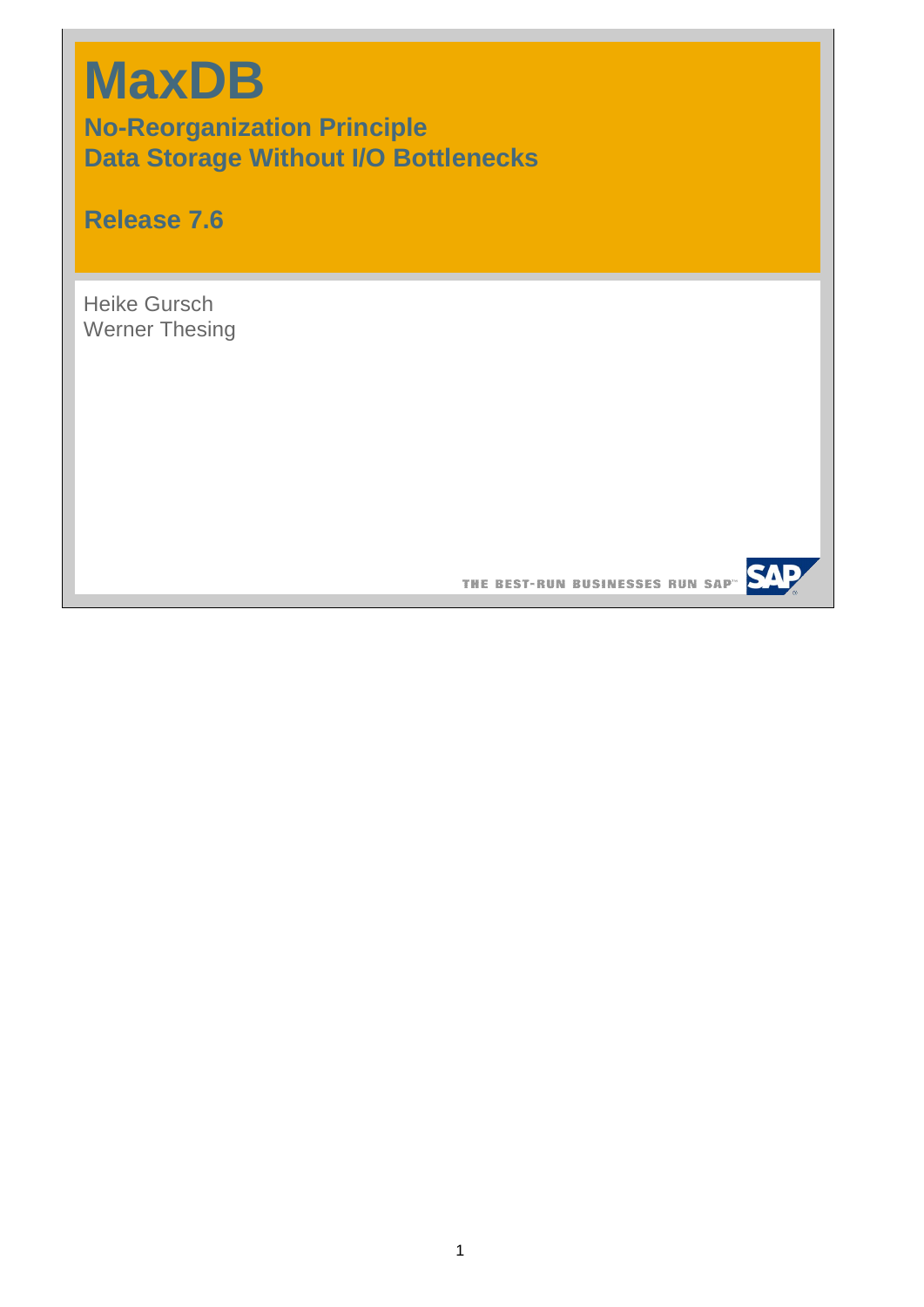# **Overview**



No-reorganization principle

B\* trees

Shadow page algorithm

© SAP 2007 / MaxDB Internals – B\*Trees and No-Reorg Method/ Page 2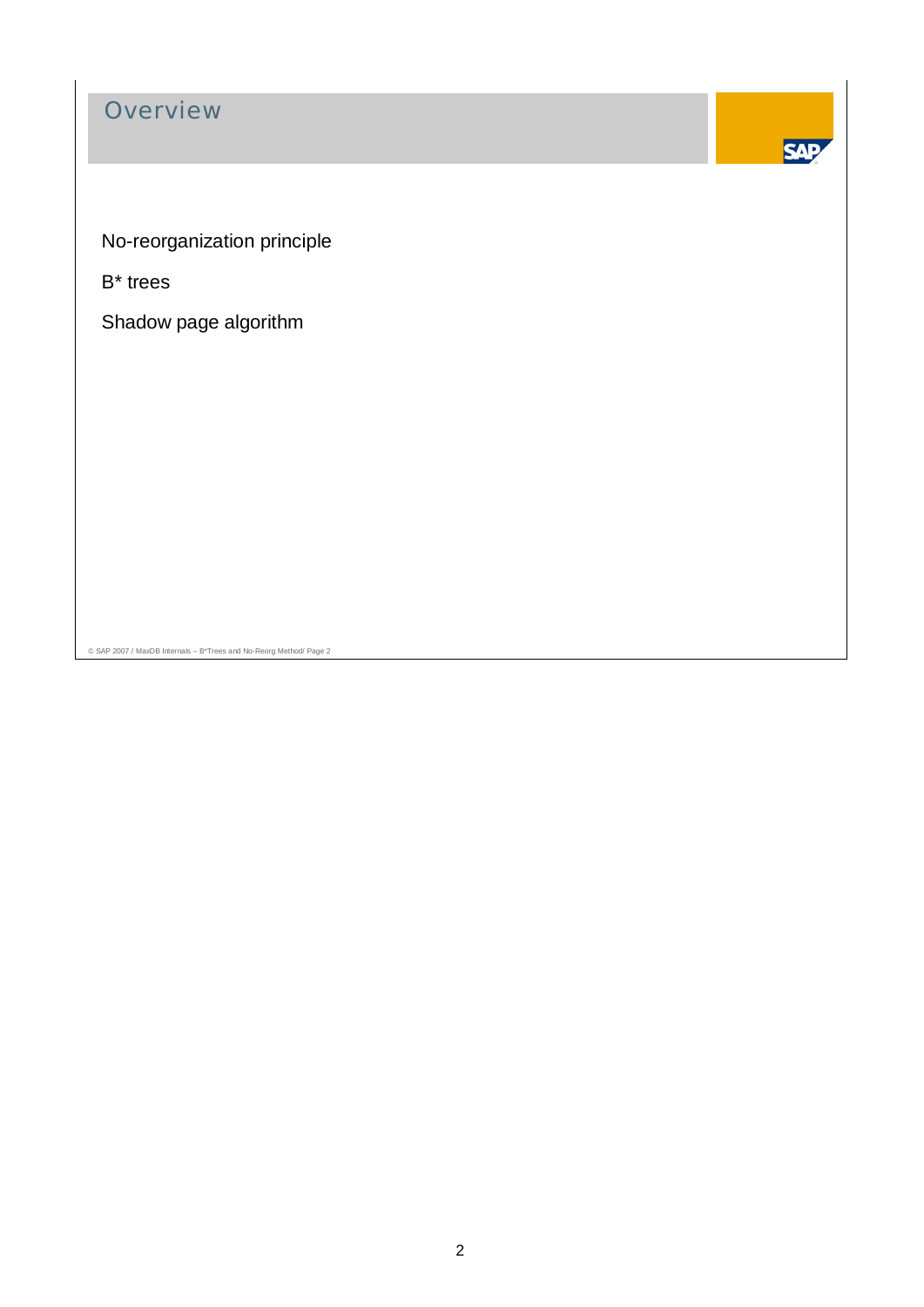### Preconditions for no Reorganization



Space that is no longer used must be available for the database immediately. The degree of usage of the data blocks must maintained at a consistently high level. The data storage within the data blocks must be compact; no gaps are allowed.

© SAP 2007 / MaxDB Internals – B\*Trees and No-Reorg Method/ Page 3

This slide describes the paradigms of a database system that is reorganization free.

As MaxDB does not need to be reorganized, the database can be operated with minimal administrative outlays.

The absence of the need to reorganize also means that the database always works with optimal access structures. That means consistently good performance.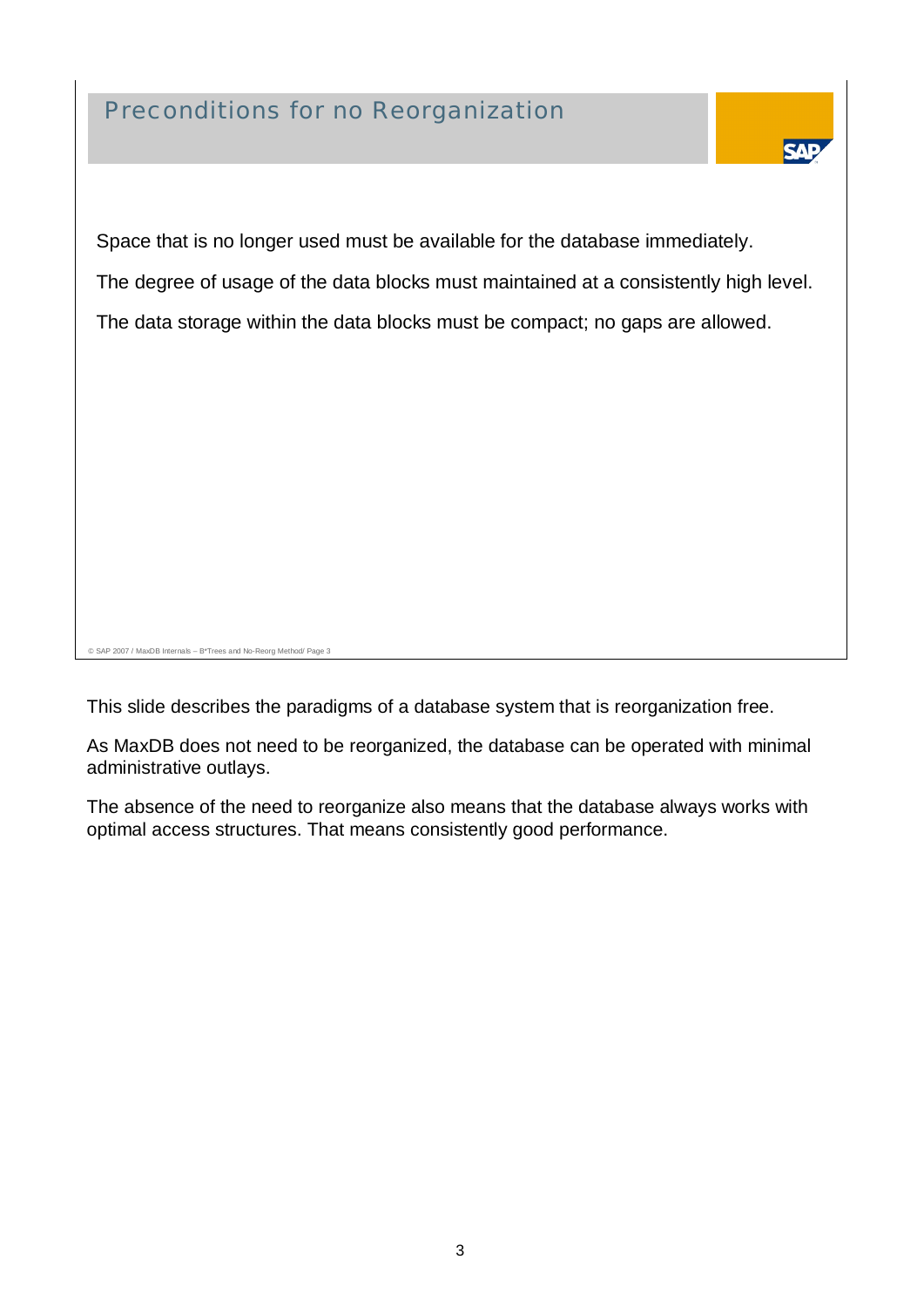# No-Reorganization Principle (1)

No-reorganization

- update in place
- sort by insertion
- delete in place

Storage of data in B\* trees

- Tables and indexes
- Data of type BLOB (ex Long)

To achieve an efficient I/O strategy while maintaining the no-reorganization principle of the database system, a framework of structural and functional prerequisites was developed for MaxDB. These include, on the one hand, the no-reorganization principle itself, which is the result of separate memory management for the secondary storage media and the logical

data pages and is primarily based on the following functions:

- Sorting of data records when they are inserted.
- Changing of data records in place,

© SAP 2007 / MaxDB Internals – B\*Trees and No-Reorg Method/ Page 4

■ Changing of data records in place,

On the other hand, there are the logical storage structures and terms. We will take a closer look at:

- $B^*$  Trees
- Tables and inversions,
- Primary and secondary keys
- and the storage of BLOB data (BLOBs)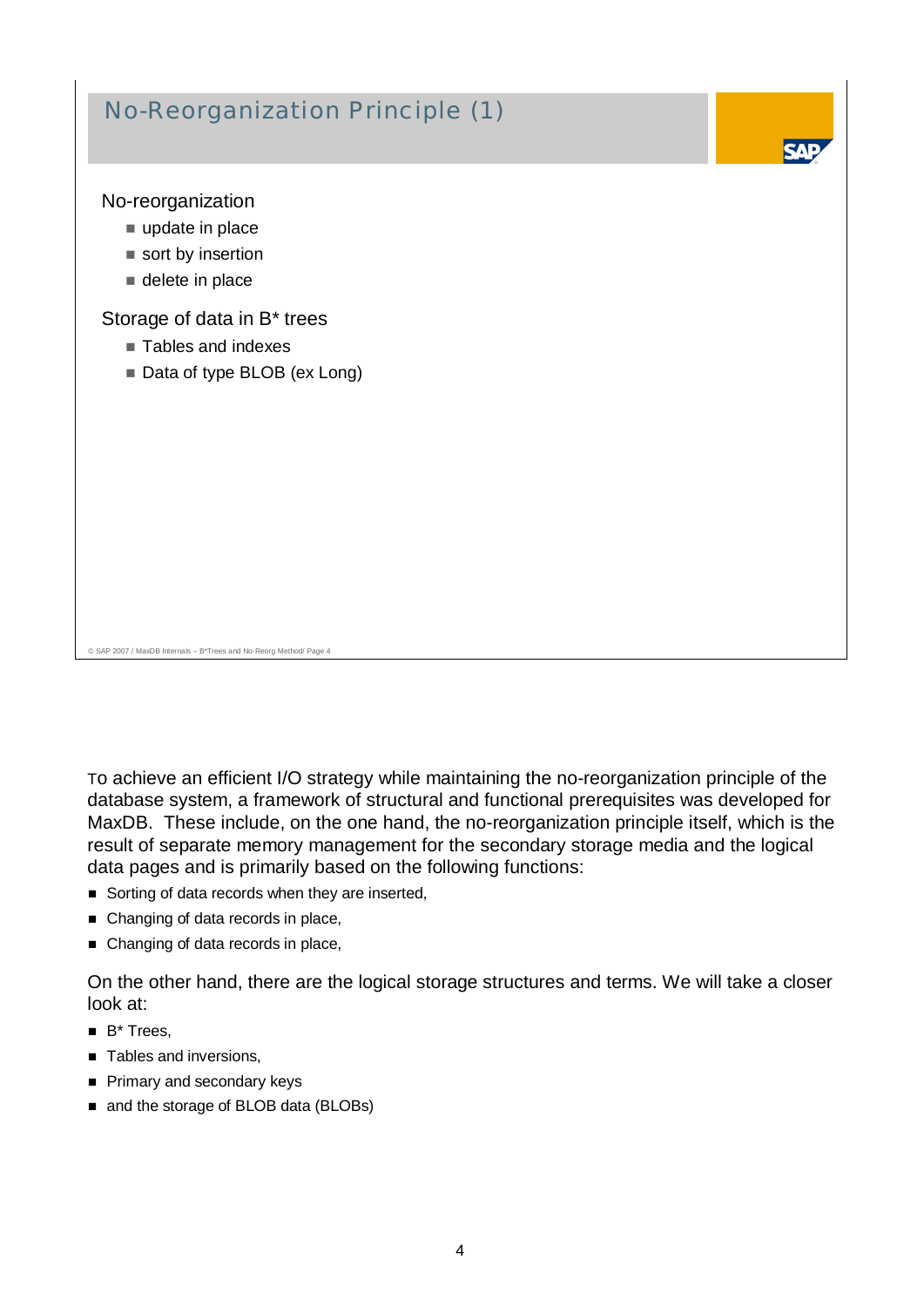# No-Reorganization Principle (2)

Update Statistics

- $\blacksquare$  Is no reorganization
- NOT executed:
	- 'garbage collection'
	- structural changes
- Solely optimizer statistics are refreshed
- Maintenance of statistics is accelerated by sampling and done conflict-free

© SAP 2007 / MaxDB Internals – B\*Trees and No-Reorg Method/ Page 5

For systems with cost-based query optimization, it is important to work with current table and column statistics. Only under this condition can the optimizer find the best possible paths for qualification handling. This step is often mistakenly viewed as reorganization; however, no data is moved and no memory is recovered. It serves only to update statistics.

In general, the maintenance of statistics proceeds fast and conflict-free for the user. The user merely has to start maintenance and set the desired precision of the statistics. Now for a closer look at the terms:

- **Fast** means**:** the statistics are determined by sampling using some subsets of the table,
- **Conflict-free** means**:** parallel operation may not be compromised by locks (at least of a long duration) during determination of the statistics.
- In the standard, the sampling rate for Update Statistics is 20,000 records. The column SAMPLE\_ROWS of the system view DOMAIN.TABLES displays the default value. You can set the value with the SQL command "ALTER TABLE <tablename> SAMPLE <value> ROWS".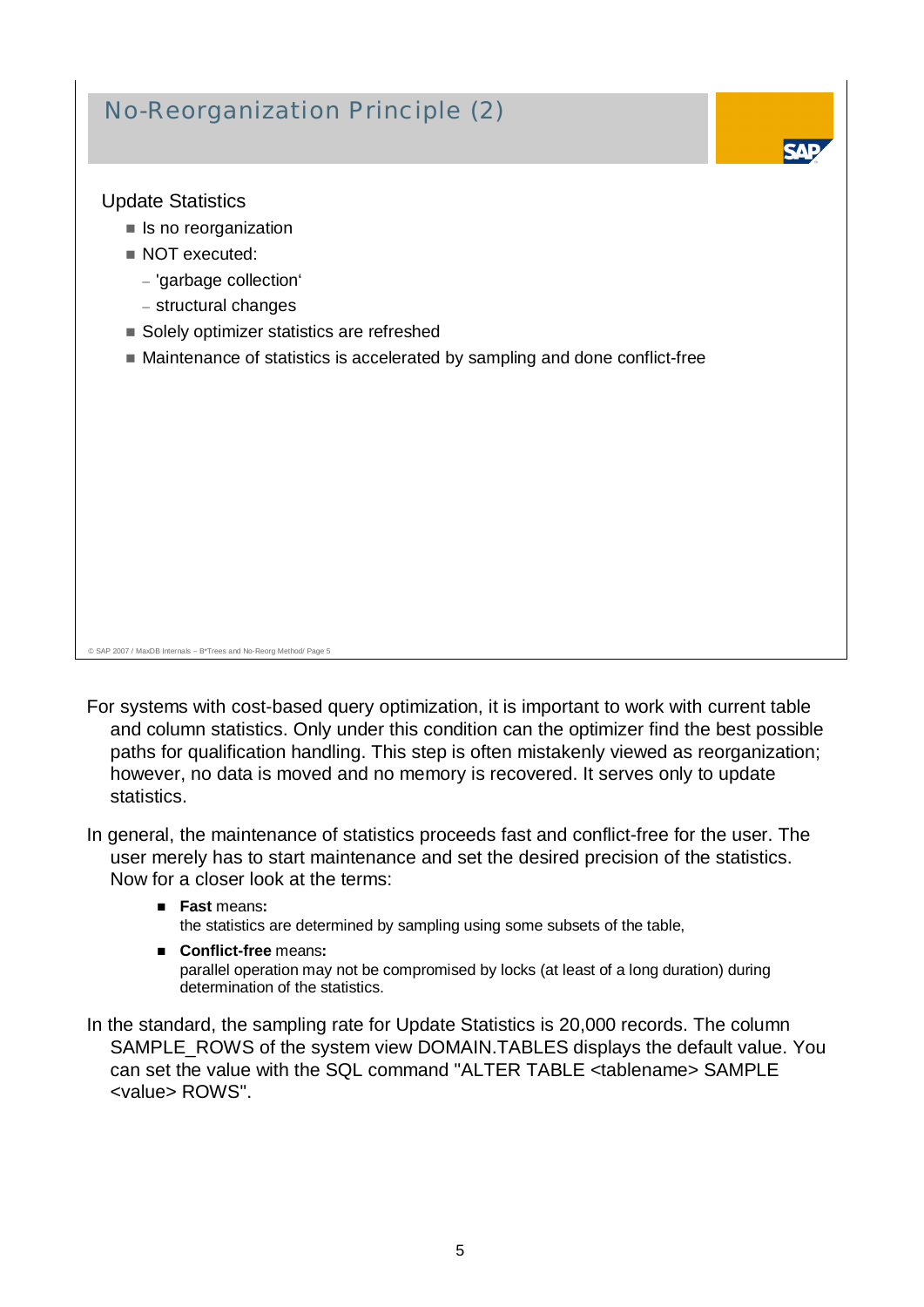

The MaxDB storage concept ensures that data is quickly stored and found on the available disks. It is the key to automatic load balancing by MaxDB and thus guarantees the no-reorganization principle of the database system.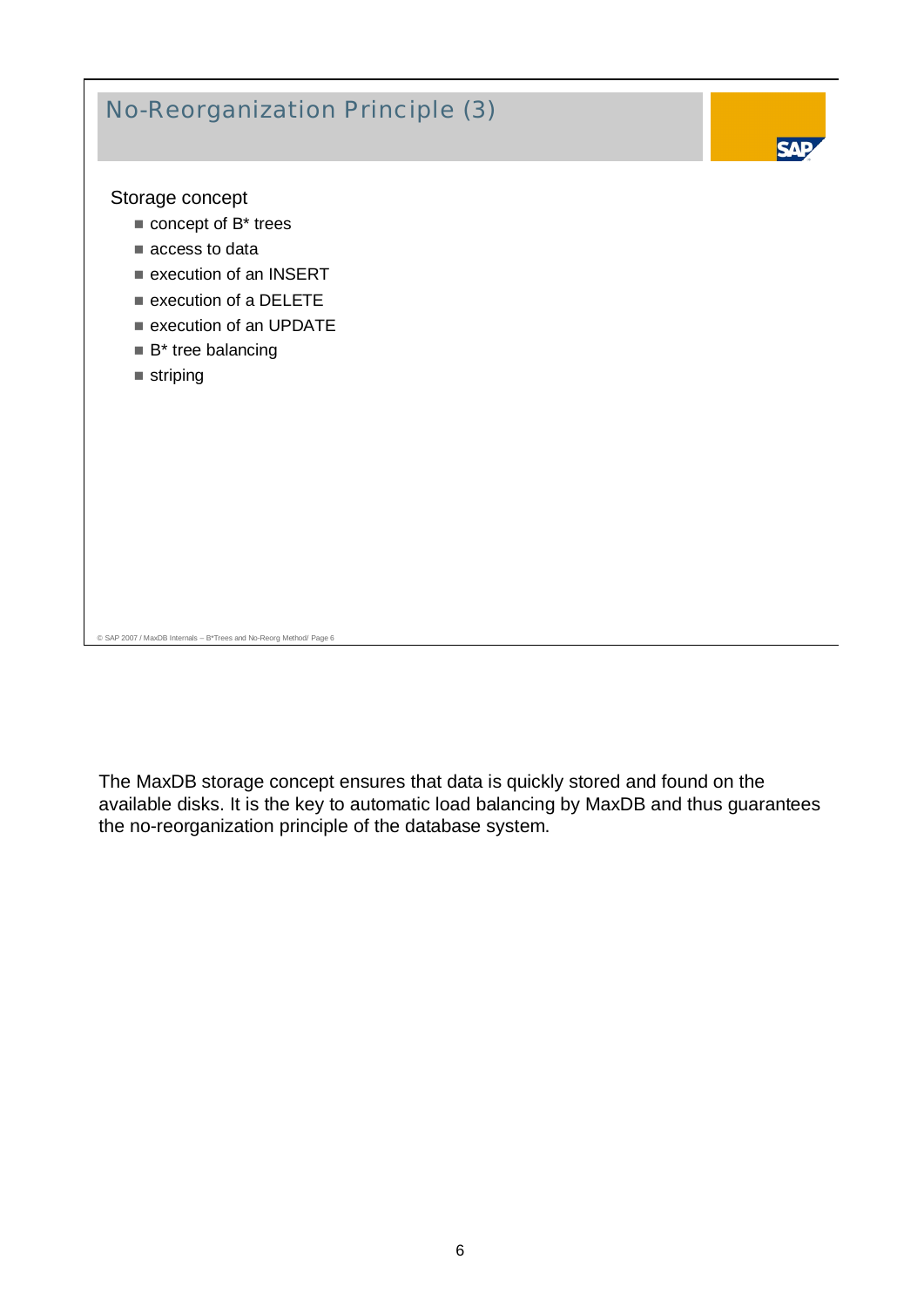

In MaxDB, data is stored in B\* tree structures.

The smallest storage unit is the page. In MaxDB, the size of a page is 7.5/8 KB.

A B\* tree is created for each table and secondary index.

A B\* tree reaches from the highest level, the root level, to the lowest, the leaf level. The data is always on the leaf level.

The primary index of the tables serves as a sorting criterion for the setup of the tree structure.

It can be demonstrated that a B\* tree procedure generally requires fewer accesses to find single records than other access methods.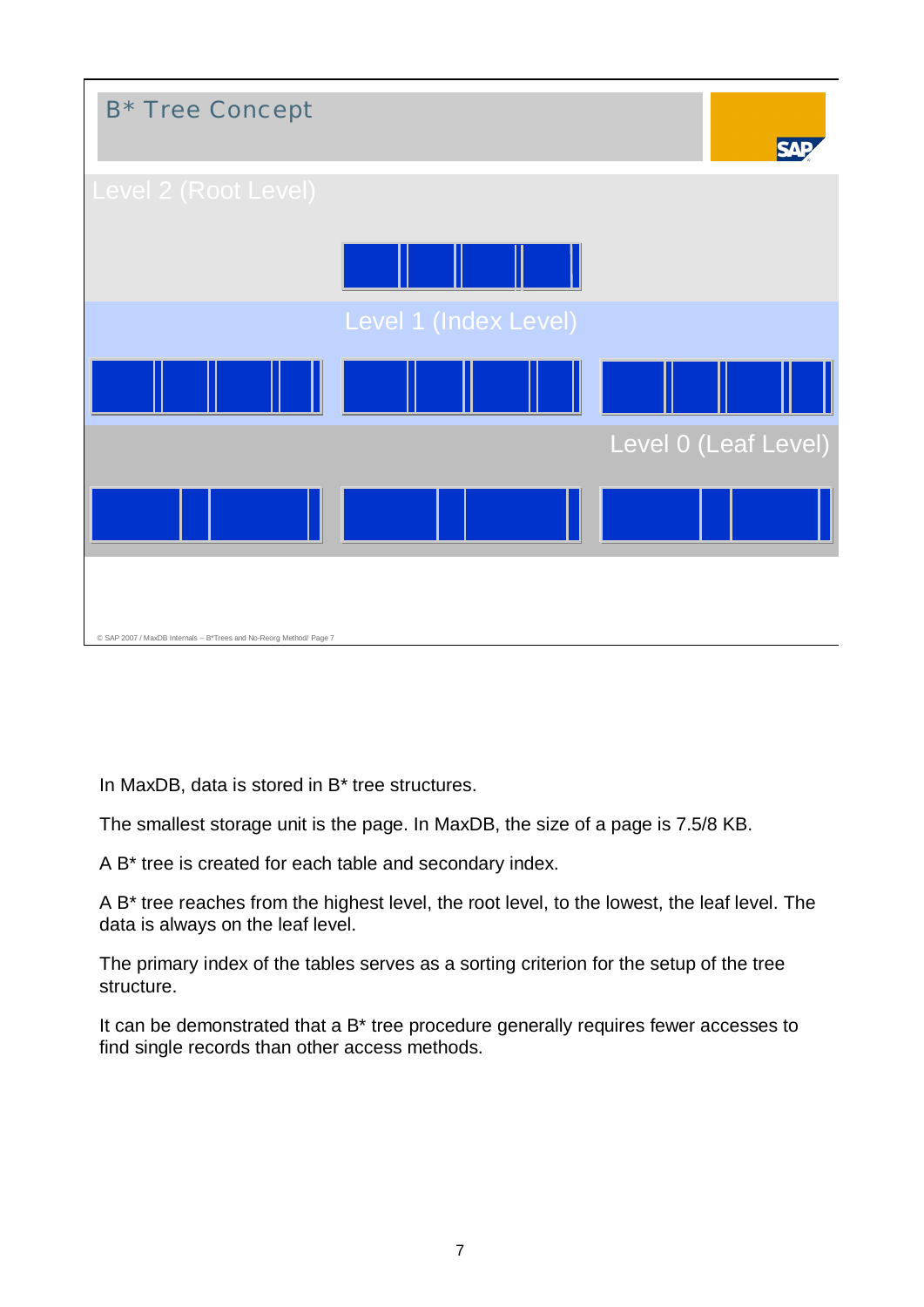

The entries in the data pages are comprised of two parts:

- The fist part is comprised by the contents of the **key fields of a table row**. We shall refer to this as the **separator**.
- The second part is comprised by the remaining data.

On index pages, every separator is followed by a **logical address** that refers to a page on a lower index level or on the leaf level. The number of entries that fits on an index page depends on the length of the separators.

A node of the B\* tree always comprises one page. Thus the number of entries per B\* tree level depends on the length of the separators.

In addition to the separator, leaf pages contain the contents of the other columns of the respective table row. The number of entries that fits on an index page depends on the length of the separators.

The amount of memory required for a table depends on the length of the key fields and the total length of a table row.

The procedure described here is supplemented by special treatment of tables that contain 'BLOB' columns (**B**inary **L**arge **Ob**jects). Additional auxiliary trees are created for the purpose of accepting the contents of BLOB columns, which can be many times longer than a data page.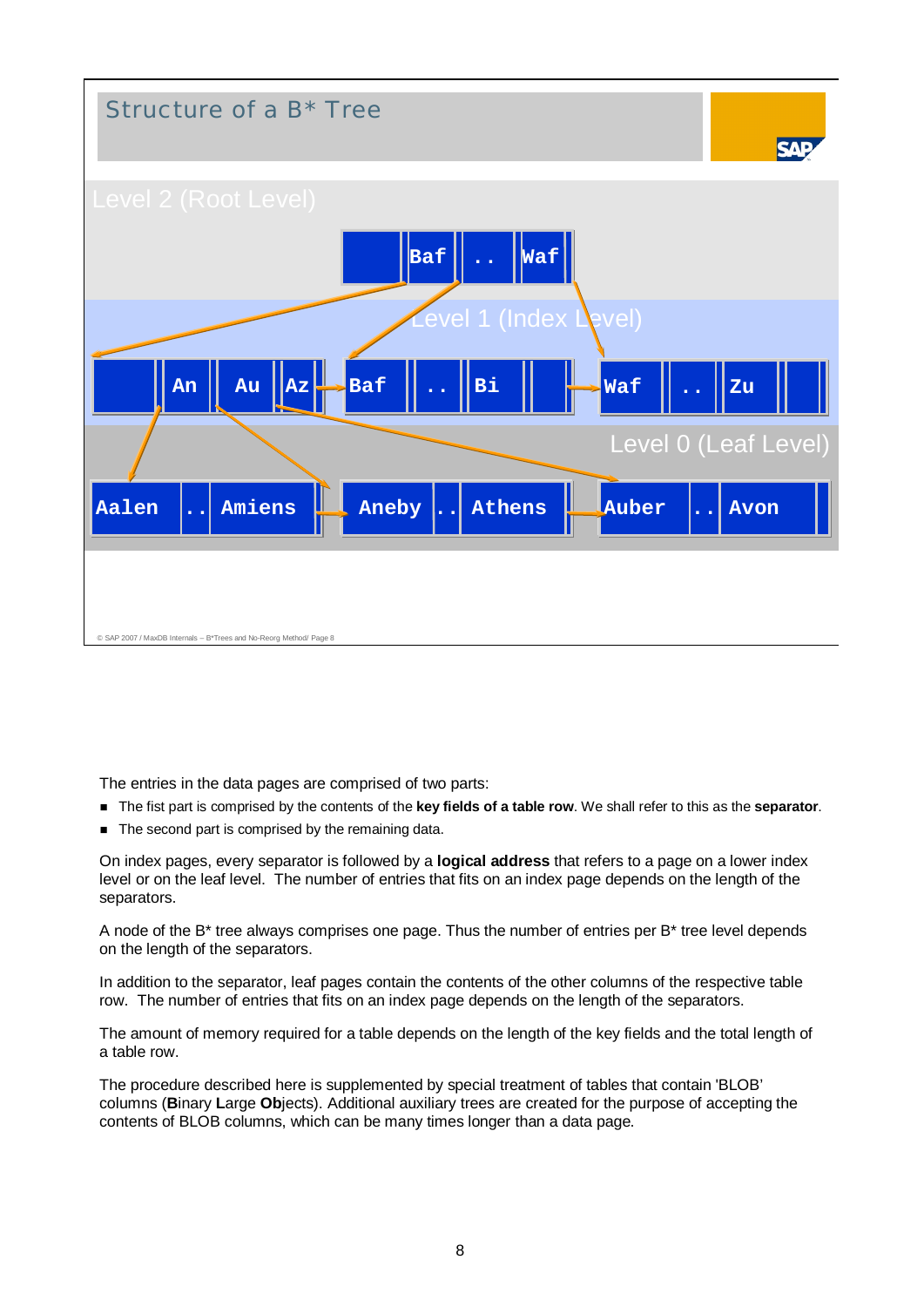

The B\* tree procedure makes it possible to find data quickly.

Here's an example of how a data record is found: looking in an address table with the primary index 'city', you want to find an entry for 'Athens'.

The search begins on the root level. The comparisons described in the following take place on a character by character basis.

The database system checks if the value 'Athens' is smaller than the second entry on the root page, 'Baf'.

As the value is smaller, the corresponding logical address information from the first branch is evaluated. It points to a page on the next level (index level).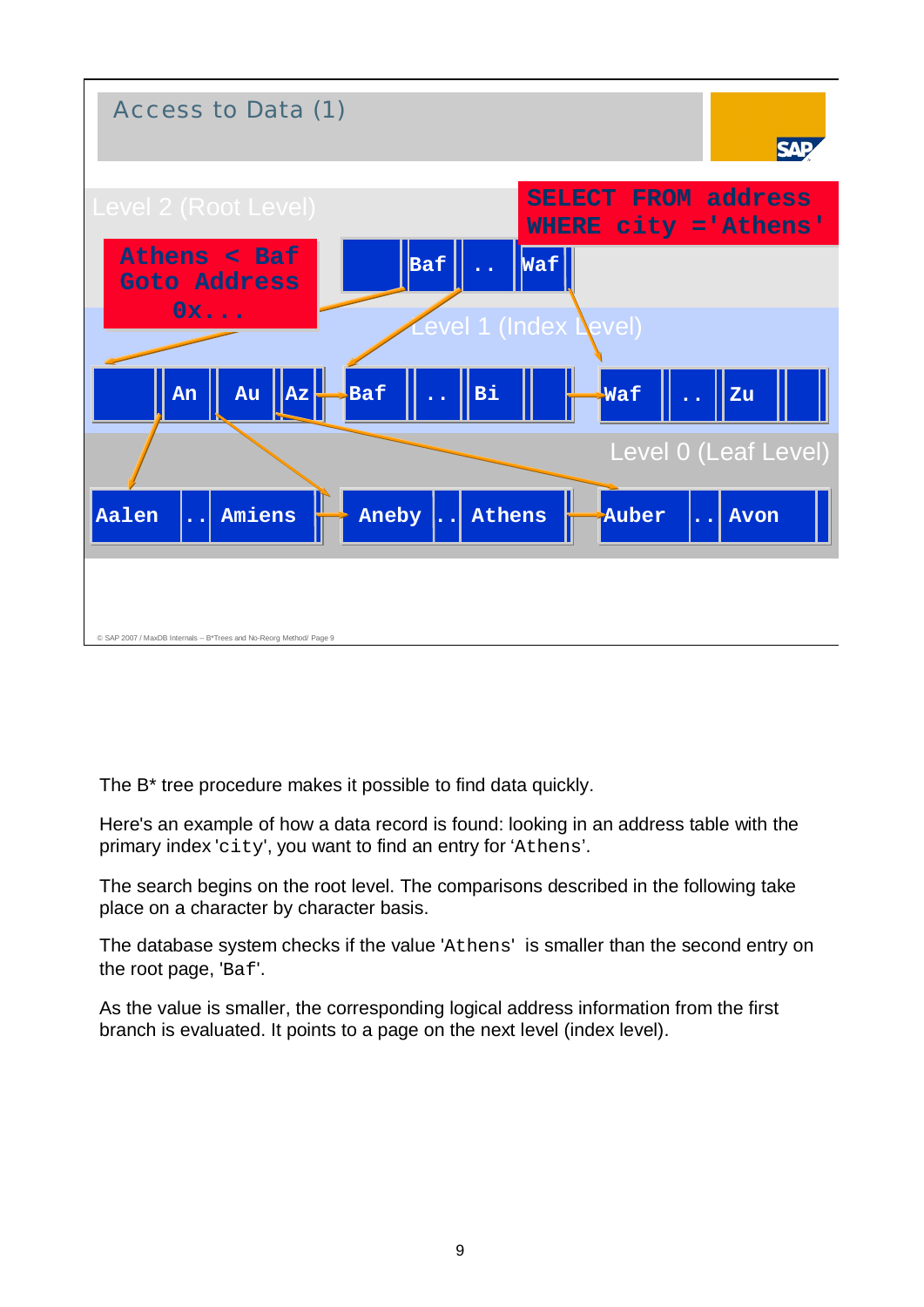

The comparison then continues on the index level. Now the desired value, 'Athens', is smaller than the entry 'Au' on the data page.

So the 'An' branch is evaluated.

The pointer points to the second page on the leaf level. Now we are on the leaf level (level 0).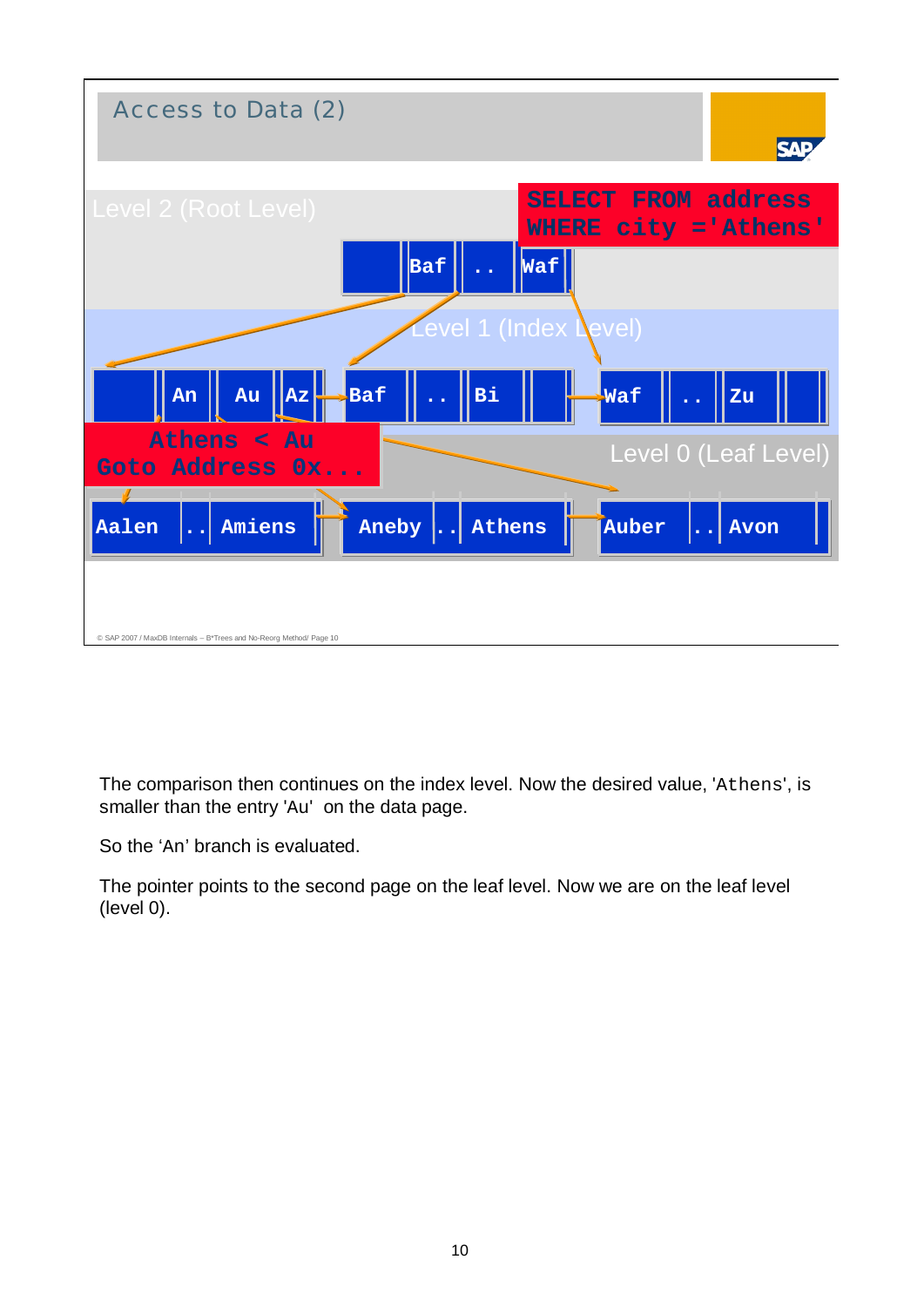

This page shows a root page as displayed by the MaxDB Tool x diagnose.

- At the top you see the page header. As the page number and root number on this page are the same, this is a root page. The  $B^*$  tree has three levels (levels  $0 - 2$ ). This page has 18 entries. It was changed 36 times.
- The separators are shown in their alphanumeric order. You see the respective start position, the page number on the next page to the separator, the length and the value of the separator.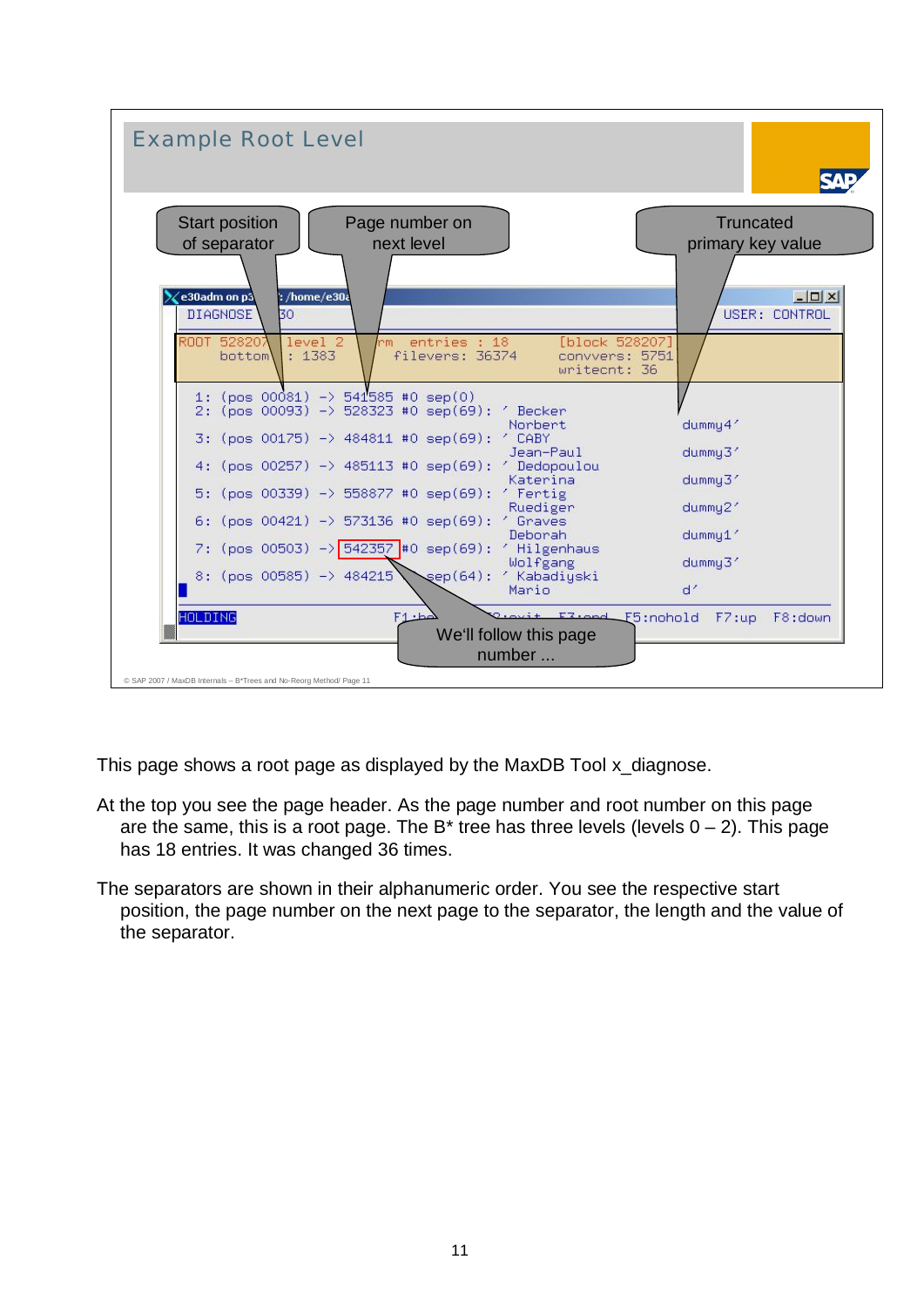

This page is an index page of level 1. The separators refer to pages of the leaf level.

The header contains the known root page. It is checked with each access.

The page has 103 entries, sorted.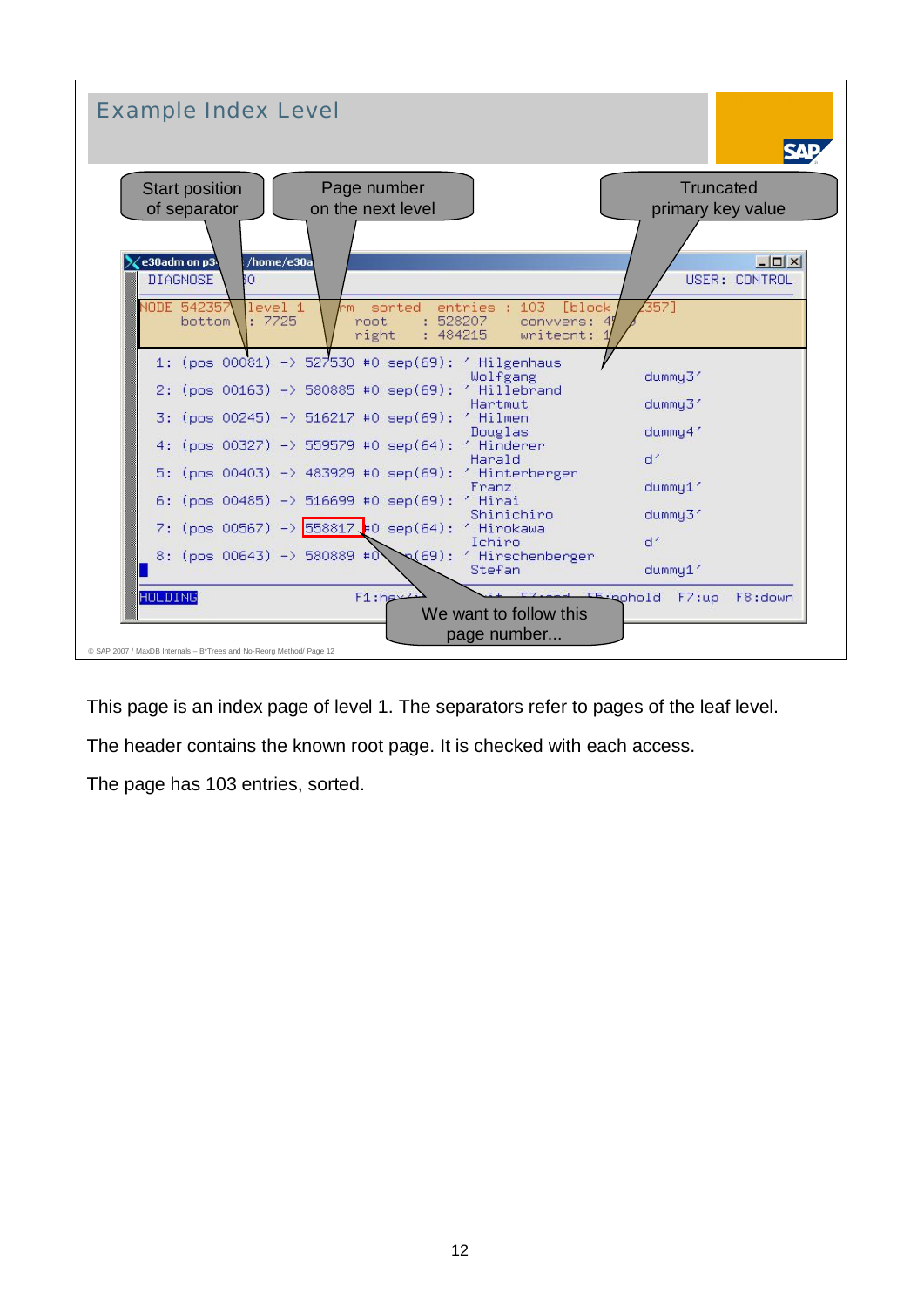| <b>Example Leaf Level I</b>                                                                      |                                                       |                                                 |                                   |
|--------------------------------------------------------------------------------------------------|-------------------------------------------------------|-------------------------------------------------|-----------------------------------|
| <b>Start position</b><br>of the record                                                           | Primary key length                                    |                                                 | Primary key value                 |
| :/home/e30a<br>e30adm on p3.<br>DIAGNOSE<br>BО<br><b>LEAF 558817</b><br>perm<br>: 7385<br>bottom | entries : 61<br>: 528207<br>root<br>right<br>: 580889 | [block 558817]<br>convvers: 4529<br>writecnt: 1 | $ \Box$ $\times$<br>USER: CONTROL |
| 1: (pos 00081) key(68): ' Hirokawa                                                               |                                                       |                                                 | Ich                               |
| iro<br>2: (pos 00191) key(69): ' Hirokawa                                                        | dummy'                                                |                                                 | Ich                               |
| iro<br>3: (pos 00303) key(69): ' Hirokawa                                                        | dummu1'                                               |                                                 | Ich                               |
| iro<br>4: (pos 00415) key(69): ' Hirokawa                                                        | dummy2 <sup>2</sup>                                   |                                                 | Ich                               |
| iro<br>5: (pos 00527) key(69): ' Hirokawa                                                        | dummy3'                                               |                                                 | Ich                               |
| iro<br>6: (pos 00639) key(69): ' Hirose                                                          | dummy4'                                               |                                                 | Fum                               |
| inori                                                                                            | Wexstr'                                               |                                                 |                                   |
| 7: (pos 00761) key(68): ' Hirose<br>inori                                                        | dummy 1                                               |                                                 | <b>Fum</b>                        |
| 8: (pos 00881) key(69): ' Hirose<br>inori                                                        | dummy1'                                               |                                                 | Fum                               |
| <b>HOLDING</b>                                                                                   | F1:hex/int F2:exit F3:end F5:nohold F7:up F8:down     |                                                 |                                   |
|                                                                                                  |                                                       |                                                 |                                   |

In this example the diagnosis tool displays only the primary key values.

This page has 61 entries. The last record ends at position 7385.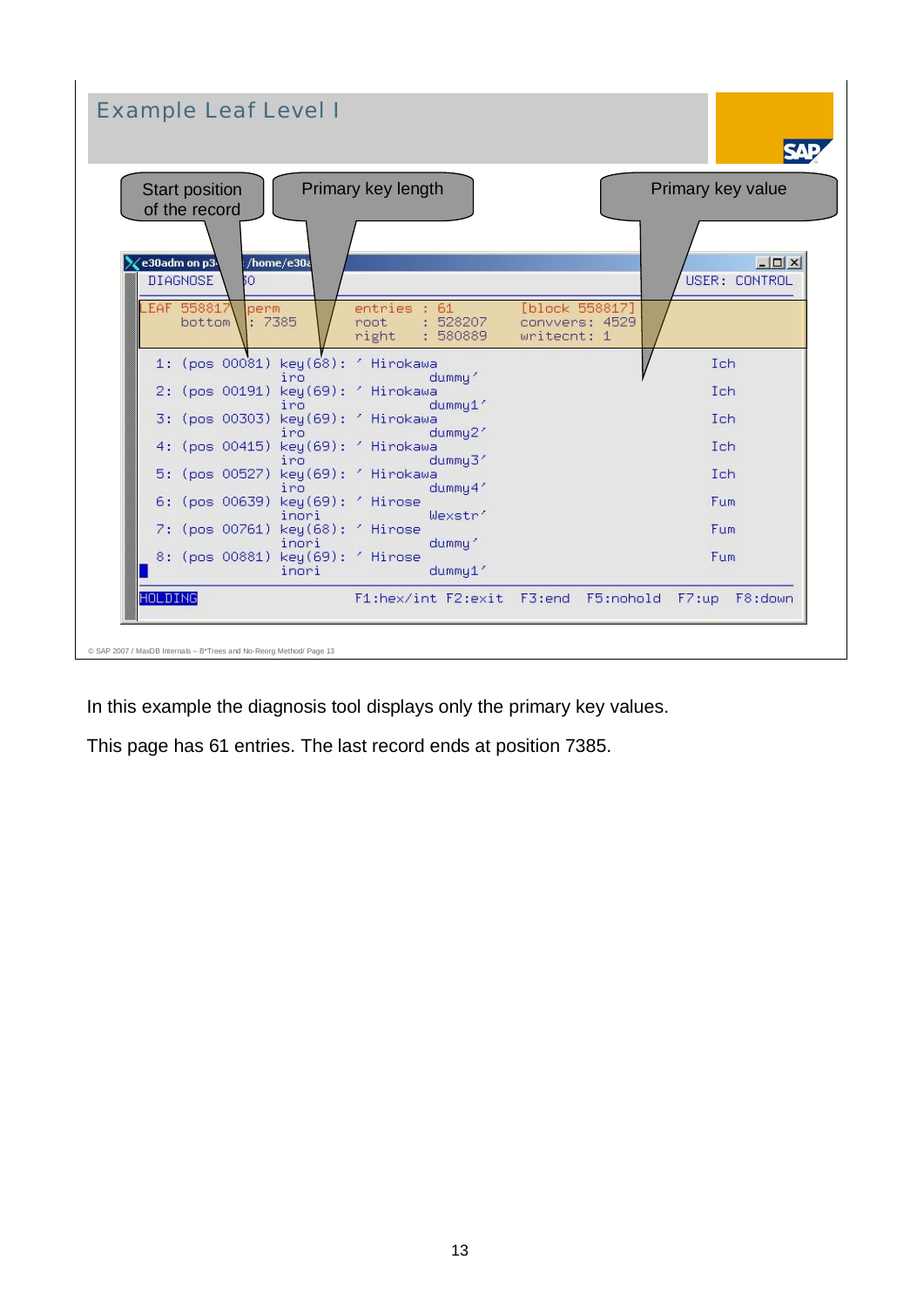| $\measuredangle$ e30adm on p34777: /home/e30adm<br>DIAGNOSE E30                                                                                                                                                                                                                                                                                                                                            | $ \Box$ $x$<br>USER: CONTROL |
|------------------------------------------------------------------------------------------------------------------------------------------------------------------------------------------------------------------------------------------------------------------------------------------------------------------------------------------------------------------------------------------------------------|------------------------------|
| 1: (pos 00081) key(68): ' Hirokawa<br>dummu'<br>iro                                                                                                                                                                                                                                                                                                                                                        | Ich.                         |
| 00001<br>: 110<br>recLen<br>recKeuLen<br>:68<br>00005<br>recVarcolOff: 7<br>recVarcolCnt: 4                                                                                                                                                                                                                                                                                                                |                              |
| BUFFER FRUM 1 TO 110 (FRUM 81 TO 190)<br>record<br>1 2 3 4 5 6 7 8 9 10 11 12 13 14 15 16 17 18 19 20<br>81 82 83 84 85 86 87 88 89 90 91 92 93 94 95 96 97 98 99<br>dec:110  0  68  0  7  0  4  0  32  72105114111107  97119  97  32  32  32<br>lhex: 6E 00 44 00 07 00 04 00 20 48 69 72 6F 6B 61 77 61 20 20 20<br>chr: n<br>H.<br>$\mathbf{i}$<br>r<br>$\bullet$<br>$\overline{a}$<br>D<br>k<br>$-101$ |                              |
| 21 22 23 24 25 26 27 28 29 30 31 32 33 34 35 36 37 38 39 40<br>105<br>107<br>109<br>113<br>103<br>111<br>115<br>101<br>117<br>119<br>lchn:                                                                                                                                                                                                                                                                 |                              |
| 41 42 43 44 45 46 47 48 49 50 51 52 53 54 55 56 57 58 59 60<br>121 123<br>125<br>127<br>129<br>131<br>133<br>135<br>137<br>-139<br>dec: 32 32 32 32 32 32 32 32 32 32 32 73 99104105114111 32 32 32 32<br>hex: 20 20 20 20 20 20 20 20 20 20 20 49 63 68 69 72 6F 20 20 20 20<br>chr:<br>Ichiro                                                                                                            |                              |
| 61 62 63 64 65 66 67 68 69 70 71 72 73 74 75 76 77 78 79 80<br>143<br>145<br>147<br>149<br>151<br>153<br>141<br>155<br>157<br>159<br>dec: 32 32 32 32 32 32 32 32 32 32 32100117109109121 0194112 0<br>hex: 20 20 20 20 20 20 20 20 20 20 20 26 4 75 6D 6D 79 00 C2 70 00<br>chr:<br>dummu<br>p                                                                                                            |                              |
| 81 82 83 84 85 86 87 88 89 90 91 92 93 94 95 96 97 98 99<br>163<br>165<br>167<br>169<br>171<br>173<br>175<br>161<br>177<br>179<br>dec: 0 0 0 6 32 49 48 49 48 50 1 32 1 32 15 32 70105110 97<br>hex: 00 00 00 06 20 31 30 31 30 32 01 20 01 20 0F 20 46 69 6E 61<br>chr:<br>1 0 1 0 2<br>Fi<br>$n - a$                                                                                                     |                              |
| <b>HOLDING</b><br>F1:hex/int F2:exit F3:end F5:nohold F7:up F8:down                                                                                                                                                                                                                                                                                                                                        |                              |

This graphic shows the first 100 bytes of the first record of page 558817.

- Each record begins with a header. This contains the length of the record, the length of the primary key value, the relative start position of the first variable-length value (e.g. VARCHAR) and the number of variable-length fields.
- On this page the record begins on page 81. The primary key begins within the record at position 10.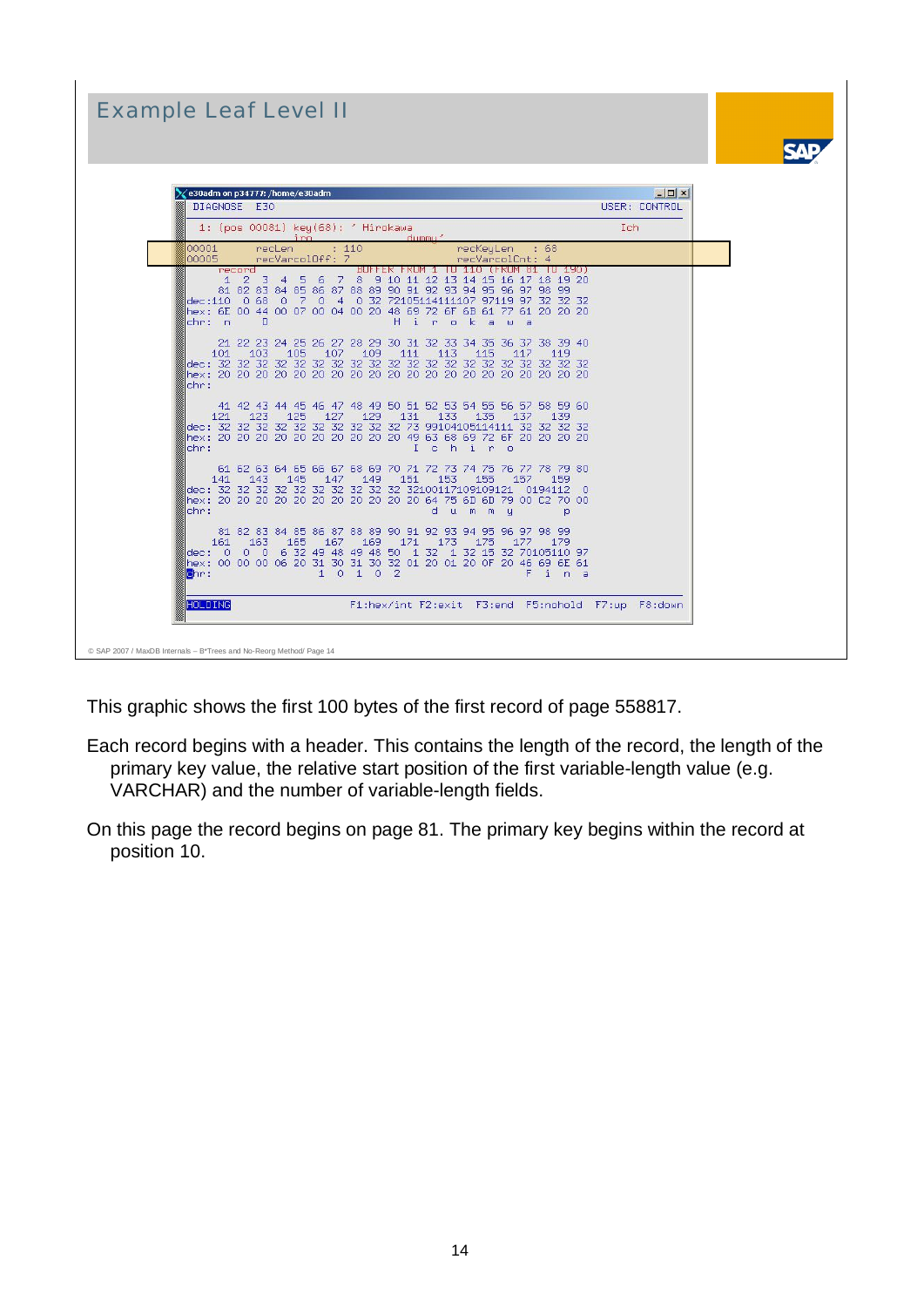

The data records are located unsorted in the start area of the target page.

In the end area of the data page, there is a position list that refers to the individual records of the data page. This address list is arranged so that in the case of sequential access via the position list, the data entries can be read sorted.

The database system searches the remaining entries and ultimately returns the requested table row.

The position list and the data record entries start at opposite corners of the page and grow towards each other.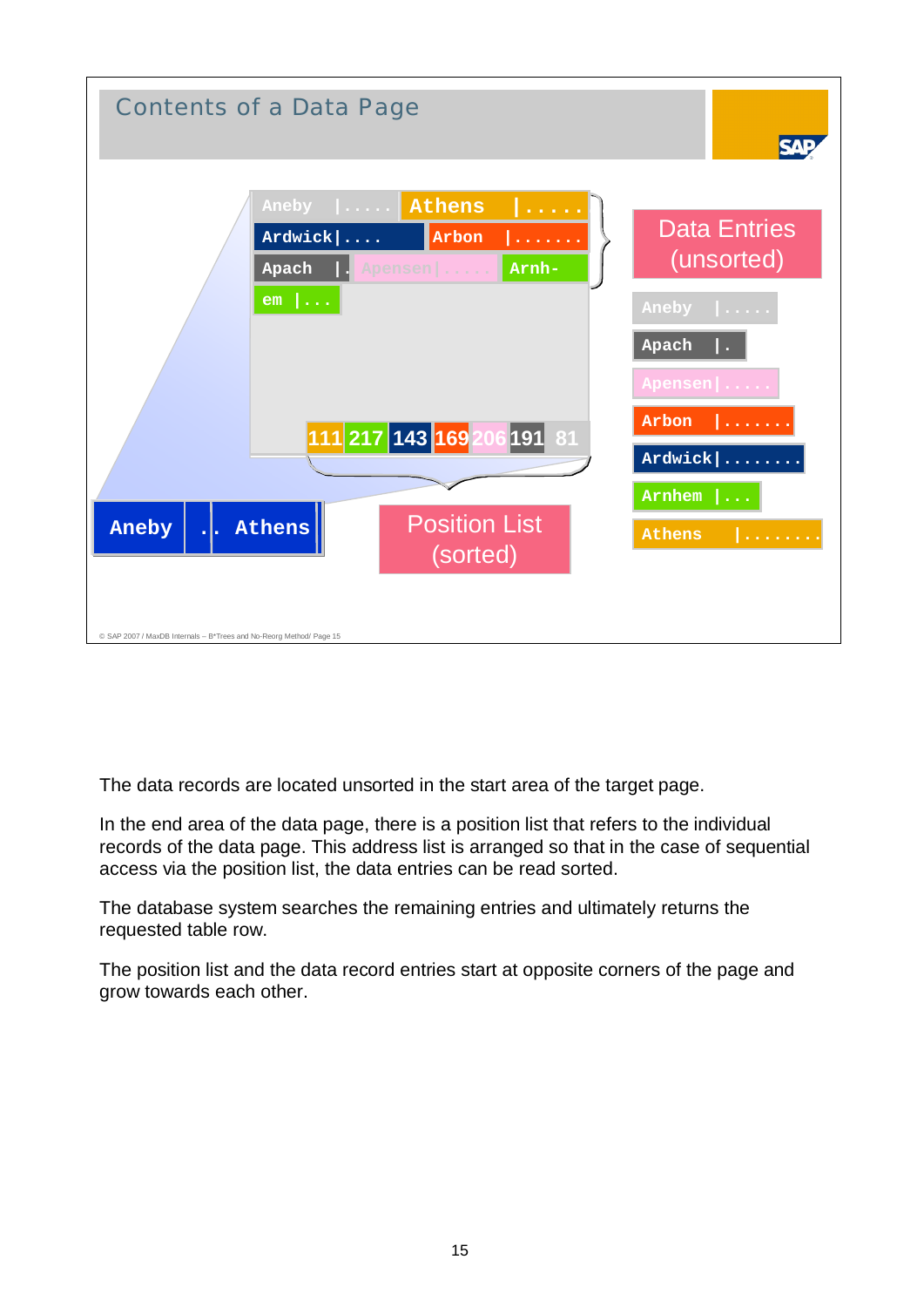

If a record is to be inserted into the database or edited, MaxDB first searches for the data page that is changed by the action. This is true for all the actions described in the following. Then, if necessary, the required space is made available by way of clearing operations.

#### **sort by insertion**

The records are:

- $\blacksquare$  inserted into the target page at the end of the used data area,
- sorted in the position list via an entry that, in order to minimize the number of moved bytes, contains only references to records.

The records in the data part are only sorted if a clearing operation becomes necessary. If a data page is moved into another one, a sorted block is advantageous as this makes it possible to move whole groups of records rather than copying record by record.

MaxDB data pages are organized such that the data area grows into the page from the beginning and the sorting list from the end.

Let's assume that the record fits on the page. MaxDB simply puts it at the end of the area available on the page...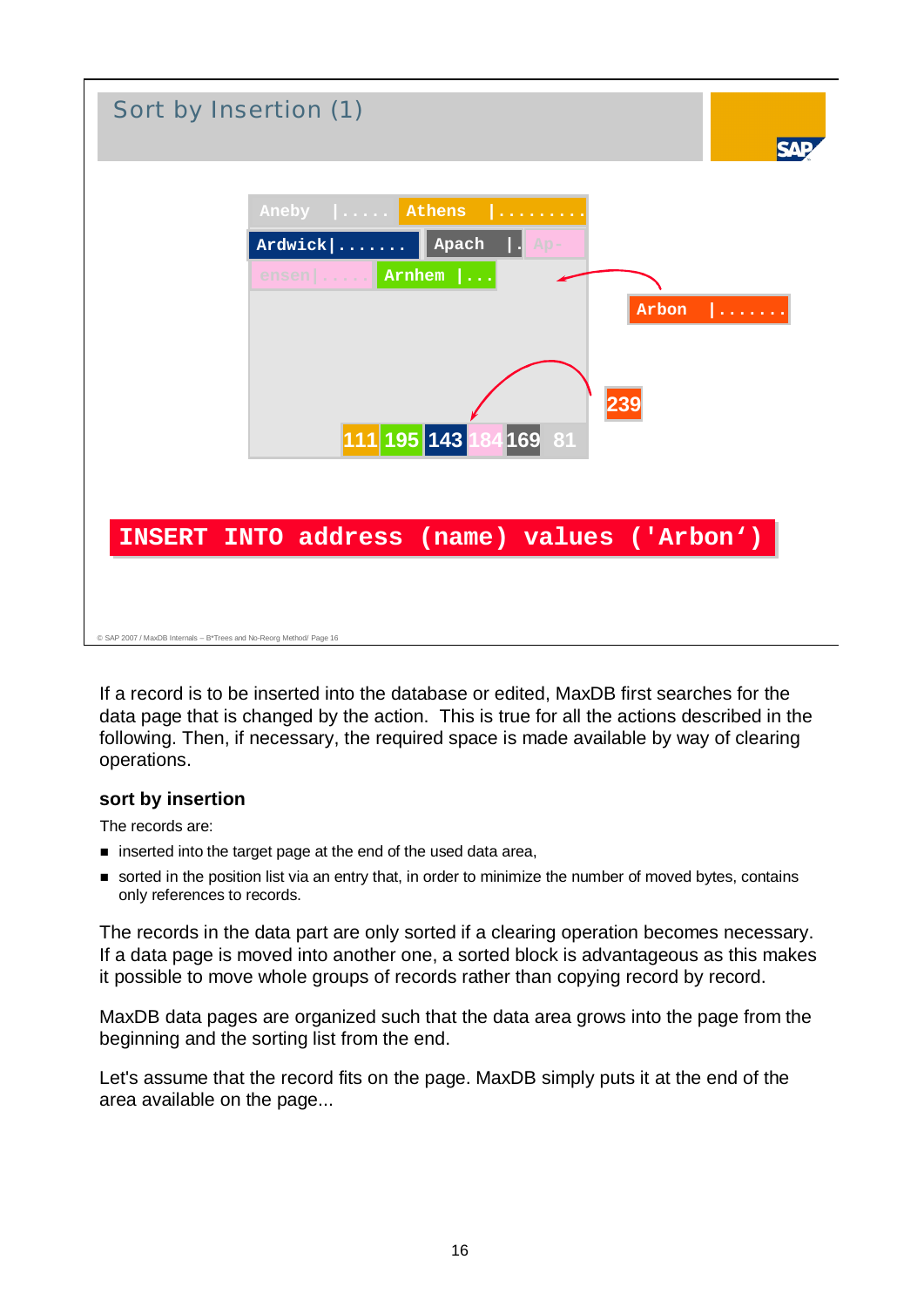| Sort by Insertion (2)                                                                                                                |                                                          |
|--------------------------------------------------------------------------------------------------------------------------------------|----------------------------------------------------------|
| Aneby      Athens<br>.<br>$Ardwick$<br>$\vert$ Apach<br>Ap-<br>Arnhem<br>Arbon -<br>$ensen   \ldots$ .<br>$\sim 100$ km $^{-1}$<br>. | $Anely$ $  \ldots$ .<br>Apach<br>Apensen<br>Arbon<br>.   |
| 111 195 143 239 1<br>169 81                                                                                                          | Ardwick  <br>Arnhem $  \dots$<br><b>Athens</b><br>$\sim$ |
| INSERT INTO address (name) values ('Arbon')<br>© SAP 2007 / MaxDB Internals - B*Trees and No-Reorg Method/ Page 17                   |                                                          |

... and then the position list is updated. The address of the new entry is written at the correct position in the position list. In our case, the correct position is position 4, which accordingly points to the seventh data record, 'Arbon'.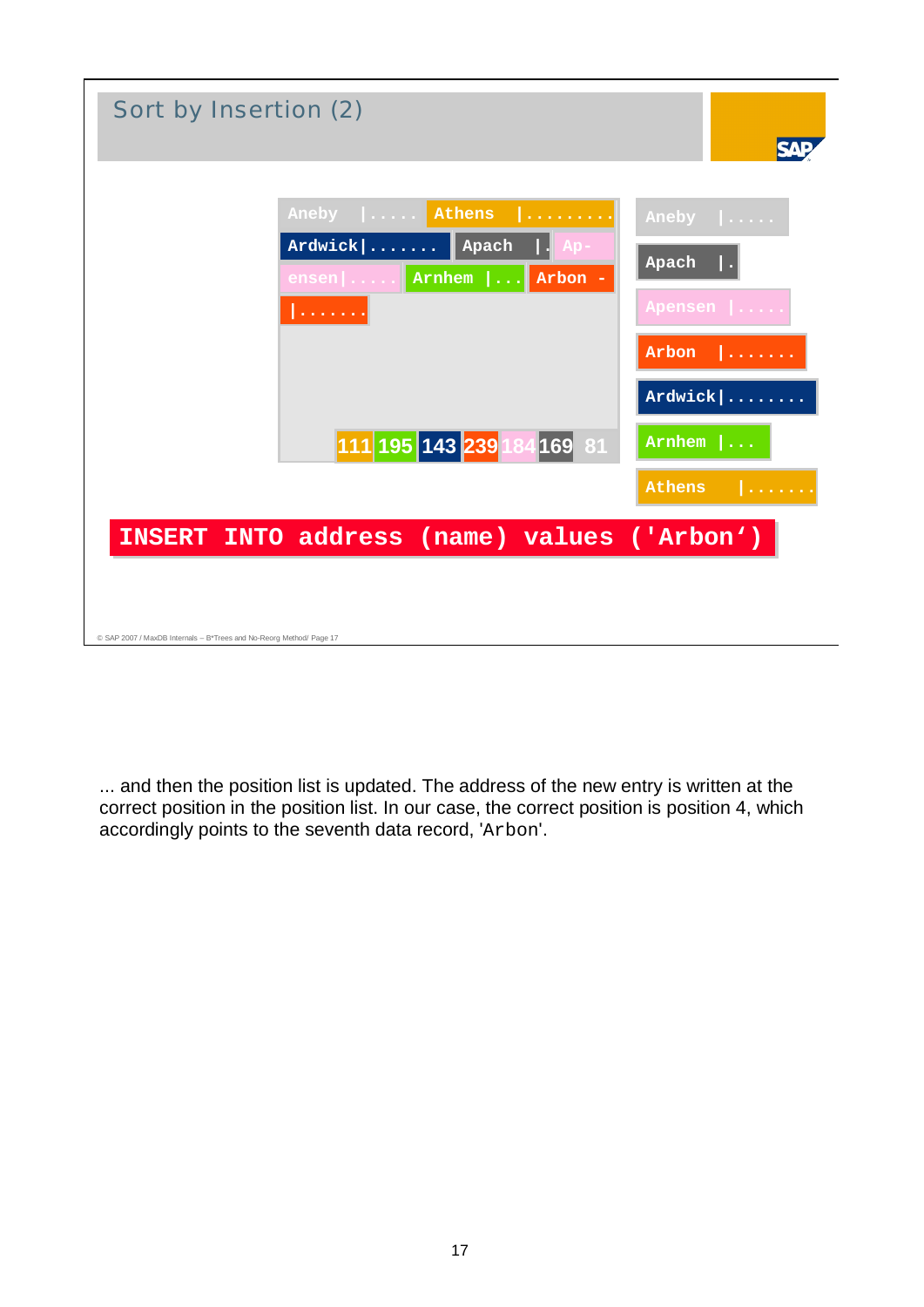| Update in Place (1)                                                                                                     |                                                                                                                                       |  |
|-------------------------------------------------------------------------------------------------------------------------|---------------------------------------------------------------------------------------------------------------------------------------|--|
|                                                                                                                         | Aneby $\ \ldots\ $ Athens<br><u>.</u><br>Apach $\vert \cdot \vert$ Ap-<br>$Ardwick   \ldots \ldots$<br>$\lceil \cdot \rceil$   Arnhem |  |
| <b>UPDATE address</b><br>$KEY$ $city$ = 'Athens'<br>© SAP 2007 / MaxDB Internals - B*Trees and No-Reorg Method/ Page 18 | 111 195 143 184 169 81<br>SET street = 'AKROPOLIS 1'                                                                                  |  |

update in place

- Records are changed directly on the target page.
- Case 1: length and key remain unchanged. If an UPDATE occurs and the separator is unchanged, the contents of the row are changed directly.
- Case 2: the key changes. If changes have been made to a key field, the UPDATE is converted into a DELETE with subsequent INSERT. If necessary, clearing operations are carried out.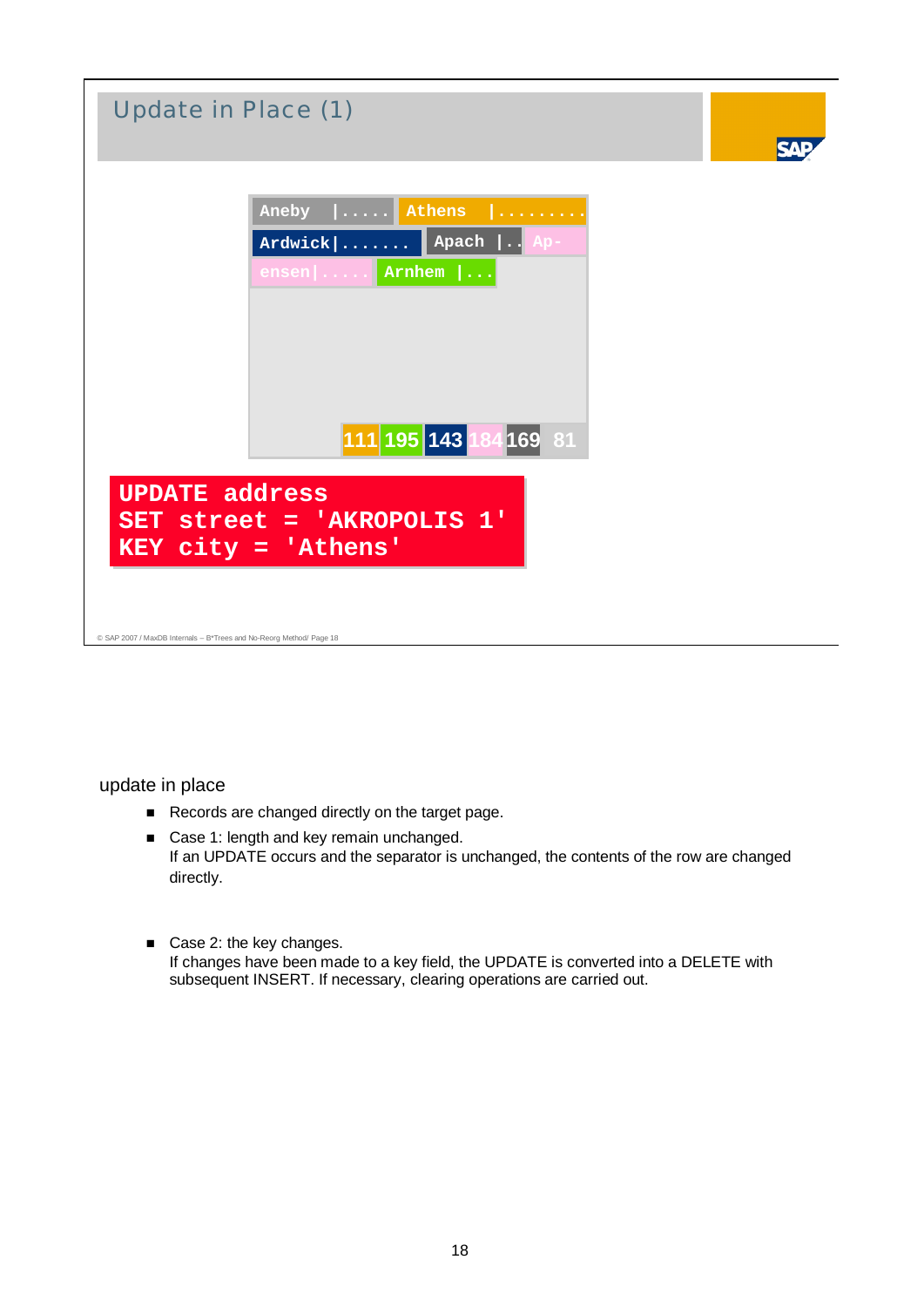

■ Case 3: The length is changed, the key remains unchanged. The contents of the row are changed directly, but the position of the subsequent entries is different. Thus the subsequent records need to be moved and the address information (of the subsequent records) adjusted in the position list. If necessary, clearing operations are carried out.

If it is necessary to change the tree structure, first the required space is made available by way of B<sup>\*</sup> tree clearing operations or by inserting a new block; then the UPDATE is carried out as described.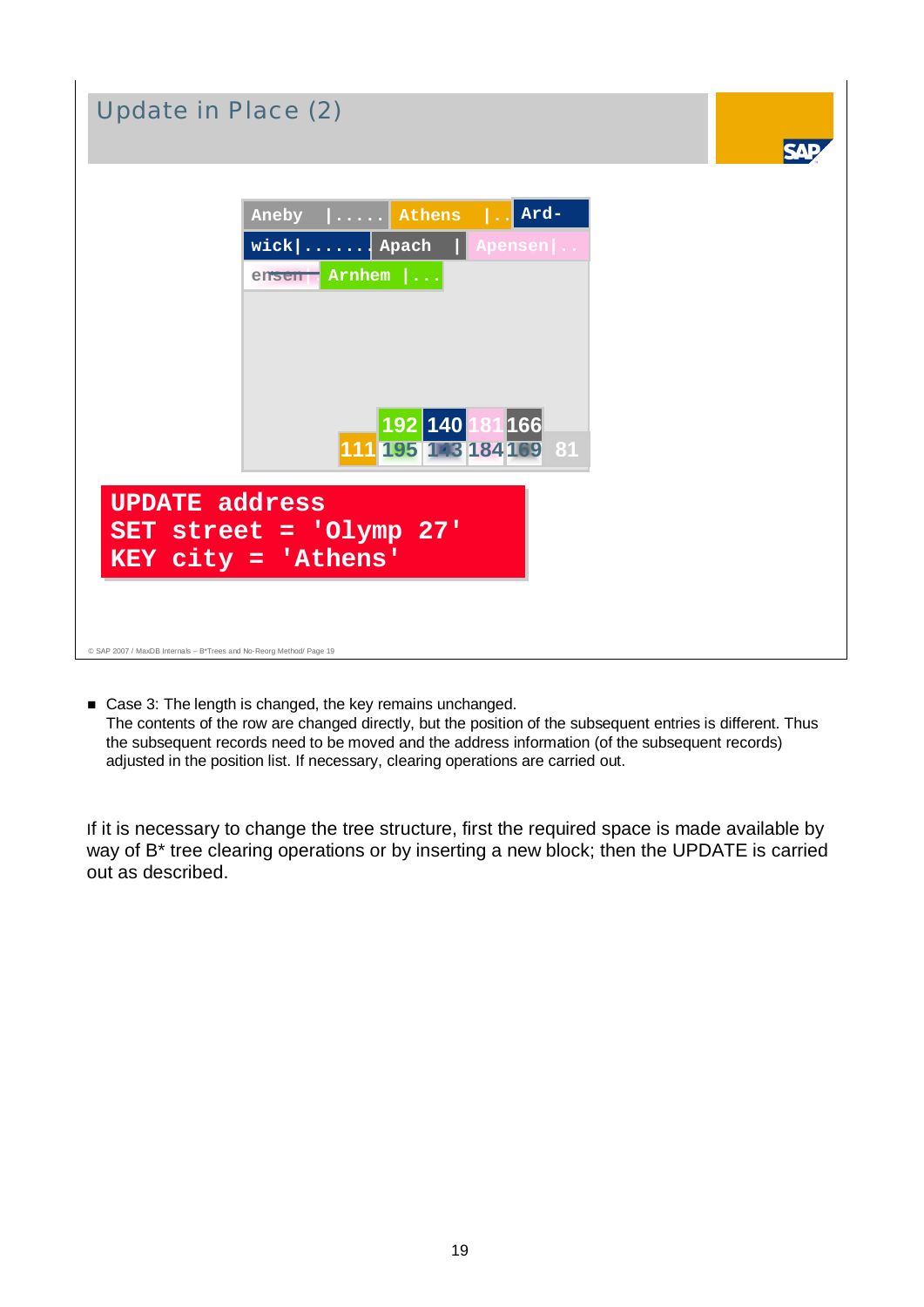

#### delete in place

- Records are changed directly on the target page.
- $\blacksquare$  The positions in the sorting list must be changed on the target page for all physically subsequent records
- If a certain usage level is not reached, a B<sup>\*</sup> tree clearing operation is carried out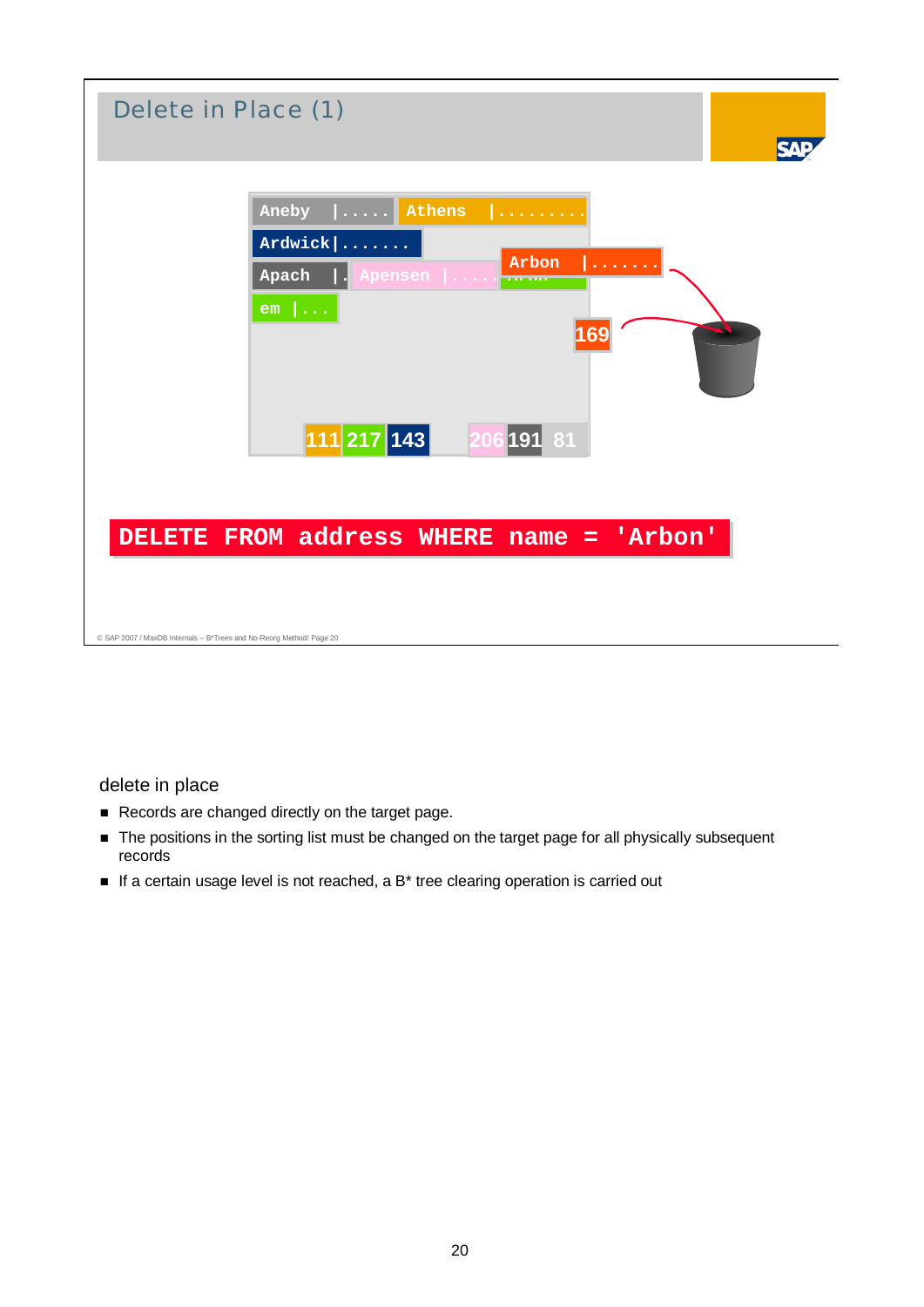

The records and the position list on the page are re-arranged so that the storage space used is contiguous.

All changes to pages are executed in the main memory. That makes them very fast, but also CPU-intensive.

If the fill level of a page falls below a certain mark, the tree structure is rearranged. An example of such a rearrangement will be shown later.

MaxDB offers the possibility of applying the attribute DYNAMIC to tables. Only very simplified clearing operations are carried out on these tables. Such tables require more space, but they offer noticeably higher performance. This attribute is suited to tables that are highly dynamic, in particular through random accesses and large fluctuations in the size of the table.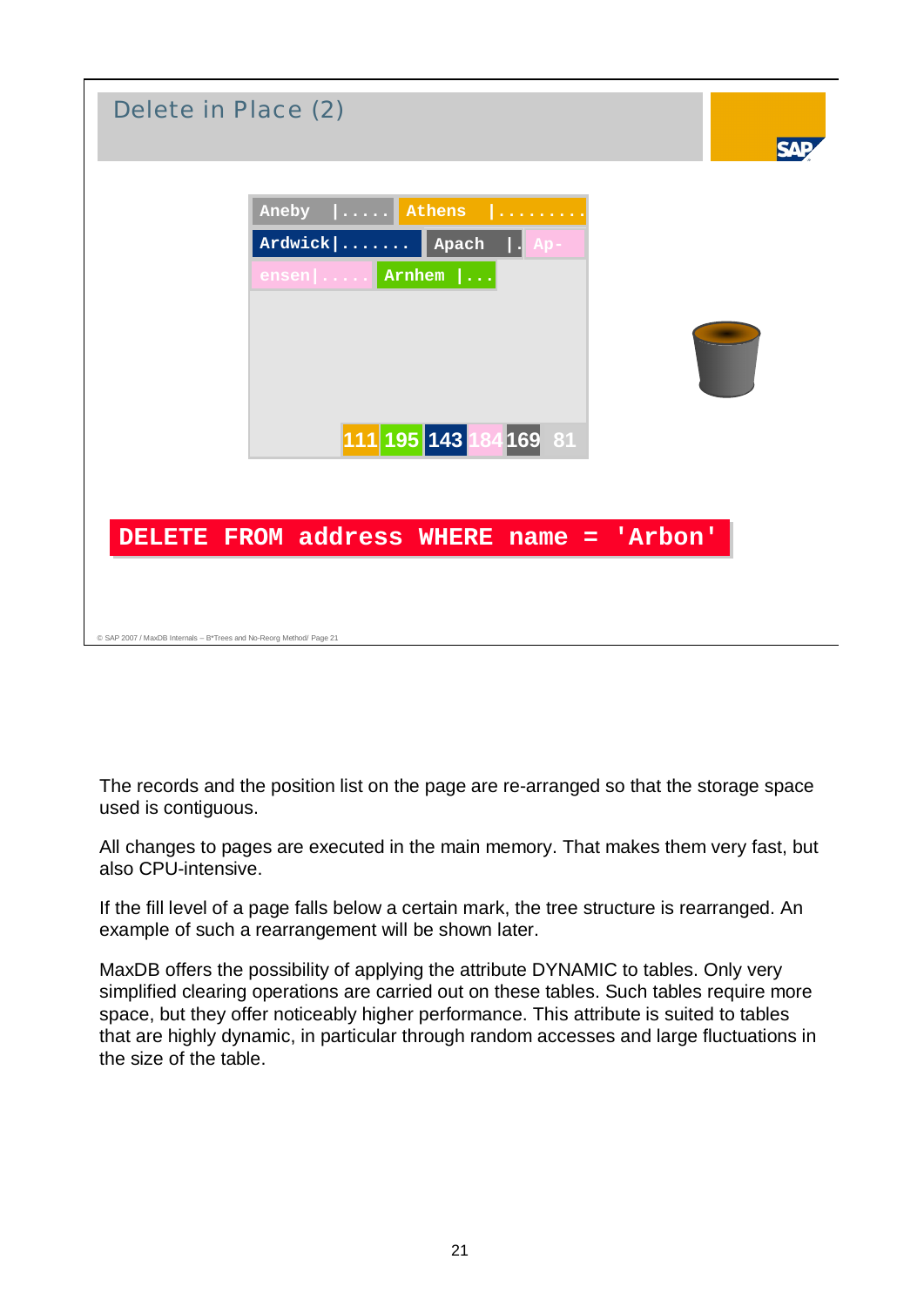

Now let's have a look at a simple change to the tree structure.

Let's assume that, due to an INSERT, the new data record no longer fits on the corresponding page.

A new page is then created on which the new record and half of the data records from the page that was too small for the INSERT are written. The respective records on the original page are then deleted.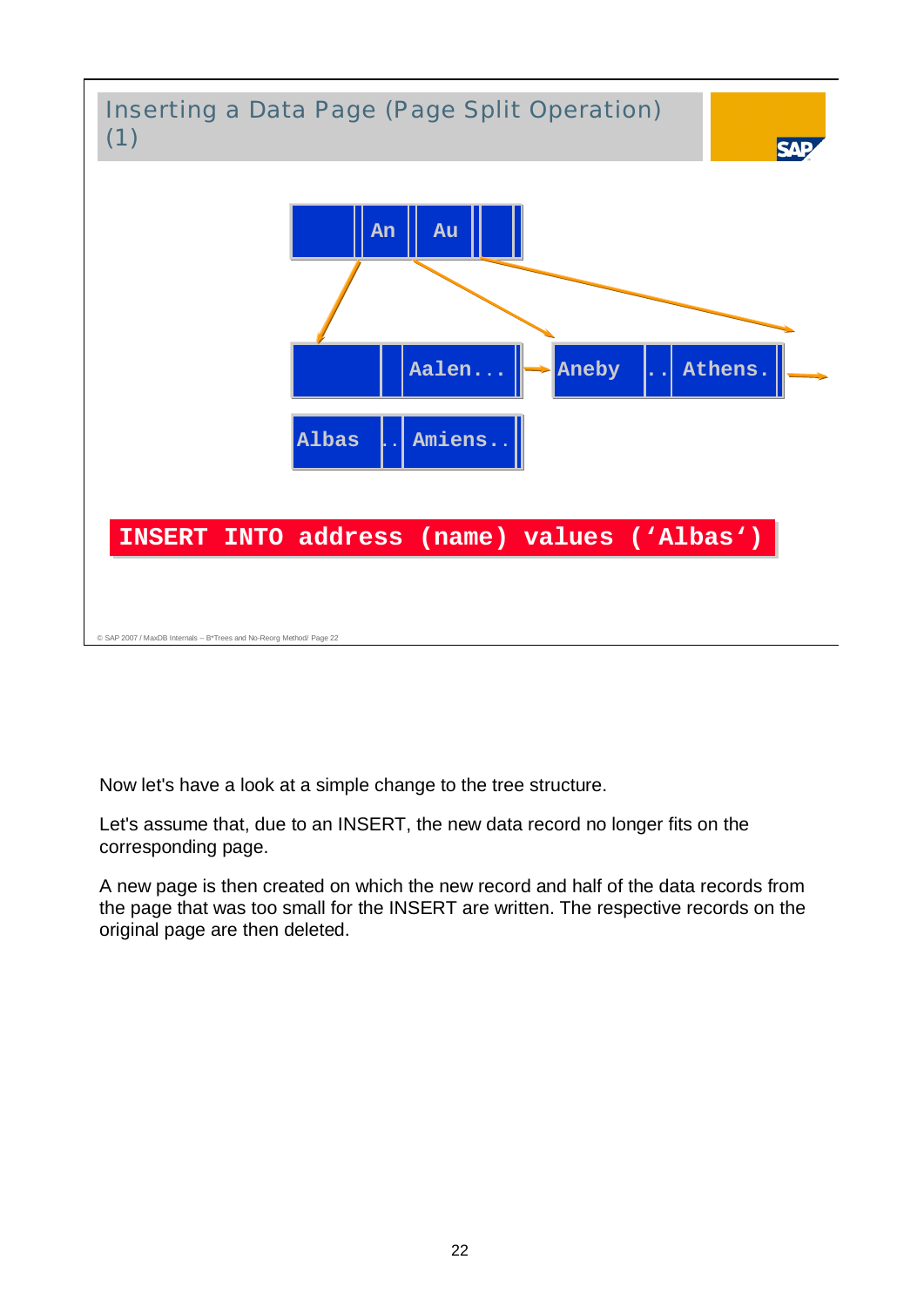

If necessary, the database system updates the pointers to the following pages.

In addition, the address and separator information for the new page is entered in the  $B^*$ index page above it.

If this also does not fit on the B\* index page, a new page has to be inserted.

If the B\* tree is no longer able to accept the new page, that is, even in the root page there is no more space available in which to insert a new branch, the entire B\* tree has to be expanded by a new level.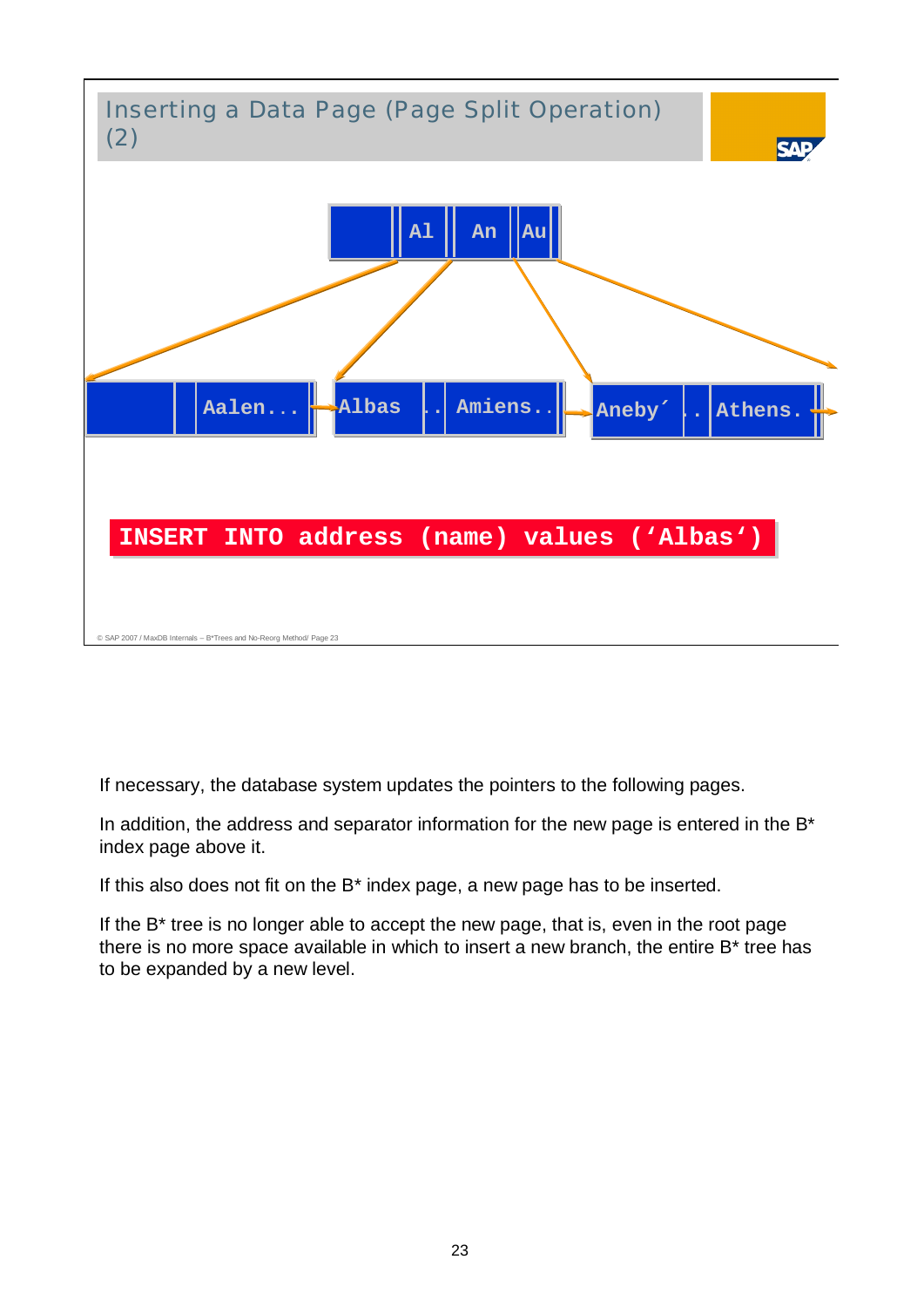

If the distribution of pages in the B\* tree is unbalanced, that is, if there is an inordinate amount of pages on certain branches of the tree,...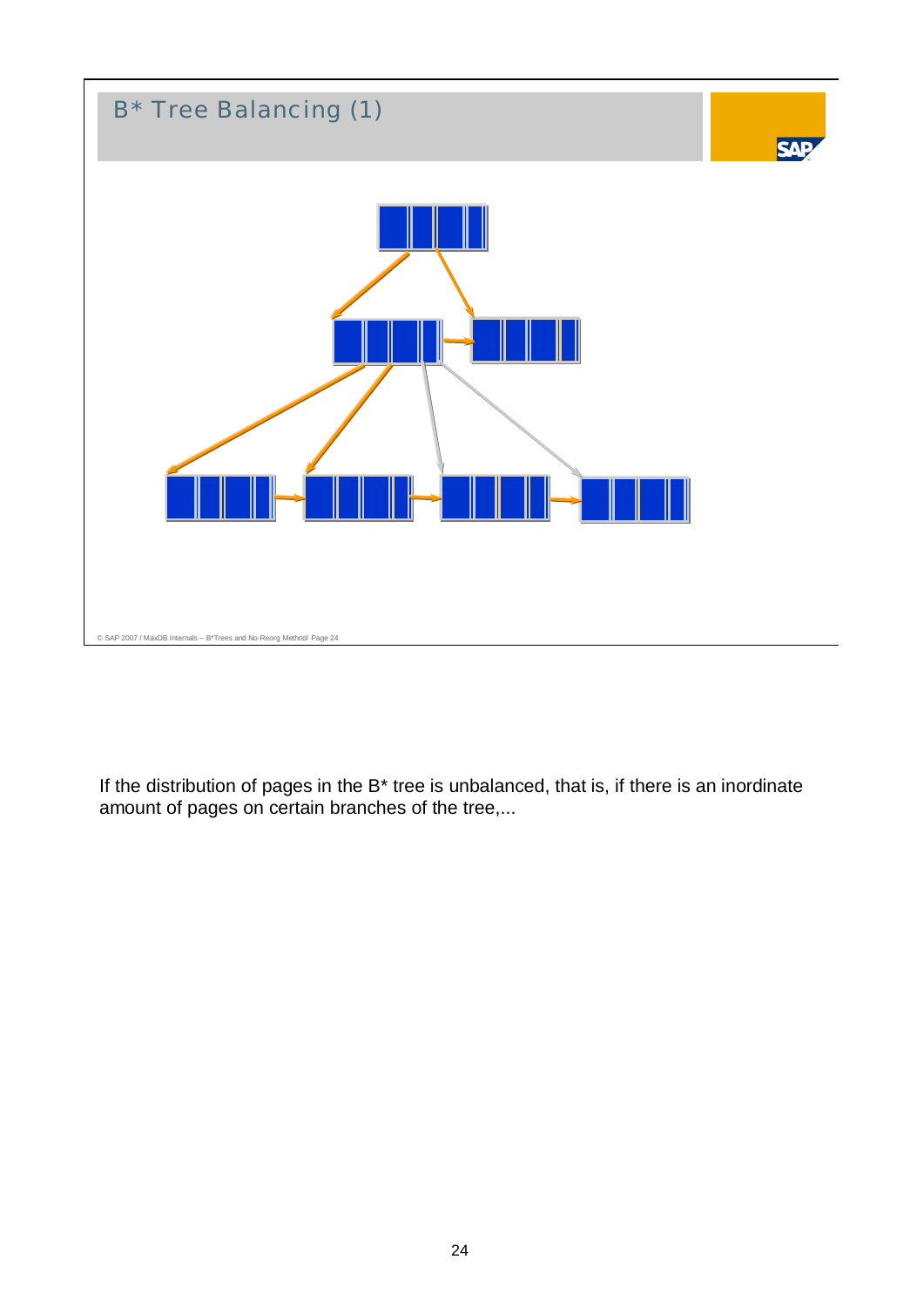

performance suffers because, on average, more accesses are needed to find data records.

Such states are recognized by MaxDB when INSERTs, UPDATEs and DELETEs are processed and the tree is rearranged in the affected subareas. This procedure is known as balancing. This involves moving records back and forth between pages in order to achieve the highest possible utilization of the pages.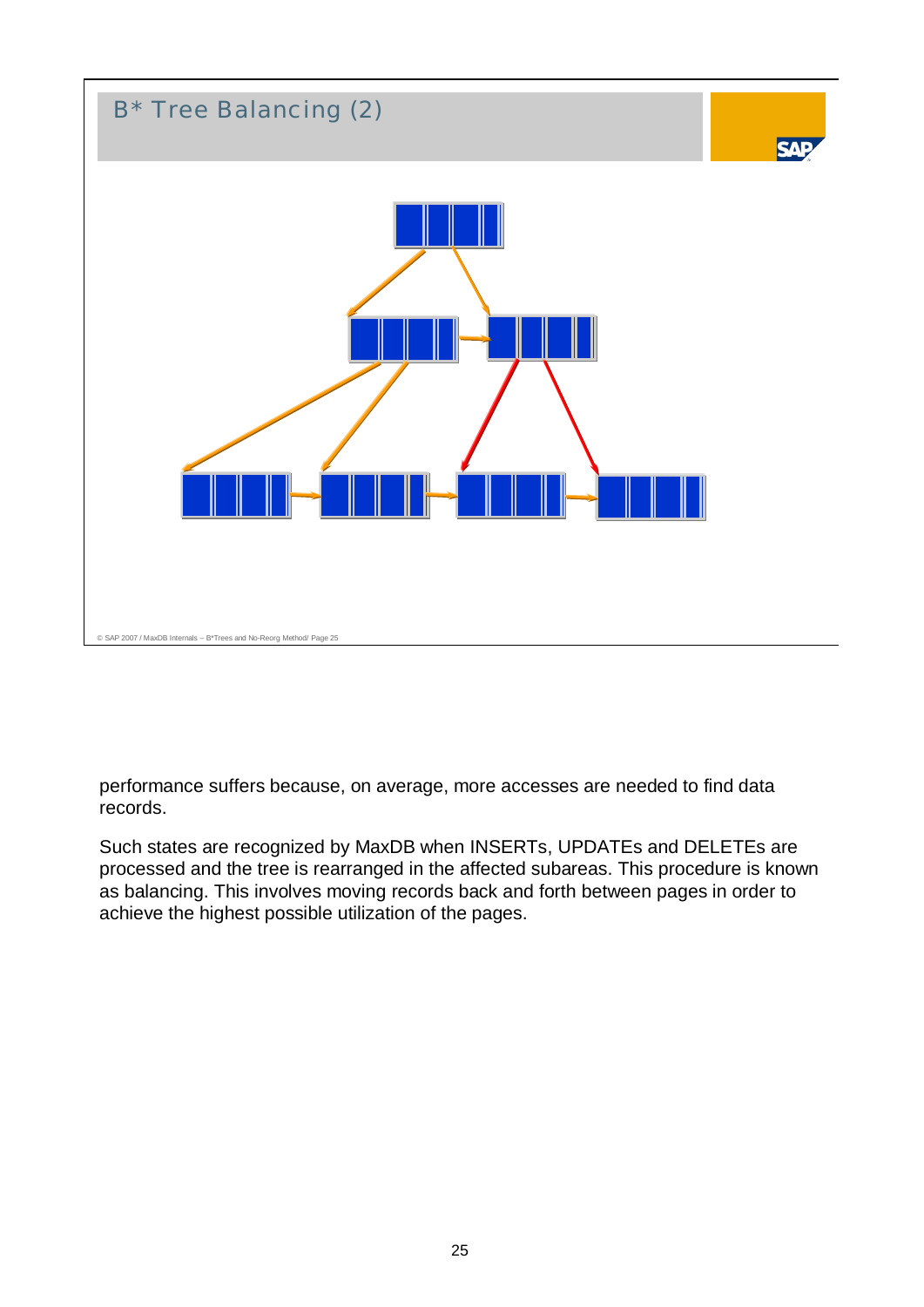

Each time a B\* tree is accessed, the respective page must be locked. **From version 7.5, these locks are no longer managed in separate lock lists but rather directly in the data cache.** A lock is requested when the desired page in the data cache is accessed.

**Advantages as compared with the lock concept in versions 7.3 and 7.4:** a significant characteristic, and thus also the biggest disadvantage of the old concept, was that the locks for the pages B\* tree were managed in a separate component, the so-called tree lock list. Heavy parallel access to the list could lead to collisions.

**Check Data / Check Table (VERIFY):** In contrast to the SAP DB Versions 7.3 and 7.4, in 7.5 this new concept makes it possible to execute change operations on the B\* trees in parallel with Check Data or Check Table.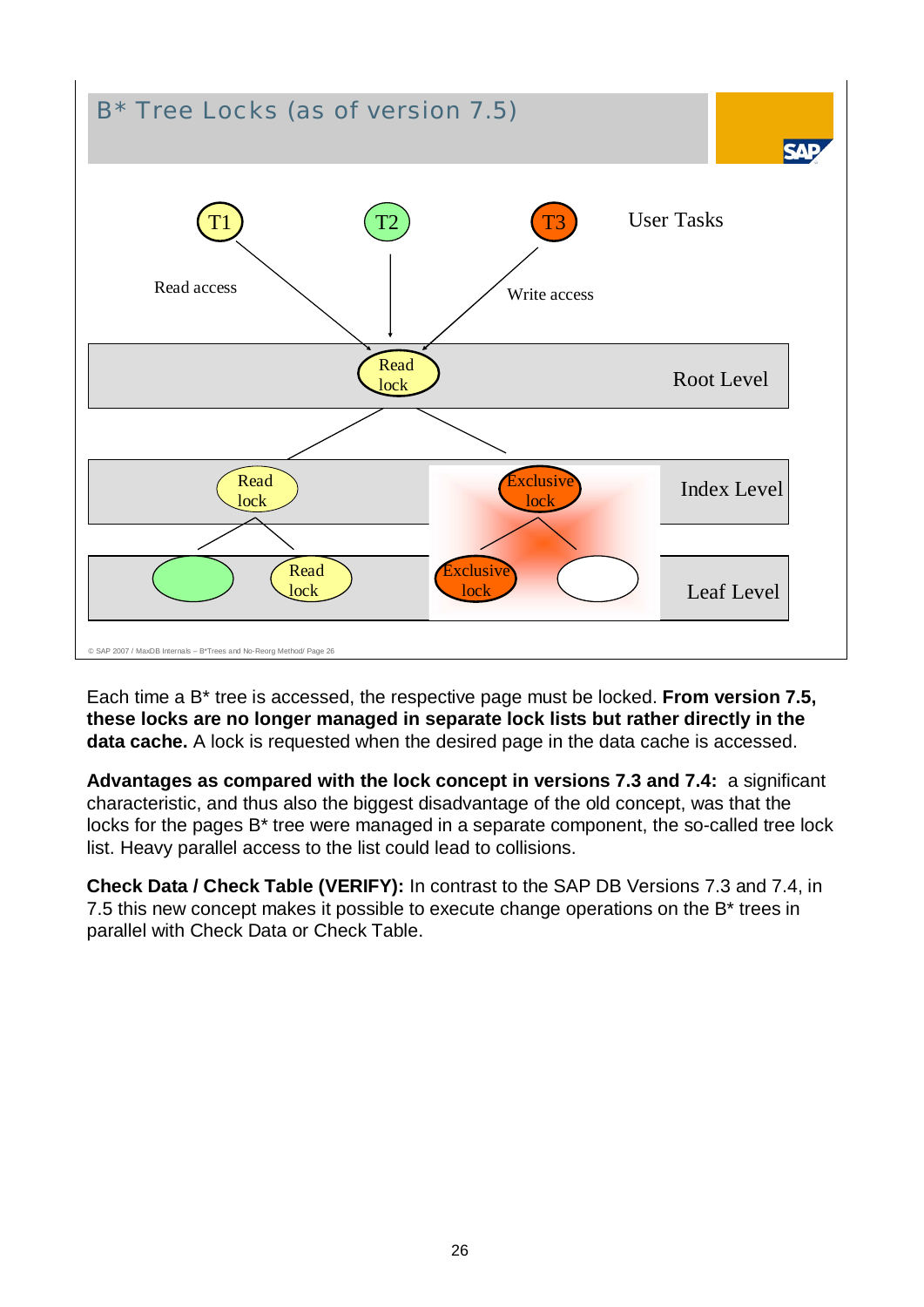

MaxDB uses B\* tree structures for the storage of all its tables.

The term "table" includes:

- **Primary data, including the associated BLOB data (BLOB: Binary Large Object)**
- Secondary data as required for single and multiple secondary keys.

A MaxDB table always has a primary key. This is either a user-defined key or a generated internal key. A user-defined key can be comprised of several columns (multiple key).

The user can define additional secondary keys, which can also consist of one (single index) or several (multiple index) columns.

There is exactly *one* B\* tree for the primary data of a table and also precisely *one* B\* tree for each defined index (also known as: secondary key, inversion). If a table is defined with BLOB columns, **one** additional B\* tree is created for the purpose of accepting the BLOB values in these columns that do not exceed a certain length. If BLOB values are longer than this defined value, a new B\* tree is created for every single one of these values.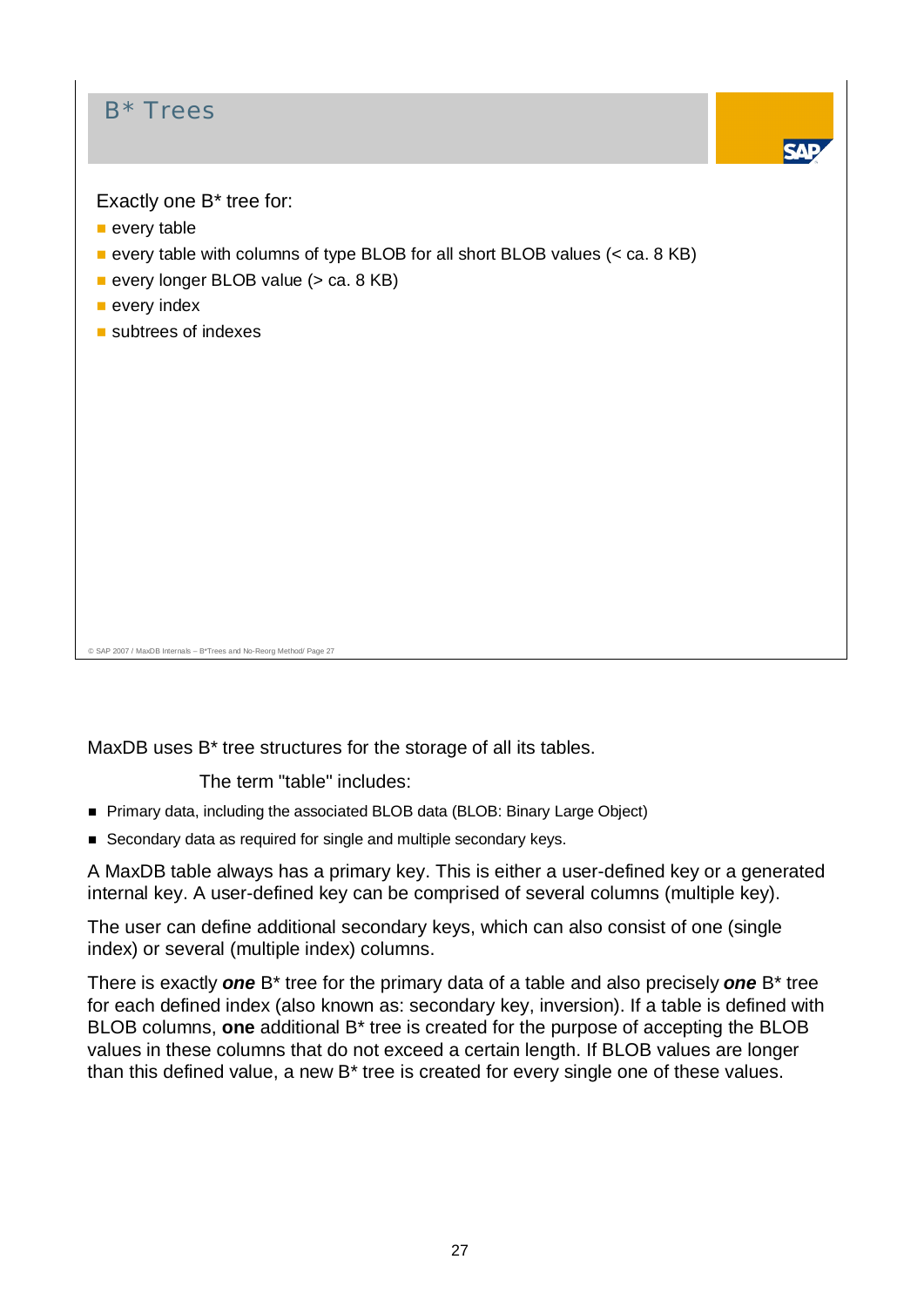

This illustration shows a table with a BLOB column. The number column represents the length of the BLOB values. There is a B\* tree for primary data, a B\* tree for the shorter BLOB values and *n* B\* trees for *n* longer BLOB values.

Irrespective of their length, for BLOB values the primary table always has a single entry of a fixed length which refers to the respective storage structure.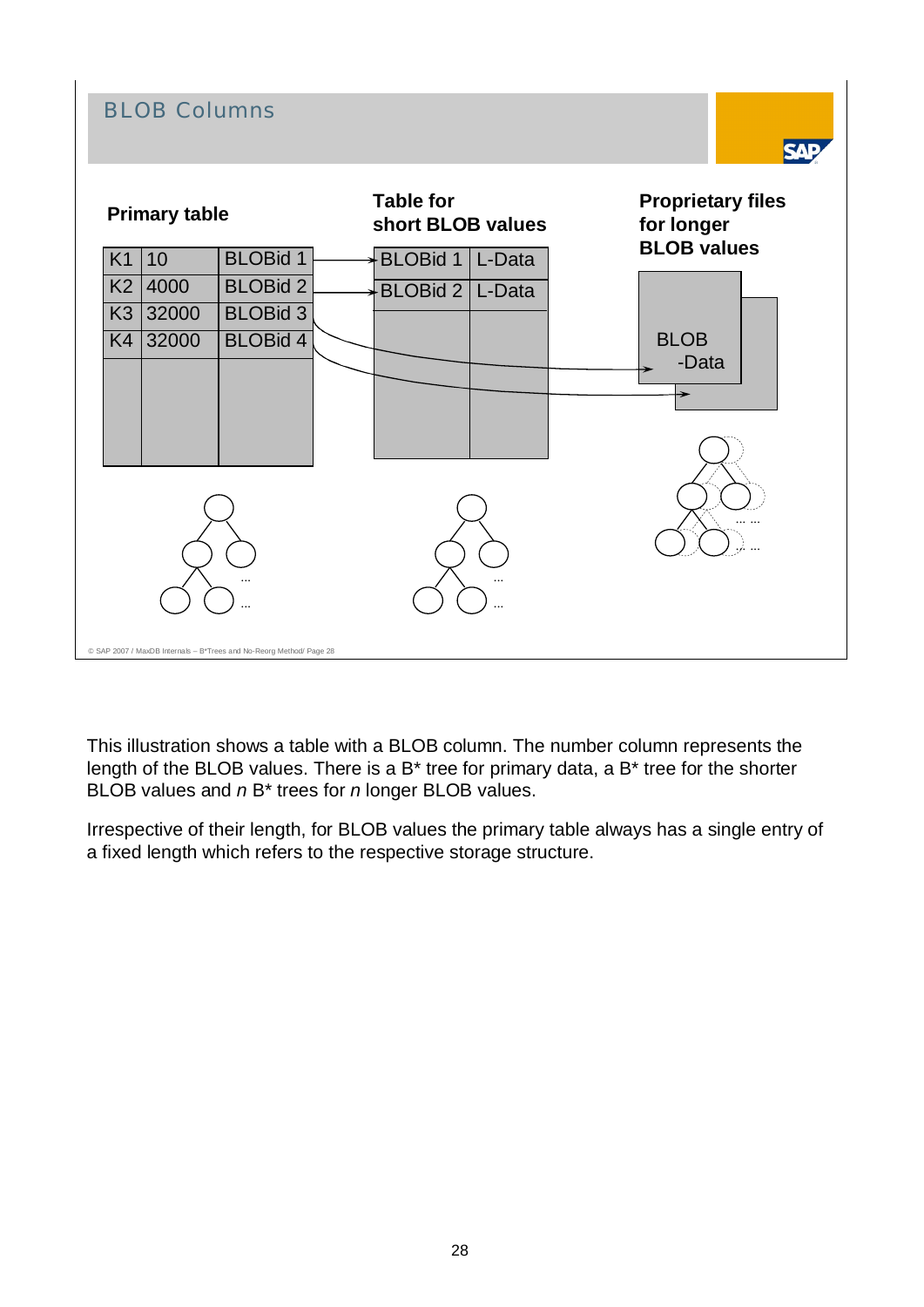| Primary table<br>Index table<br>K1 K3 K5 <br>1010<br>K <sub>1</sub><br>10<br>10<br>$\sim$ $\sim$ $\sim$<br>$\sim$ 100 $\pm$<br>20<br>K2<br>K2<br>10<br>2010<br>K3<br>K4 K6 <br>10<br>10<br>2040<br>20<br>40<br>K4<br>K7<br>4030<br>K5<br>10<br>10<br>K6<br>20<br>40<br>40<br>K7<br>30 | Indexes | 54 N |
|---------------------------------------------------------------------------------------------------------------------------------------------------------------------------------------------------------------------------------------------------------------------------------------|---------|------|
| © SAP 2007 / MaxDB Internals - B*Trees and No-Reorg Method/ Page 29                                                                                                                                                                                                                   |         |      |

This illustration shows an example of a table with a secondary key defined for multiple fields (2 fields). There is one B\* tree for the primary data and a second B\* tree for the inversion data.

The B\* index is not to be confused with the term index as it is commonly used for secondary key definitions (inversion)!

If the primary key values for a secondary key value cannot be contained on one data page, MaxDB stores the primary key values, sorted, in a separate B\* tree. This means that the size of the secondary key tree can be significantly decreased.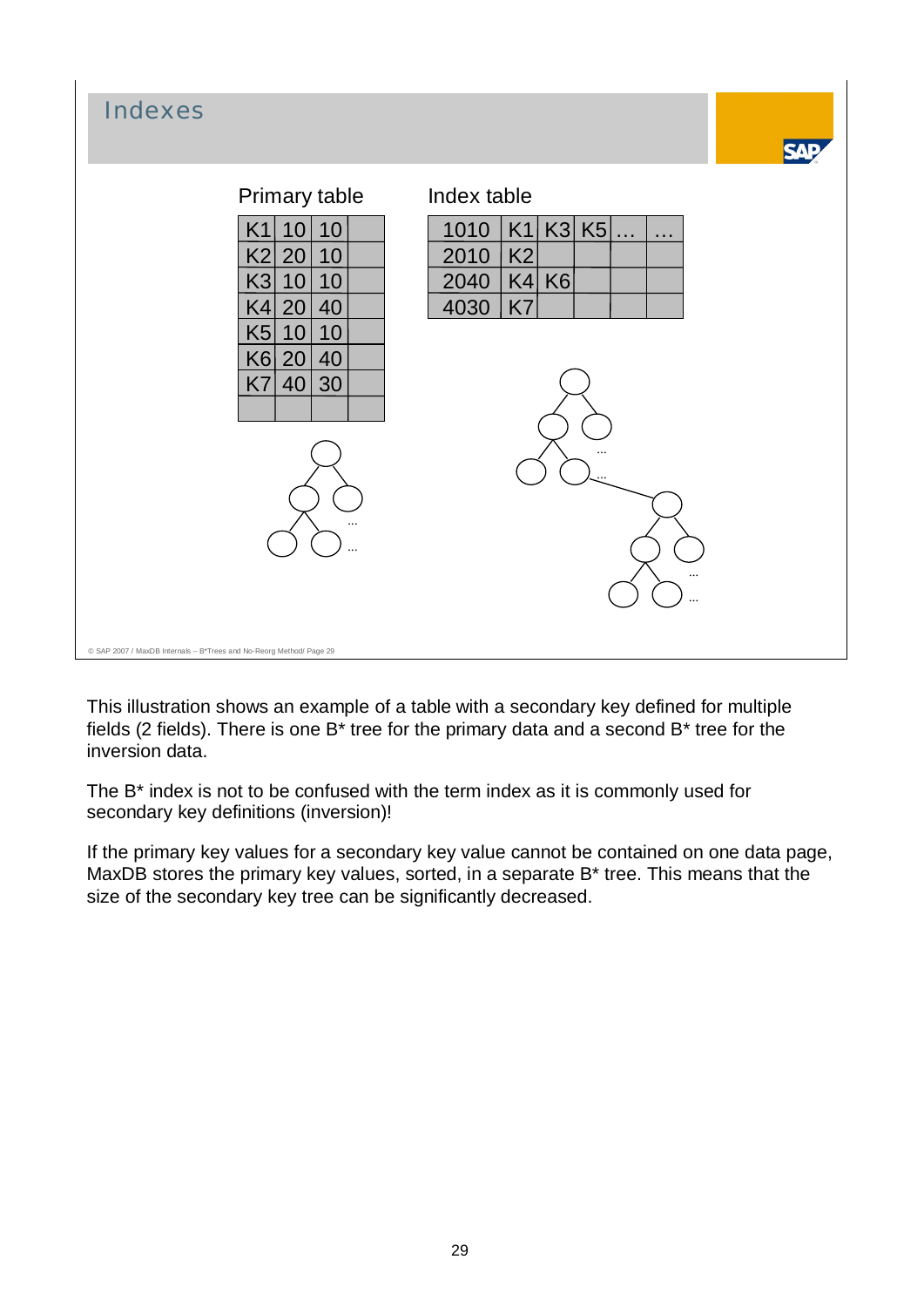

This illustration, taking the example of a table that contains BLOB data and for which a secondary key has been defined, depicts how the assignment to B\* tree structures works.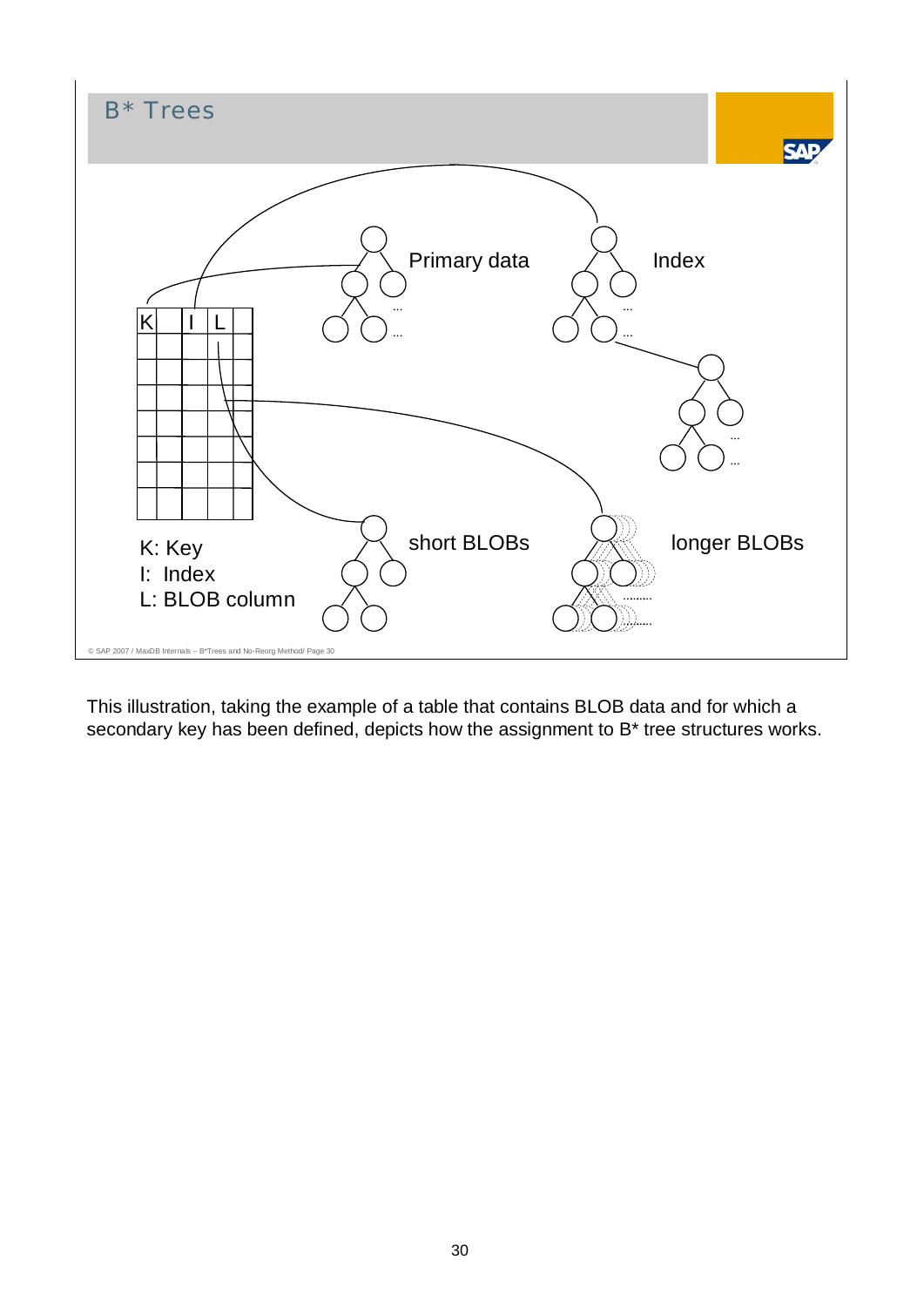# System Table ROOTS



Tables are internally administered by a 'tableid'

Mapping to B\* trees via an entry in the file directory.

| <b>TABLEID</b>   | <b>OWNER</b>      | <b>TABLENAME</b> | <b>INDEXNAME</b> | <b>TYPE</b>                   | <b>ROOT</b> |
|------------------|-------------------|------------------|------------------|-------------------------------|-------------|
| 000000000000044D | SAPR <sub>3</sub> | DD03L            | $DD03L-1$        | <b>INDEX</b><br>NAMED         | 163803      |
| 000000000000044D | SAPR <sub>3</sub> | DD03L            | DD03L~2          | INDEX<br><b>NAMED</b>         | 174959      |
| 000000000000044D | SAPR <sub>3</sub> | DD03L            | DD03L~3          | <b>INDEX</b><br><b>NAMED</b>  | 181836      |
| 000000000000044D | SAPR <sub>3</sub> | DD03L            | $DD03L-4$        | <b>INDEX</b><br><b>NAMED</b>  | 190634      |
| 000000000000044D | SAPR <sub>3</sub> | DD03L            | $DD03L-5$        | INDEX<br><b>NAMED</b>         | 198051      |
| 000000000000044D | SAPR <sub>3</sub> | DD03L            | $DD03L-7$        | INDEX<br><b>NAMED</b>         | 211711      |
| 000000000000044D | SAPR <sub>3</sub> | DD03L            | $DD03L-6$        | <b>INDEX</b><br><b>NAMED</b>  | 209669      |
| 000000000000044D | SAPR3             | DD03L            | ?                | <b>TABLE</b>                  | 127211      |
| 0000000000001C61 | SAPR <sub>3</sub> | <b>ATAB</b>      | C                | <b>TABLE</b>                  | 966183      |
| 0000000000001C61 | SAPR <sub>3</sub> | <b>ATAB</b>      | ?                | <b>STRING</b><br><b>SHORT</b> | 966184      |
|                  |                   |                  |                  | <b>FILE</b>                   |             |
|                  |                   |                  |                  |                               |             |

© SAP 2007 / MaxDB Internals – B\*Trees and No-Reorg Method/ Page 31

A table, which is known to the user by a name, is internally administered with a 'tableid'. The correlation between the names and **tableid**s is registered in the database system dictionary (catalog).

There is also the database **file directory**, which contains the assignments of the root nodes of the B\* trees to the tableids of the database objects. The tableids are stored in the file directory along with a type flag which indicates what contents the underlying B\* tree has.

Thus a single tableid, in combination with the type flag, can be used to administer a table with all its associated B\* tree entries in the file directory.

The system table ROOTS contains information from the file directory and the database catalog.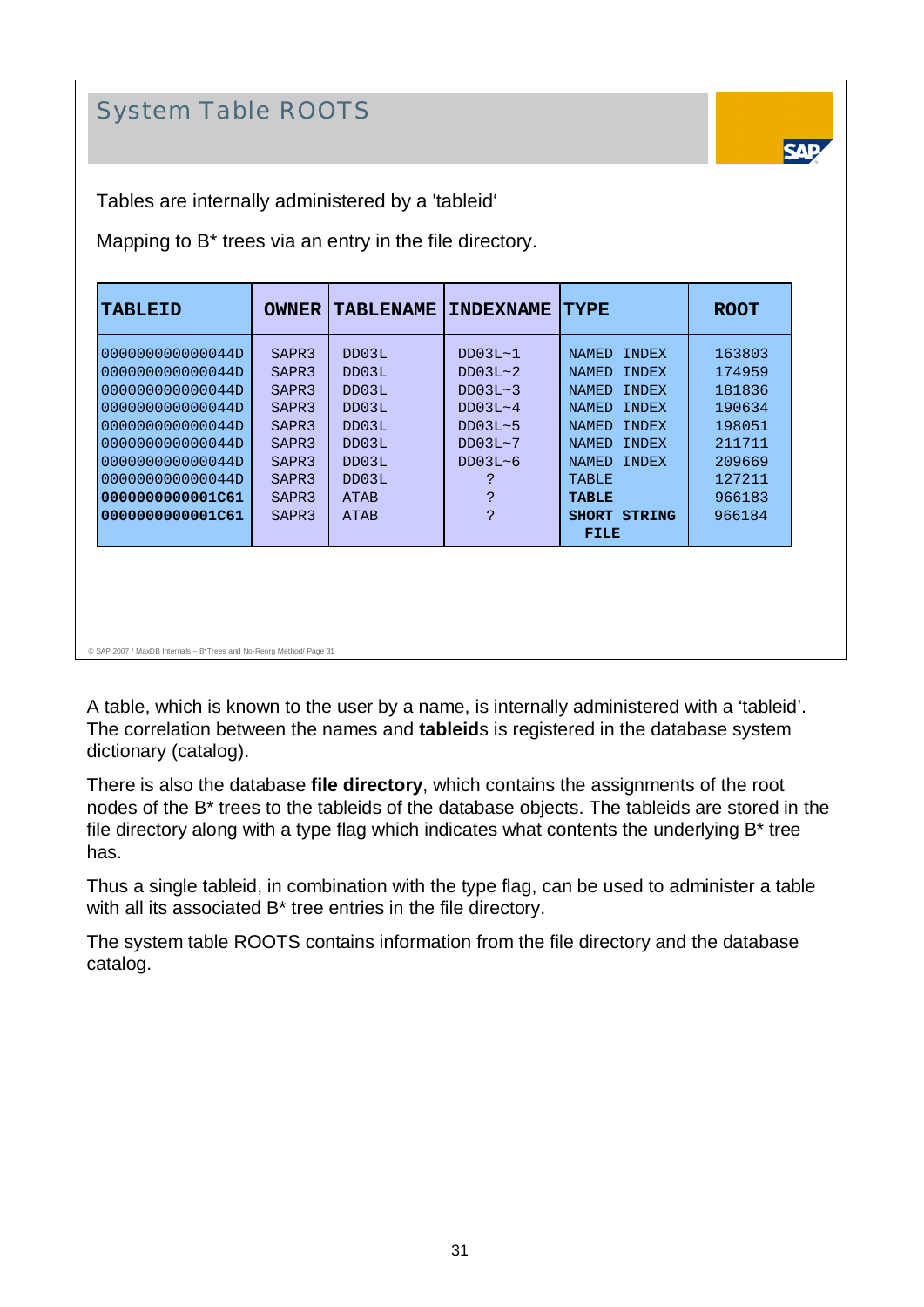# System View FILES

**CAT** 

|  | <b>SQL Dialog 1</b> |  |  |  |
|--|---------------------|--|--|--|
|  |                     |  |  |  |

select f.\*, t.tablename from files f, tables t where f.primaryfileid = t.tableid or f.fileid = t.tableid and t.owner = user

|                  |                  |             |              | INS Ln 3, Col 19     |                  |
|------------------|------------------|-------------|--------------|----------------------|------------------|
| <b>FILEID</b>    | <b>SESSIONID</b> | <b>ROOT</b> | <b>TYPE</b>  | <b>PRIMARYFILEID</b> | <b>FILESTATE</b> |
| 000000000000048C |                  |             | 75476 TABLE  | っ                    | ок               |
| 000000000000048D | າ                |             | 105246 INDEX | 000000000000048C     | ΙOΚ              |
| 000000000000048E | ↷                |             | 30812 INDEX  | 000000000000048C     | ΙOΚ              |
| 000000000000048F | ≘                |             | 75477 INDEX  | 000000000000048C     | ΙOΚ              |
| 0000000000000490 | っ                |             | 15922 INDEX  | 000000000000048C     | ΙOΚ              |
| 0000000000000491 | ≘                |             | 60587 INDEX  | 000000000000048C     | OK               |

| ENTRYCOUNT | <b>TREEINDEXSIZE</b> | <b>TREELEAVESSIZE</b> | <b>LOBSIZE</b> | <b>TABLENAME</b> |
|------------|----------------------|-----------------------|----------------|------------------|
| 114199     | 144                  | 14400                 |                | 0 ZZTELE         |
|            | 104                  | 9240                  |                | ? ZZTELE         |
| 513        | 8168                 | 20504                 |                | ?ZZTELE          |
| 20001      | 48                   | 10584                 |                | ?ZZTELE          |
| 5156       | 3144                 | 14512                 |                | ?ZZTELE          |
| 10         | 48                   | 9320                  |                | ? ZZTELE         |

© SAP 2007 / MaxDB Internals – B\*Trees and No-Reorg Method/ Page 32

As of Version 7.6, the FILES system view displays all information in the new file directory.

The user can specify the route to the database catalog in his SQL query. The columns of the FILES view mean the following:

| <b>FILEID</b>        | Corresponds to ID for tables, indexes, etc. in the catalog                                                                                            |  |
|----------------------|-------------------------------------------------------------------------------------------------------------------------------------------------------|--|
| <b>SESSIONID</b>     | Creator session for temporary trees                                                                                                                   |  |
| <b>ROOT</b>          | Root page number of the B* tree                                                                                                                       |  |
| <b>TYPE</b>          | TABLE   INDEX   FIXED OBJECT   VARIABLE OBJECT  <br>KEYED OBJECT   KEYED OBJECT INDEX   SHORT<br>COLUMN FILE   internal file type for temporary files |  |
| <b>PRIMARYFILEID</b> | FILEID of the B <sup>*</sup> tree of the table                                                                                                        |  |
| <b>FILESTATE</b>     | OK   DELETED   BAD   READ ONLY                                                                                                                        |  |
| <b>ENTRYCOUNT</b>    | Number of entries in the tree. For indexes, entries in subtrees<br>are not included.<br>NULL: Value was not yet determined for migrated systems.      |  |
| TREEINDEXSIZE        | Size of index level in KB                                                                                                                             |  |
| TREELEAVESIZE        | Size of leaf level in KB                                                                                                                              |  |
| <b>LOBSIZE</b>       | Size of all BLOB values of the table                                                                                                                  |  |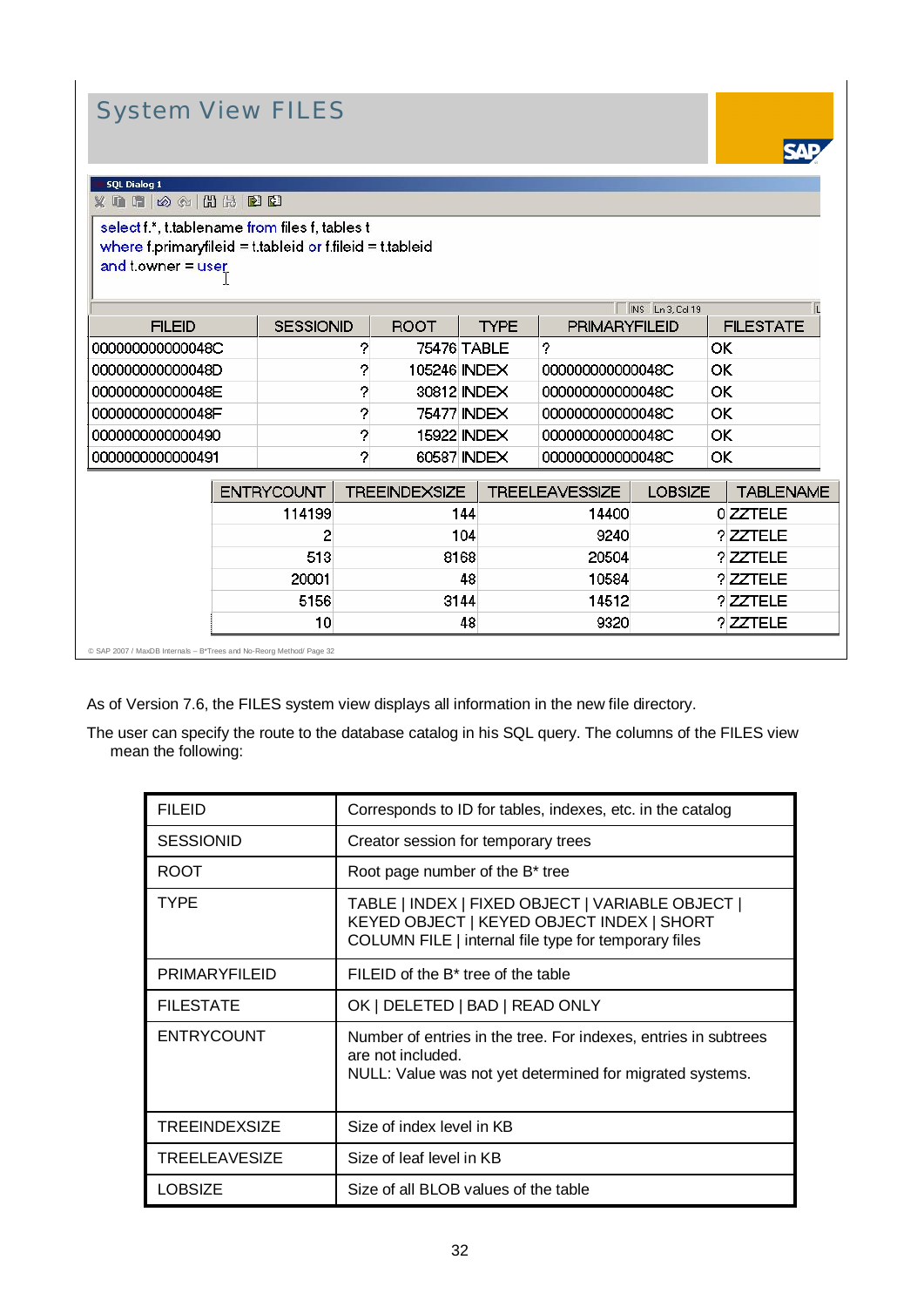

An important role in the access performance of the database is playing by the MaxDB striping mechanism, which distributes the data pages evenly on the disks. Additional striping can be performed by the hardware.

Striping guarantees even distribution of the I/O load on the available disks.

Even load balancing of all the data areas in the database also prevents individual data areas from overflowing. A table can be larger than a single data area without the need for maintenance tasks to be carried out.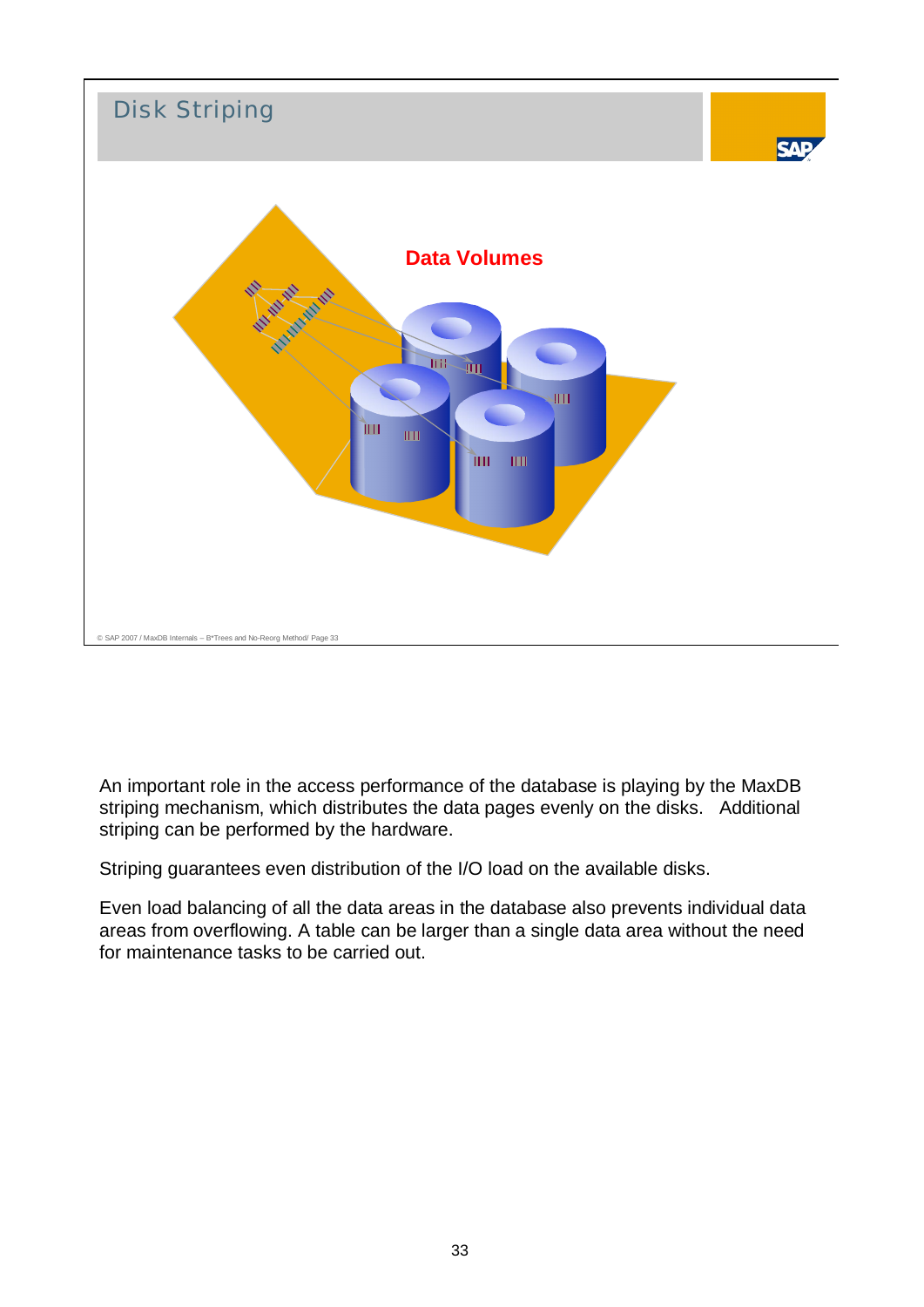### I/O Concept



#### Parallel asynchronous I/0

- Shadow page algorithm
	- Converter
	- Free block management
	- Savepoints
	- Backup integration
- Segmentation of the data cache
- Datawriter and server tasks
- Log flush

© SAP 2007 / MaxDB Internals – B\*Trees and No-Reorg Method/ Page 34

The I/O concept of the database works according to the shadow storage administration principle. The core elements are: optimized support of symmetrical multi-processor systems; the transfer of as many I/Os as possible to asynchronous execution; and highly-optimized data backup performance suited to the dimensions of modern databases.

A user task should not be forced to wait for I/O processes to come to an end. All change operations are executed in the main memory. The I/O subsystem must ensure that the system always retains its ability to restart at the point of termination.

The shadow storage administration distinguishes between originals and copies. When the system is restarted after termination, the valid states of the data pages are automatically recognized. The concept is based on savepoint cycles, which are closed by a savepoint. A completed cycle is specified by the version number of its savepoint. This number is referred to as the 'savepoint version' or 'converter version'.

The different versions of the data pages that arise as a result of the savepoint cycles are administered in the converter. Here the originals and copies of the logical data pages are assigned physical blocks. Thus the location at which a logical data page is stored can change from savepoint cycle to savepoint cycle.

Another structure is employed for the administration of the data volumes (FBM: Free Block Manager). As the logical data pages no longer have a definite location in the memory, the FBM administers the states of the physical blocks. These structures enable optimal performance for data backup as well.

The data cache was optimized with regard to SMP support by the use of datawriter and server tasks that work in parallel.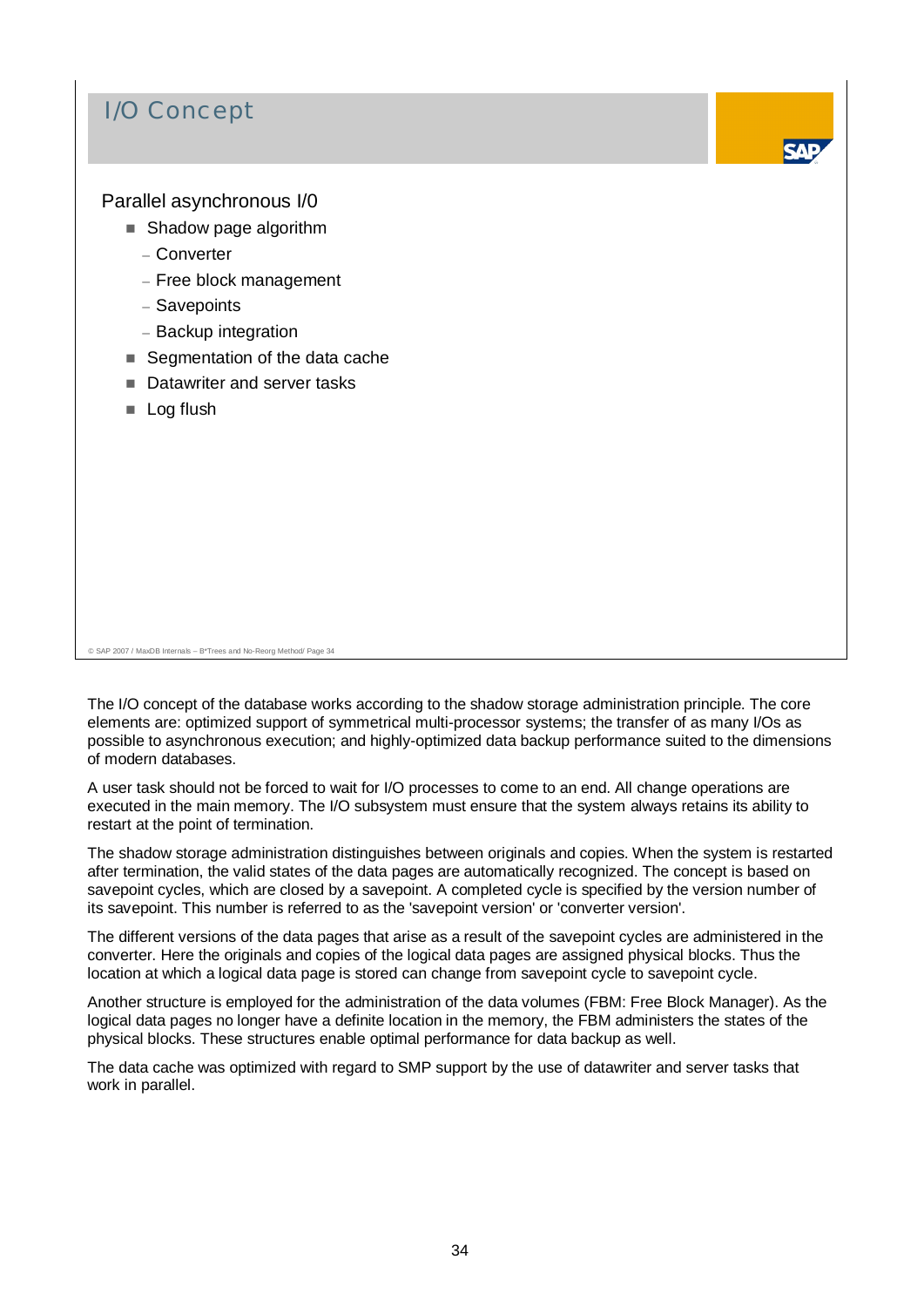

The introduction of shadow storage administration brought the launch of the converter. From Version 7.4, the converter is no longer stored in the system devspace but distributed across the data volumes. Every I/O access to a data page retrieves its information from the converter. For that reason, the complete contents of the converter are kept in the main memory (converter cache).

Free block management (FBM) for free blocks in the data volumes is kept in the main memory and is reconstituted with each restart using information from the converter.

Other important caches include the data cache, which contains the most recently used data pages; the catalog cache, which contains dictionary information on the used object and, if shared SQL is not active, buffers execution plans; and the shared SQL cache, which contains executed SQL statements, execution plans and monitor data.

The next few pages will present the concept of shadow memory using examples.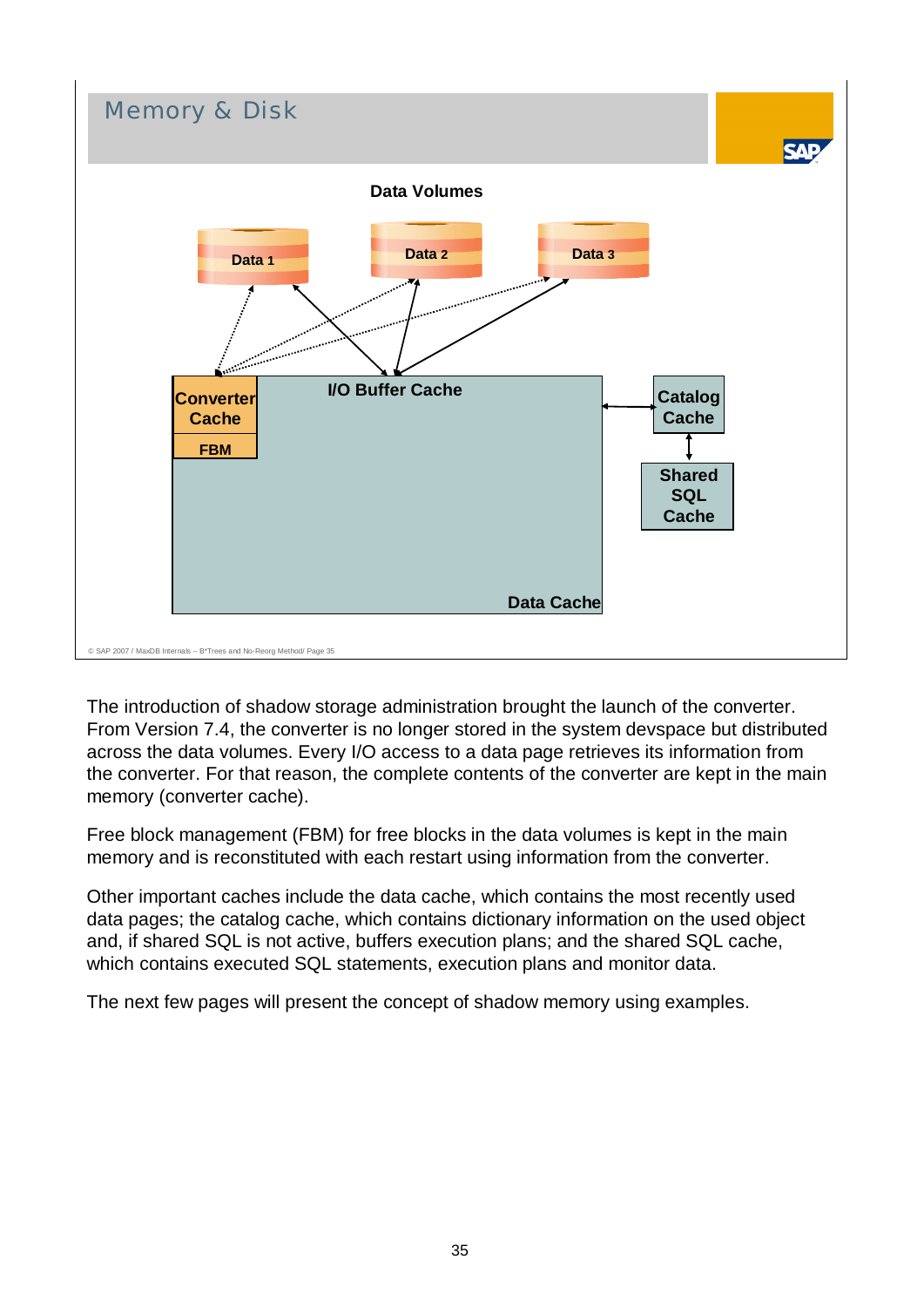

In our example, the database instance is in the online operational state. The last completed savepoint cycle has the number 21.

The IO buffer contains data and converter pages.

In the converter pages, we find the positions of the data pages in the data volumes.

Data page 4711 will now be changed in the cache in savepoint cycle 22. Initially, this change does not lead to a write operation to the data volumes.

The savepoint cycle is closed with a savepoint. First, all changed pages are written to the data volumes. For data page 4711, the FBM determines position 177 in data volume 2. Data page 4711 is written to the determined position in the data volume and the position data is written to the converter page. The data page is not written at the position that was valid for savepoint 21.

After all changed data pages have been written to the data volumes, the savepoint versions in the changed converter pages are set to the number of the savepoint cycle and the converter pages written to the data volumes.

Each converter page stores the positions of up to 1861 data pages.

A converter page contains the following information about each data page:

- the number of the data volume,
- the number of the data volume,
- a flag indicating whether the data page is in use (required to indicate used data pages that have not yet been written to a data volume),
- a flag indicating whether the data page is relevant for incremental backups,
- a flag indicating whether the datap page was already backed up in the incremental backup. This way the information on the data page to be saved is not lost in the case of an aborted incremental backup.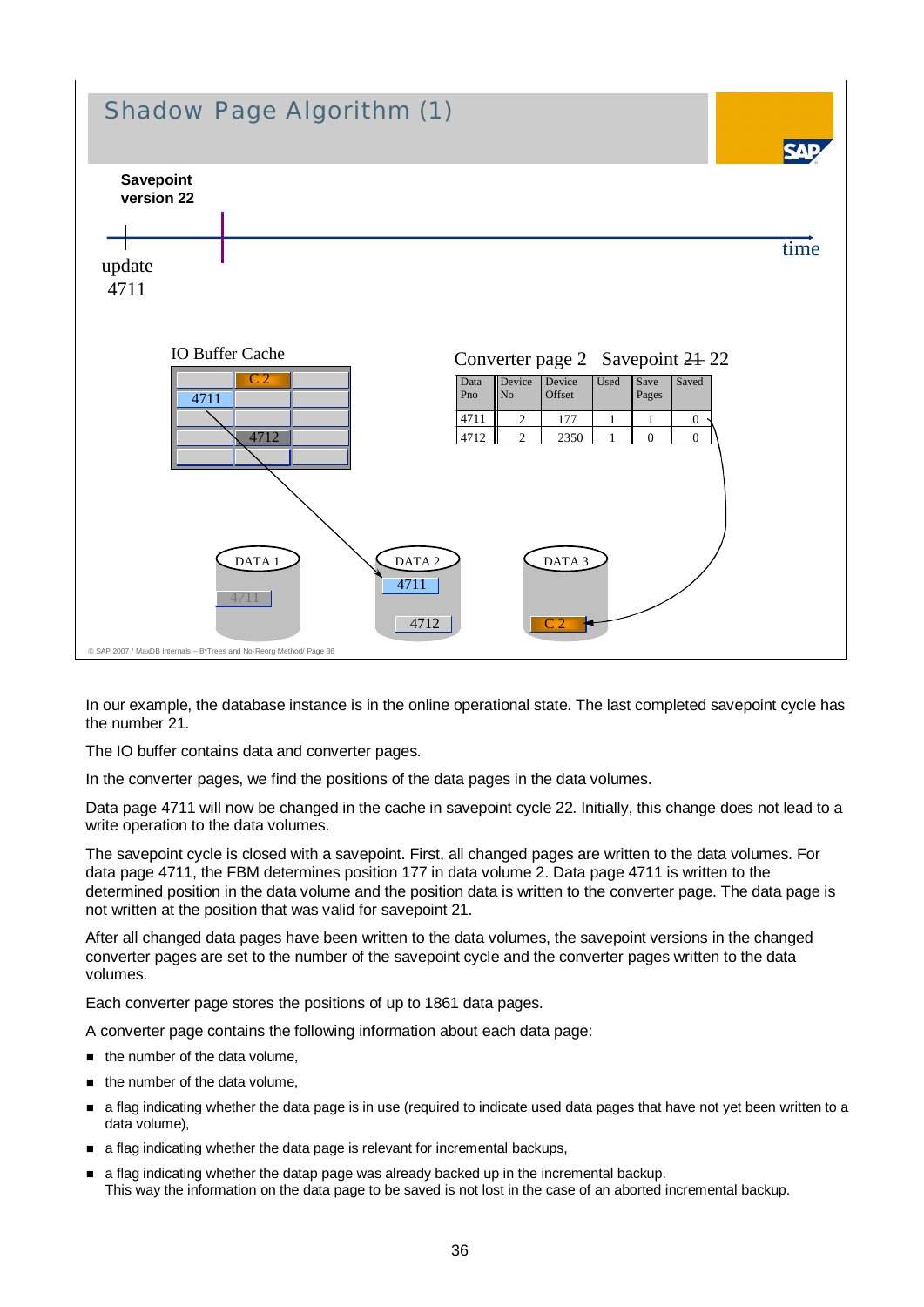

In savepoint cycle 23, a user deletes all entries in data page 4712. Upon release, the page is immediately marked as free in the converter.

Only the converter page is re-written at the time of the savepoint. Data page 4712 is not re-written. The converter page is written to a new position in a data volume.

After the completion of the savepoint, the former position of data page 4712 in the data volumes is marked as free in the FBM.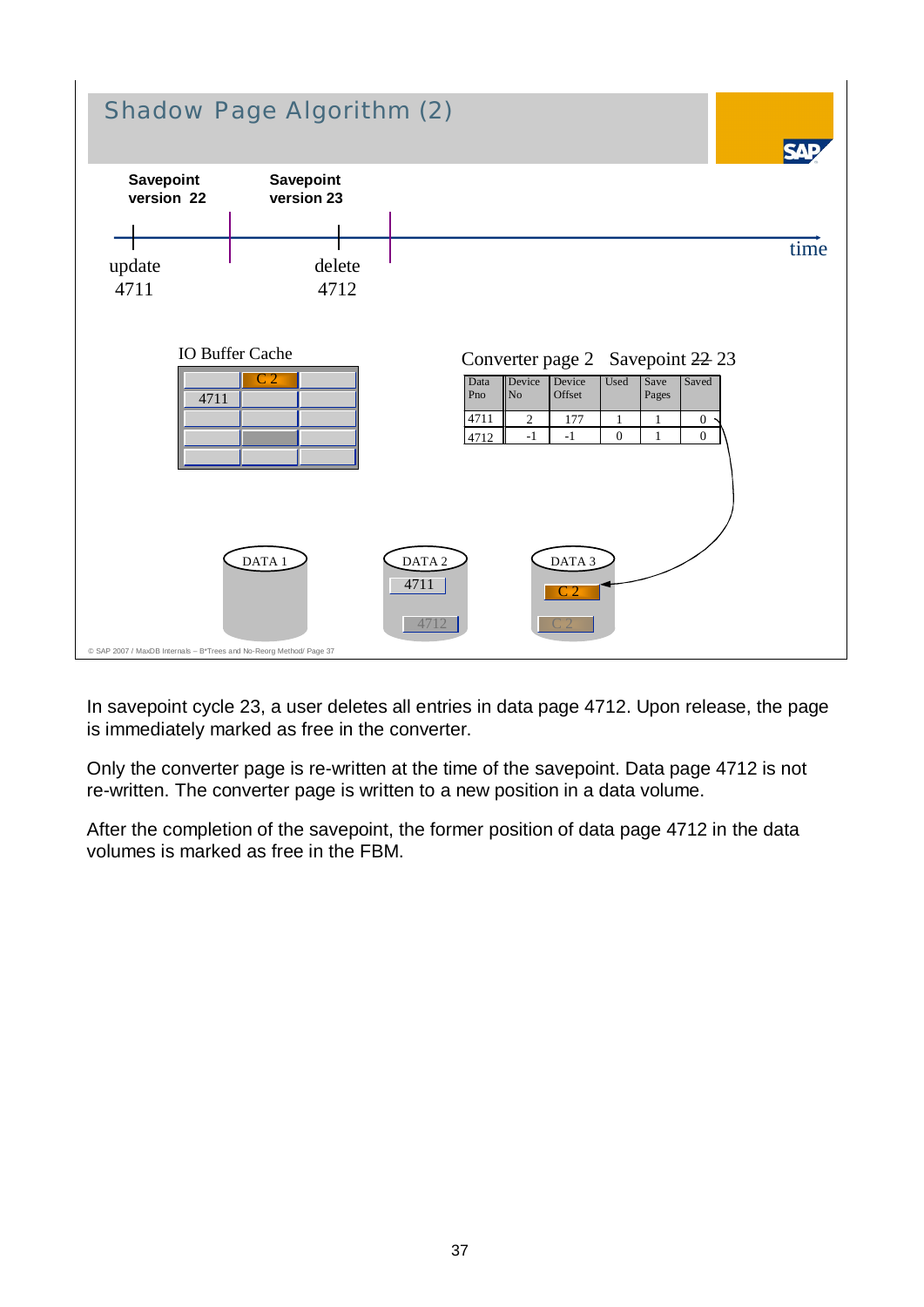

In savepoint 24, the database uses page 4712 for new data. The data page could already have been reassigned in savepoint cycle 23.

The new data page is marked as used in the converter. But no position for a data volume has been entered yet.

Initially, changes take place only in the cache. Upon completion of the savepoint cycle, the data page is written and its position entered in the converter. The converter page is written to a new position in a data volume.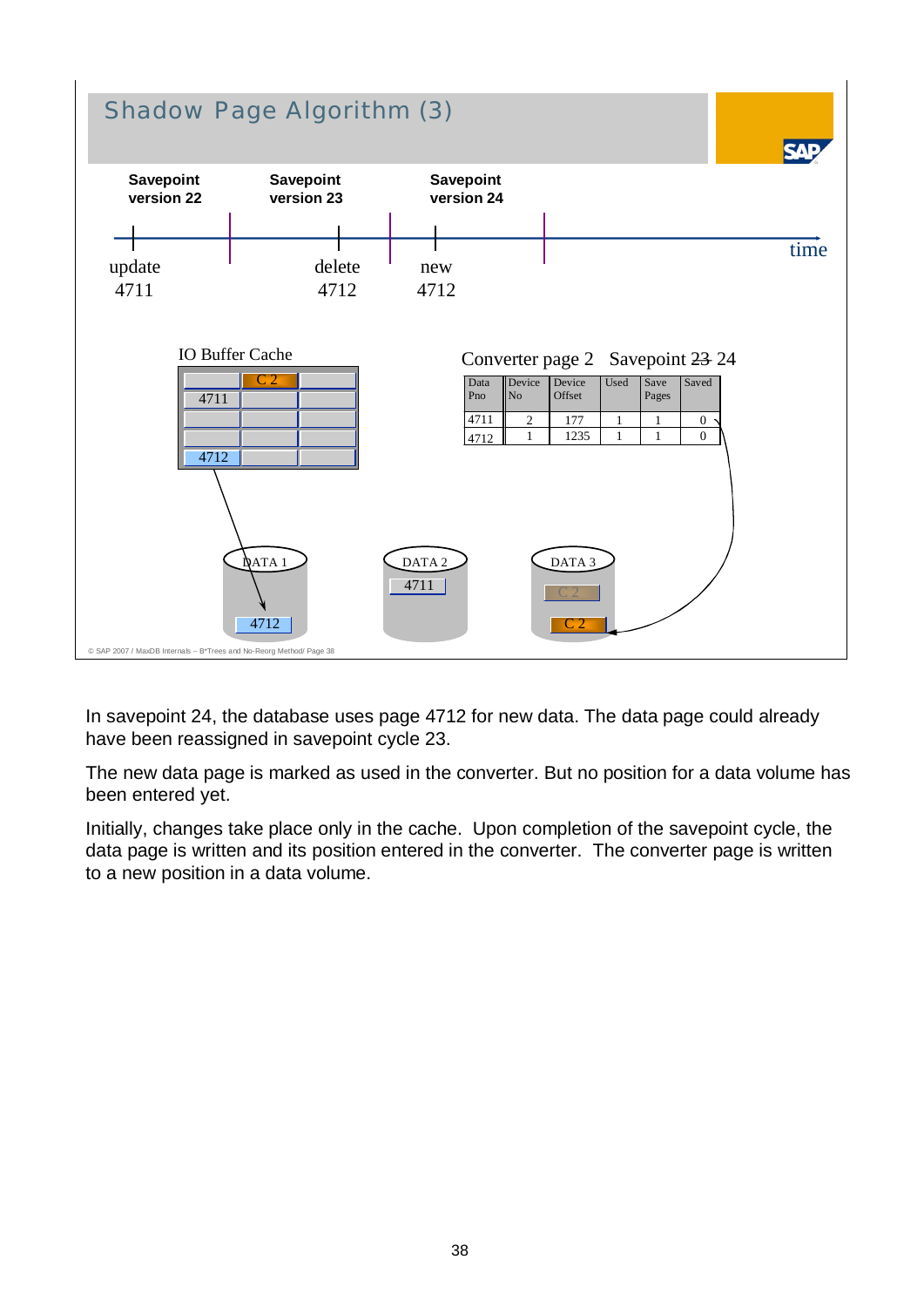

Data page 4711 is changed again in savepoint 25.

A data page can be written even before the completion of the savepoint cycle. The savepoint itself generally takes a few seconds as several data pages are written.

Data page 4711 is written and the new position entered in the converter page. The savepoint is not yet complete.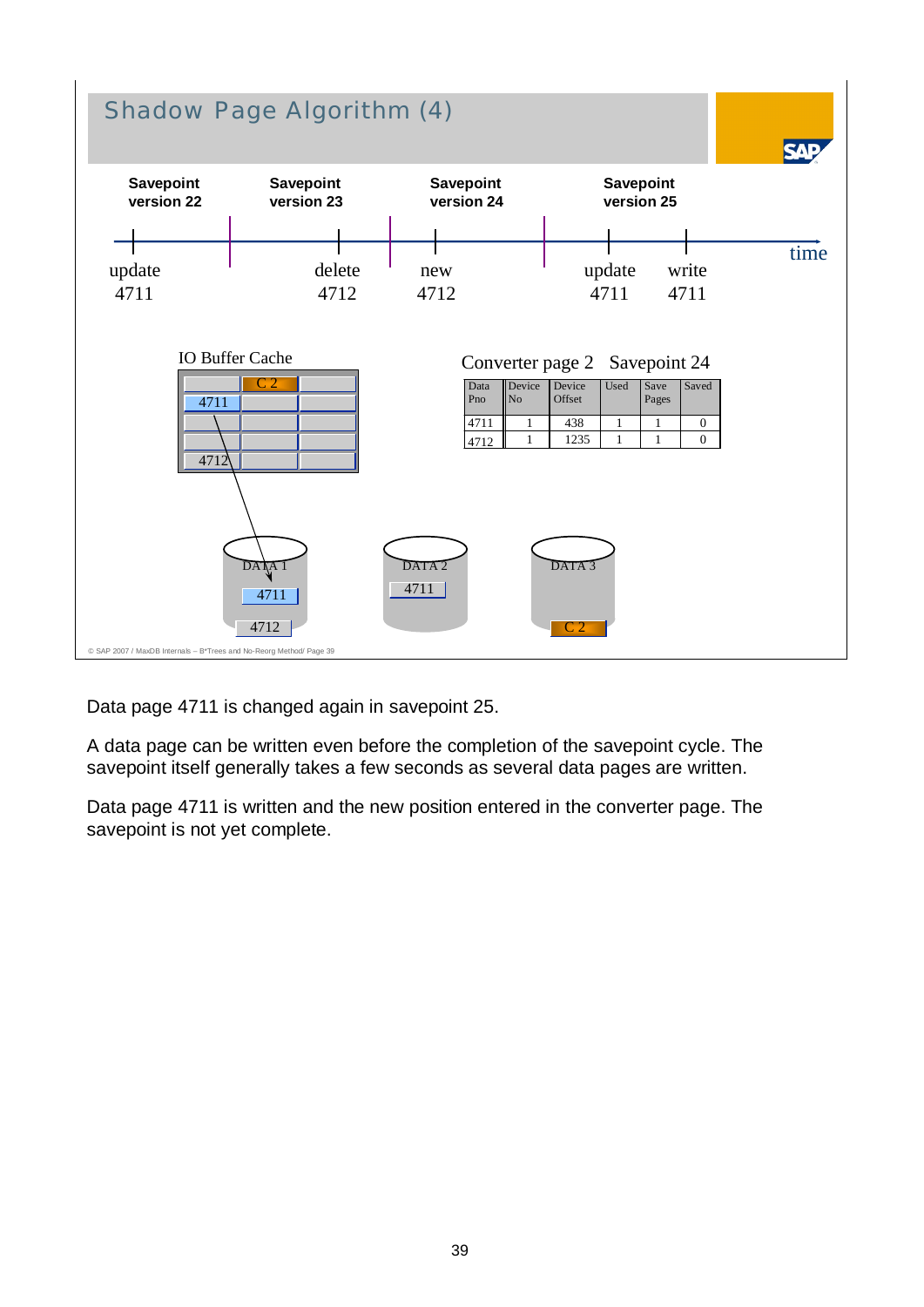

Before savepoint 25 is complete, an emergency shutdown occurs. The next restart reads the valid converters for savepoint 24 from the data volumes.

Free block management sets up when the converter is read. The position occupied by data page 4711 through the write operation in savepoint 25 is marked as free.

Data page 4711 can be read via the old valid position.

The starting point in the restart page for savepoint 24 is known. The redo log entries are redone starting from this point. The change to data page 4711 during savepoint cycle 25 will be redone if the transaction that performed the change was completed with Commit before the emergency shutdown took place.

The writing of the restart page to position 2 in data volume one completes a savepoint cycle.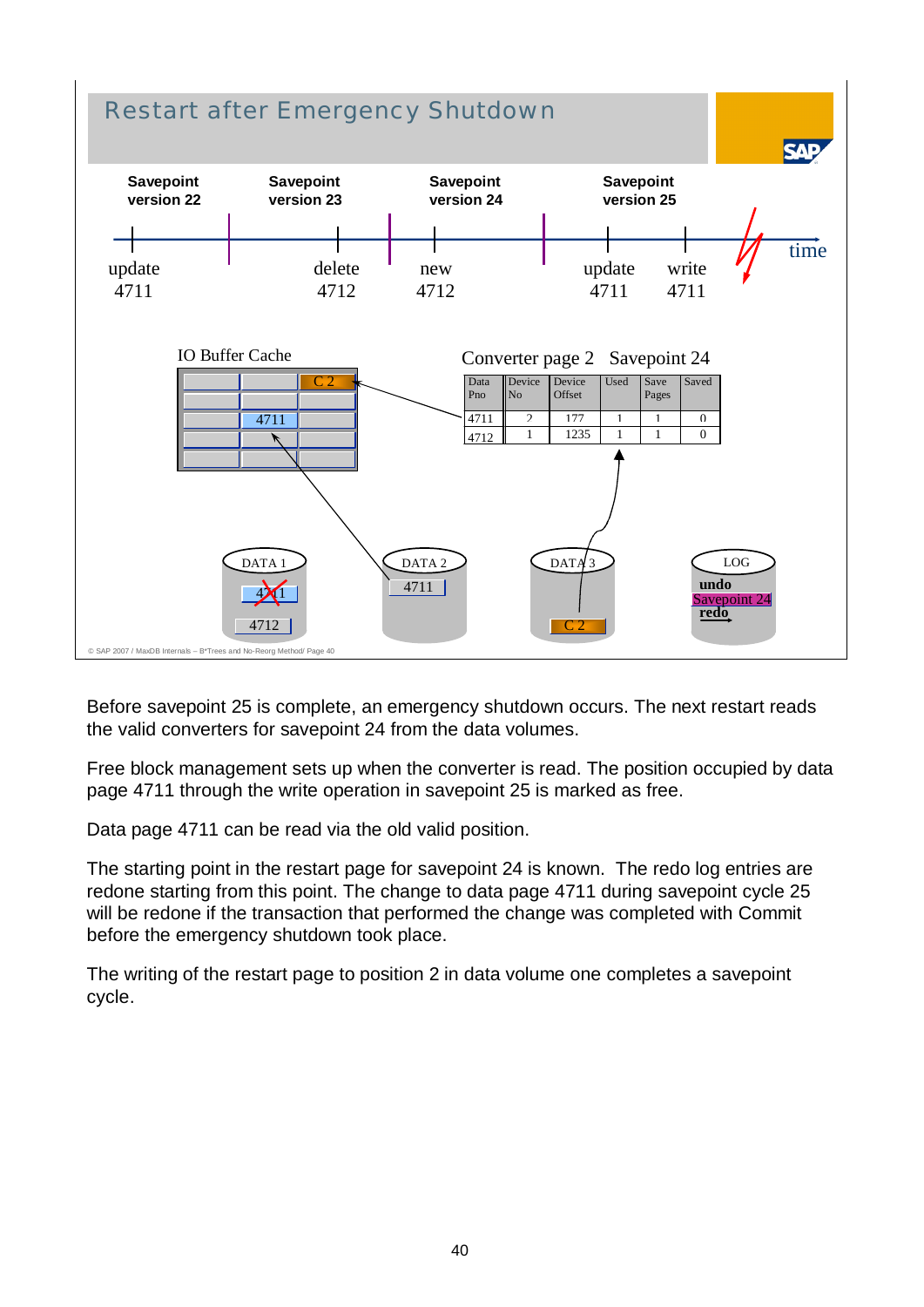

In versions < 7.4, the converter was implemented as a static array. The ability to enlarge an instance in online mode was limited. The limit was set with the parameter MAXDATAPAGES. This parameter defined the size of the converter. So the converter was generally larger than necessary.

From Version 7.4, the converter can grow and shrink dynamically. The converter pages are distributed across all data volumes. Upon restart, read access to the converter pages is done via a tree structure. The tree has 3 levels: a root level, an index level and a leaf level. Upon restart, the database finds the root page of the converter via the restart page at the beginning of the first data volume. It contains the positions of the index pages. For their part, the index pages contain positions of the leaf pages. The leaf pages are not necessarily sorted. From Version 7.4.3., the restart reads the converter pages in parallel.

The tree as a whole contains pages for 3 converters, one each for

- Static page numbers for OMS data (live cache)
- Dynamic page numbers for permanent data that is not OMS data
- Page numbers for temporary pages

Static and dynamic data pages are handled separately for the following reasons:

- **EXECUTE:** Changes to relational data are logged in the log without position information for the data records.
- Changes to OMS data are done on the basis of an object ID. The object ID contains the number of the data page that contains the object.
- Without this separation, under some circumstances it might not be possible to restore objects in a log recovery due to the corresponding data page number for relational having been assigned.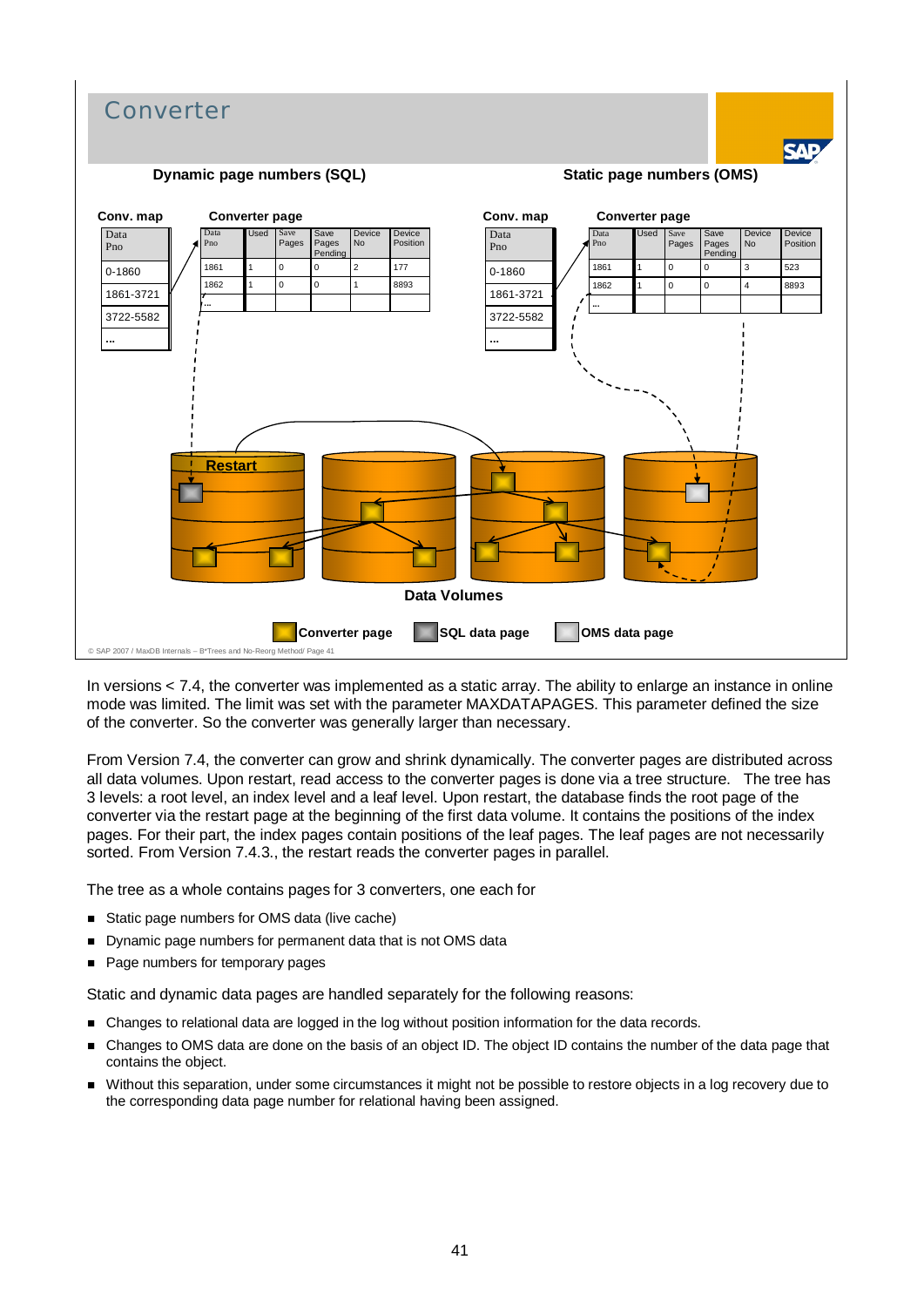

A converter page has 8192 bytes. It contains references for 1861 data pages. A database with 500 GB of used data requires a converter of roughly 278 MB.

When the converter is read during the restart, a converter map is generated in the cache. The converter pages in the cache do not have fixed positions. The position of a converter page is determined via the converter map each time it is accessed.

For each converter page, the converter map contains the cache position and the number of free entries as well as administration information for the savepoint.

Accesses to converter pages are synchronized through the use of converter regions. Each entry in the converter map is assigned a region. You can set the number of regions with the parameter CONVERTER\_REGIONS. This allows several users to access and change converter pages at the same time.

From 7.4, free page numbers are no longer determined by way of a PNO pool. They are determined directly from the converter. Free entries in the converter pages are concatenated via main memory structures. So several users working at the same time can use new pages very quickly.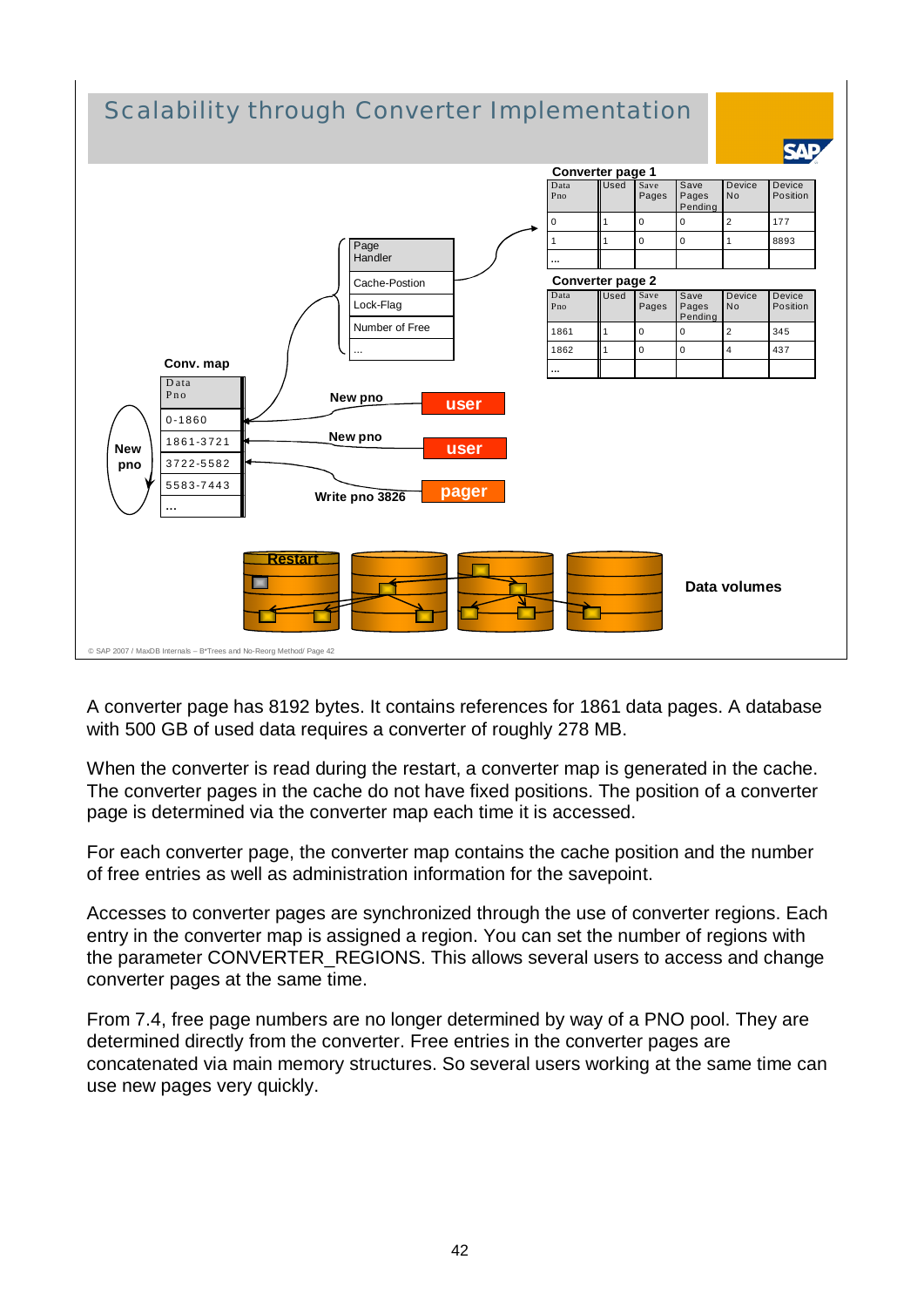

During the savepoint the database kernel writes all changed data pages to the data volumes. It enters the new positions in the converter.

The kernel writes the changed converter pages in the last savepoint phase. The pages are not written to their original positions. Because the position of the converter pages changes, the corresponding converter index and converter root are also changed. These pages are also written to new positions.

When all changed data and converter pages have been written, the position of the converter root is entered in the restart page. The restart page for the old savepoint is overwritten in the data volume.

The savepoint is complete when the restart page is written. This ensures that the kernel can always restart from the last completed savepoint.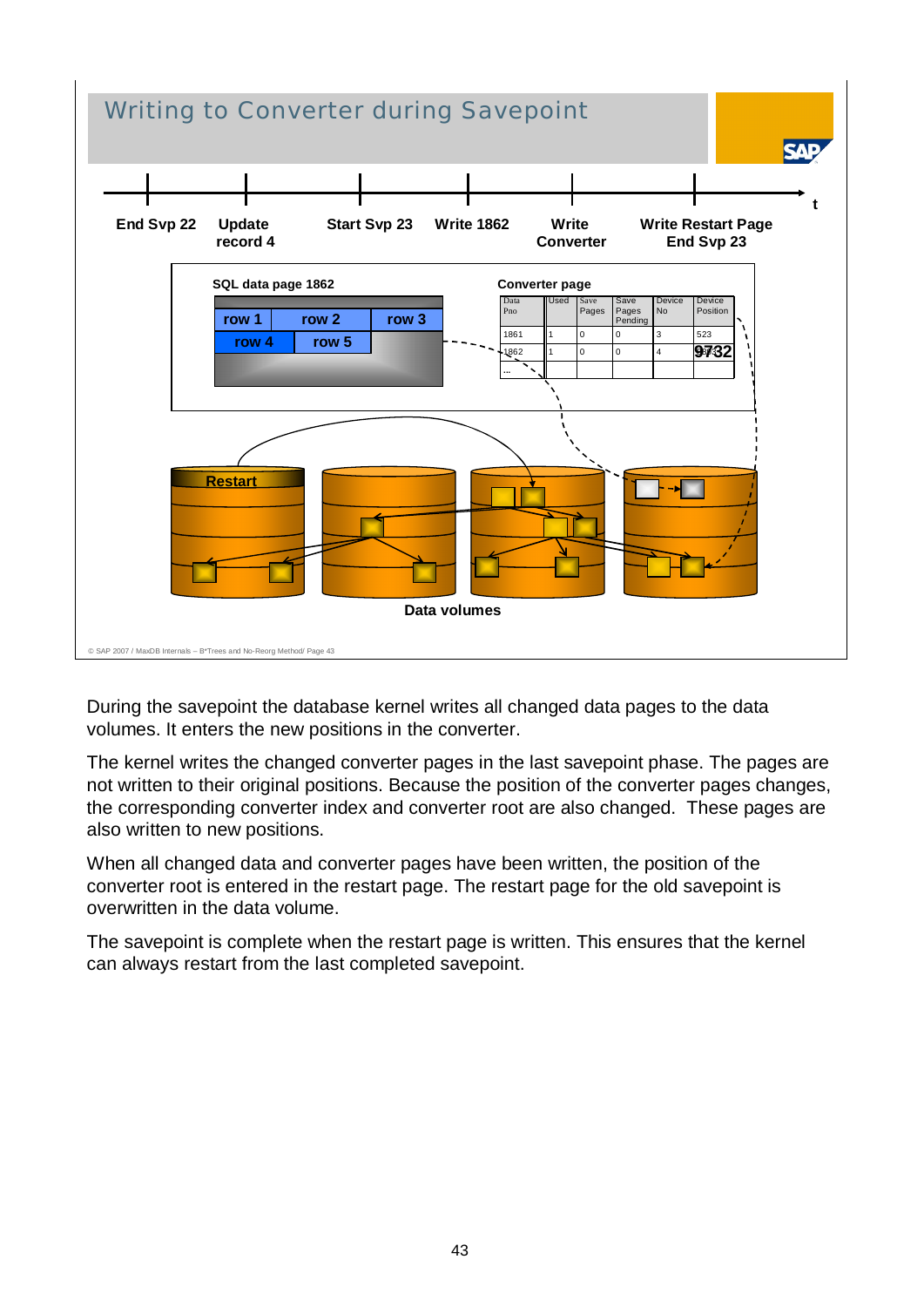### Advantages of Converter 7.5 compared to 7.3

#### Operation without System Volume

- No hotspot on one volume
- Fast restart and fast savepoint through parallel I/O

Distinction static – dynamic converter

■ Ability to recover liveCache instances

Converter in the I/O buffer cache

■ Manual adaptation of the converter cache to the DB size is not necessary

Parallel awarding of free page numbers

Converter may grow and shrink dynamically

- Online ADD DATA VOLUME without limitation to MAXDATAPAGES
- DROP DATA VOLUME (not yet implemented)

Highest page number independent of the converter size

Restore to smaller instances just with limitation to the grade of occupied pages

Snapshot support

© SAP 2007 / MaxDB Internals – B\*Trees and No-Reorg Method/ Page 44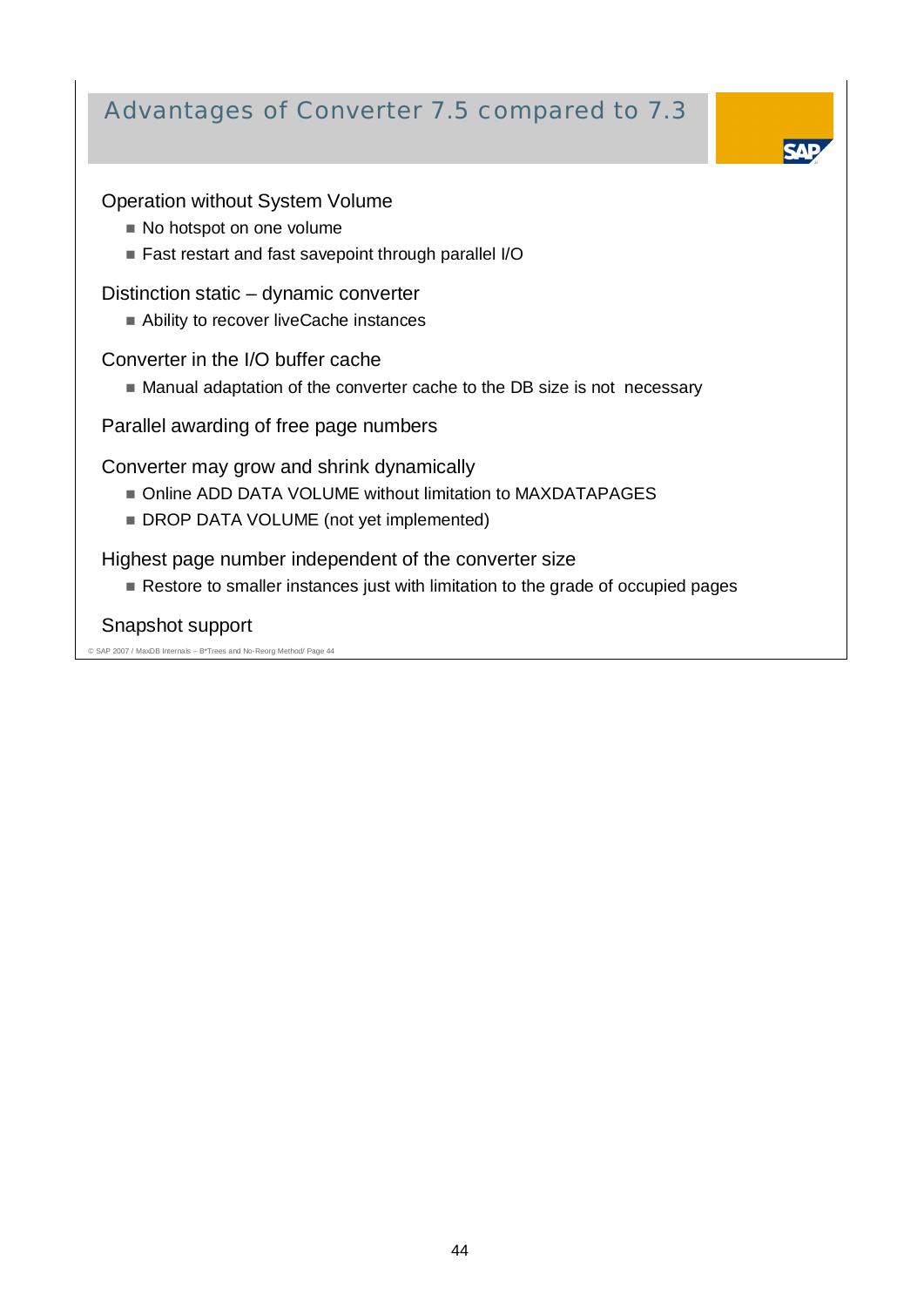# Free Block Management



#### FBM: Free Block Manager

Bit list per data volume **Used capacity states:** 

*Volume 1:*

| device offset   page state |                   | backup state |
|----------------------------|-------------------|--------------|
|                            | 434 occupied      | tree         |
|                            | $1235$   occupied | tree         |

 $\blacksquare$  free after savepoint **Backup states:** 

occupied

 $r = \text{free}$ 

free

**backup** 

*Volume 2:*

| device offset   page state |                     | backup state |
|----------------------------|---------------------|--------------|
|                            | $177$ free after sp | backup       |
|                            |                     |              |

exists in the memory

is built during start of the DB

#### © SAP 2007 / MaxDB Internals – B\*Trees and No-Reorg Method/ Page 45

The Free Block Manager, which only exists in the memory, administers all data devices using a bit list for each device. This includes the used capacity status and the backup status. The possible statuses are:

- **Free:** The block is free and can be allocated.
- **Occupied:**

The block is occupied.

**Free after savepoint:** 

The block can be released after the current savepoint has been successfully completed.

**Backup:**

The block belongs to a backup that is in process. When the block has been backed up, that is, written to the backup medium, the status is reset.

If a block has been selected for a backup in process, the used capacity status of a block can change. A block can only be reallocated when the used capacity and backup statuses are both "free."

From version 7.4, the Free Block Manager is part of converter management.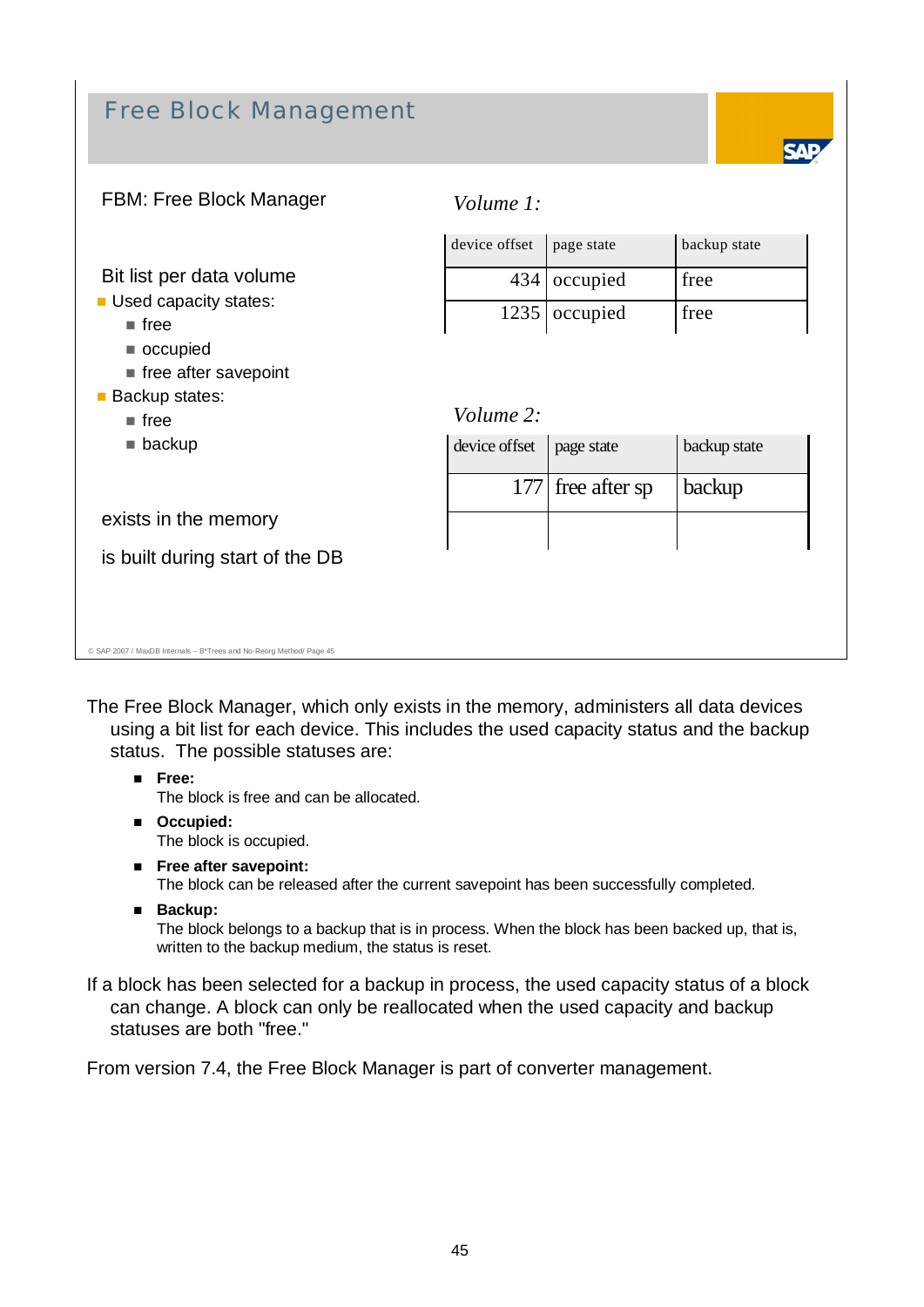

The savepoint is a core function of the I/O concept. The illustration shows what happens during a savepoint.

The savepoint writes the data from the data cache and the converter cache to the corresponding data volumes. Due to the size of the two caches, this cannot be carried out as a synchronous action; the system would be blocked for too long. There has to be a short phase in which the caches can be securely flushed, but this must be kept to a minimum.

The standard is for savepoints to occur at intervals of 10 minutes. To minimize the amount of data to be flushed in the protected section (marked red), the savepoint begins by flushing the data cache parallel to operation. The data cache is processed by several data writers simultaneously. The largest share of pages is flushed in this phase.

In the second phase, a flag is set which prohibits clearing operations on B<sup>\*</sup> trees. It is also prohibited to open new transactions during this phase. All pages that were changed in the course of the first phase are marked as savepoint relevant. An open trans file is created for open transactions.

In the last phase, all pages that were marked during the second phase are flushed. The flags are reset. First, all changed pages are written to the data volumes. The savepoint is complete when the restart page is written. Afterwards the savepoint version (number) is updated.

The protected phase of the savepoint is generally quite short and goes unnoticed by the end user.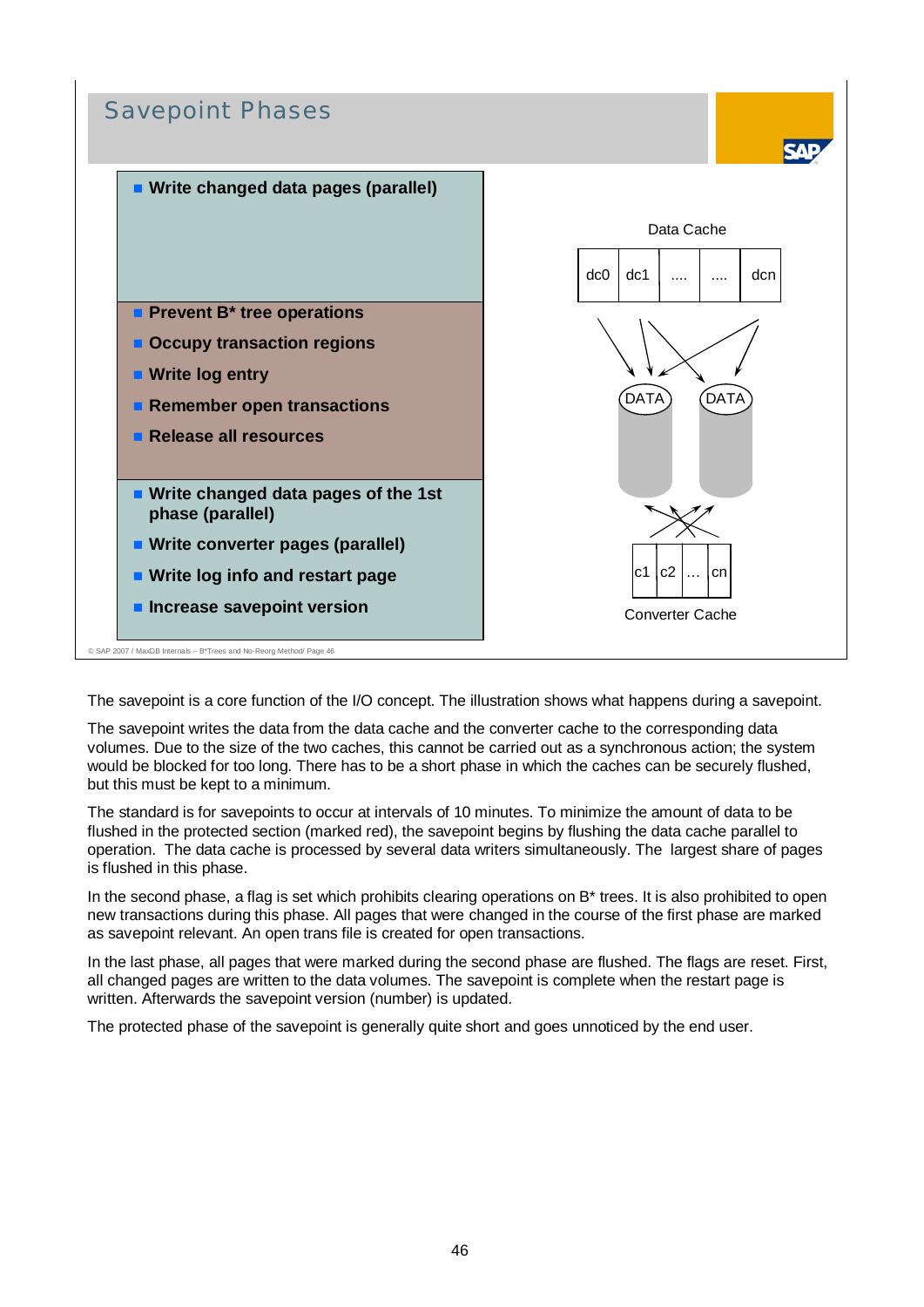| <b>Backup Phases</b>                                                                                                                                                                                                                                      |
|-----------------------------------------------------------------------------------------------------------------------------------------------------------------------------------------------------------------------------------------------------------|
| Savepoint before the backup starts<br>■ The data belonging to one savepoint contains all necessary undo information of open<br>transactions. Thus the database is transaction consistent. It can be set to ONLINE mode<br>with a restart without any log. |
| The savepoint looks for data pages relevant for backup in the converter and sets the<br>backup flag in the FBM.                                                                                                                                           |
| Parallel backup through server tasks along the FBM                                                                                                                                                                                                        |
|                                                                                                                                                                                                                                                           |
|                                                                                                                                                                                                                                                           |
|                                                                                                                                                                                                                                                           |
|                                                                                                                                                                                                                                                           |
| © SAP 2007 / MaxDB Internals - B*Trees and No-Reorg Method/ Page 47                                                                                                                                                                                       |

Data backups are carried out with a block size of 8 x 8 KB and can be parallelized.

Data backups start with a savepoint. A backup includes the data existing at the time of the savepoint. Subsequent changes are not included in the backup. The database can write further savepoints while the backup is in process.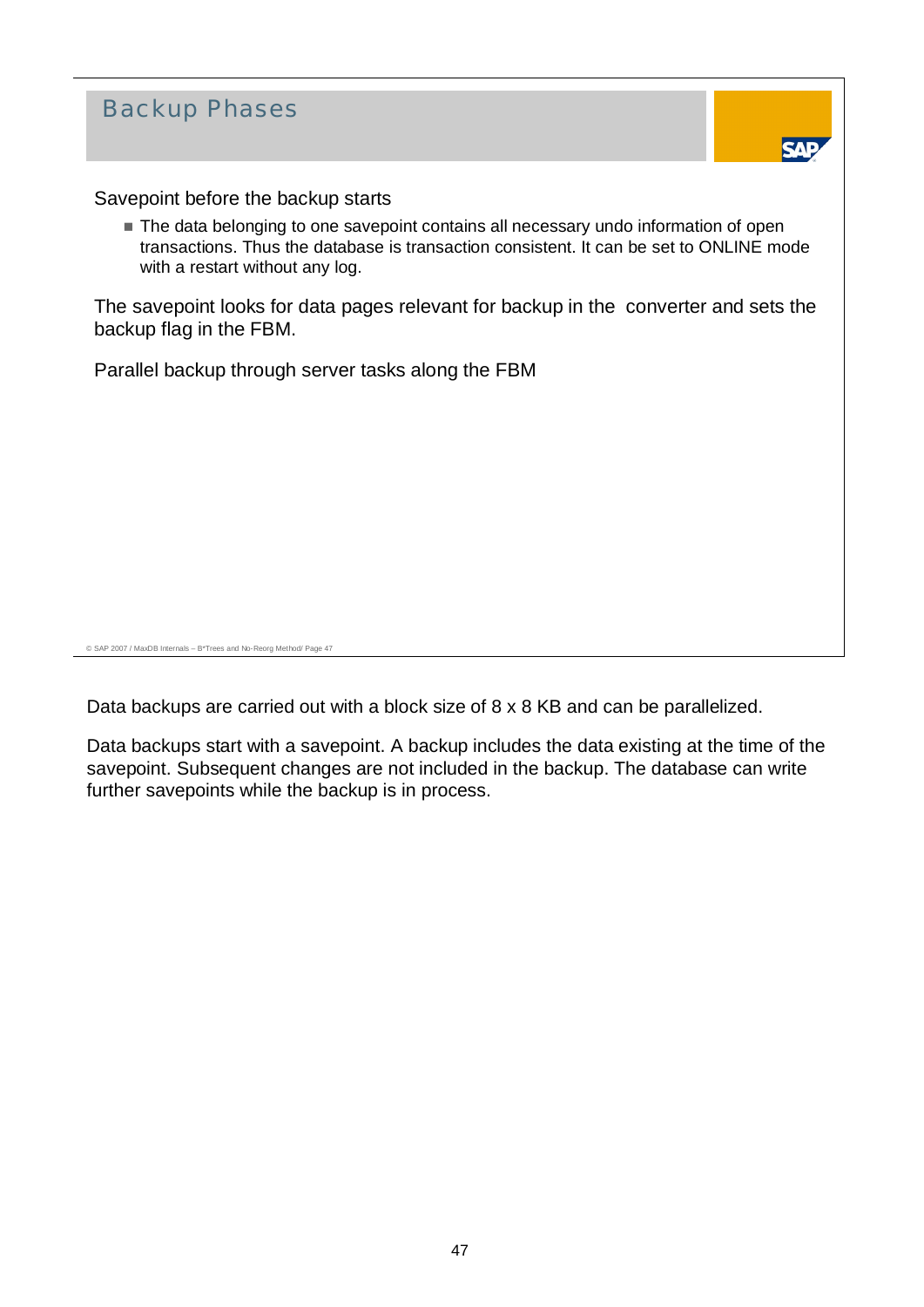

The savepoint that is executed at the start of the data backup determines the savepoint version of the backup. Through the converter, the data blocks on the data devices that are valid for this savepoint are determined for all data pages and the backup status is set in the FBM.

The data backup uses the bit lists of the FBM. There the data blocks are combined into 64 KB I/O units. This procedure executes one task per data volume. The backup status is reset following each block backup. Data blocks that have been freed for use can only be reallocated when the backup status has been reset.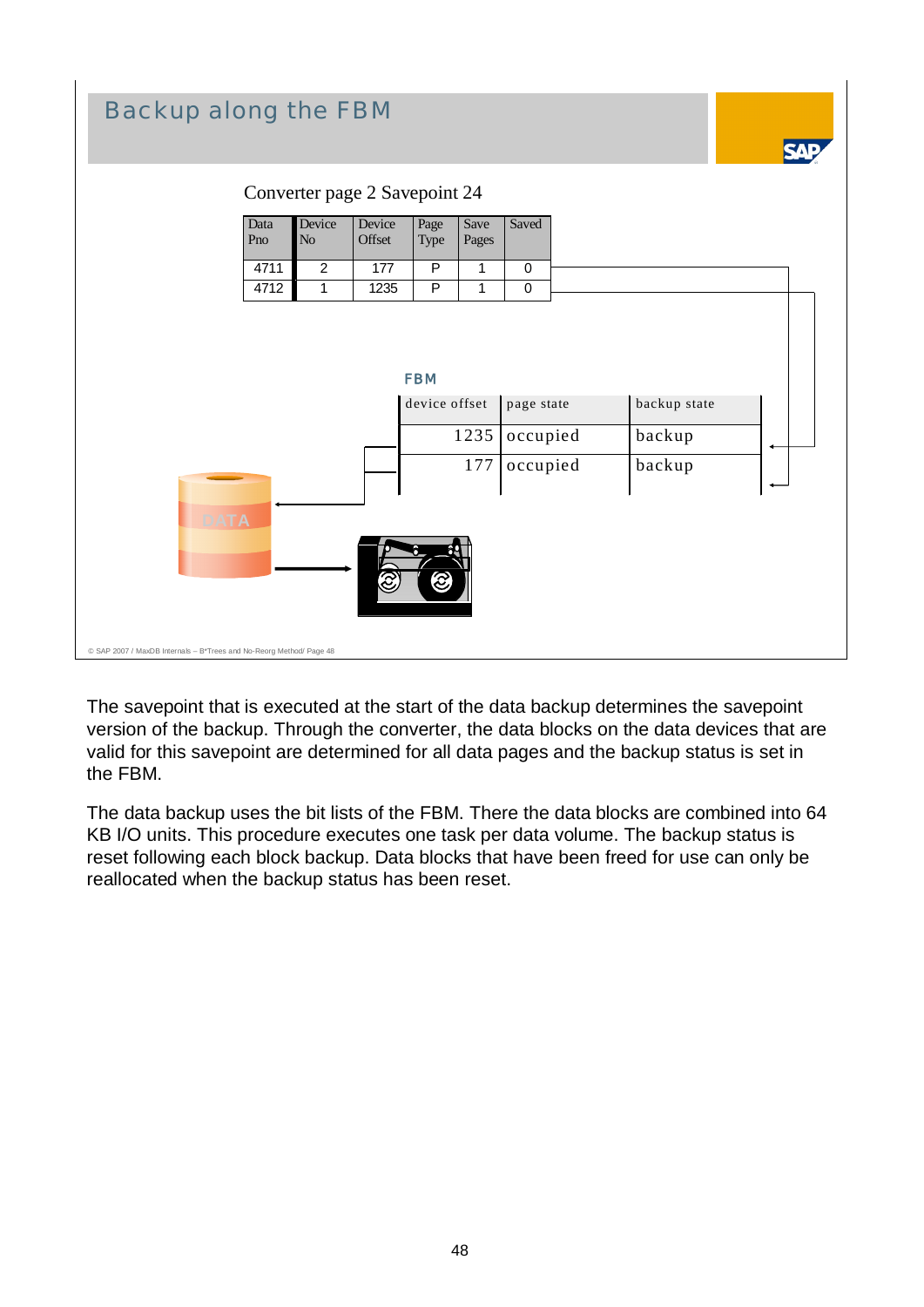

This illustration depicts a data transfer from the data volumes to the backup media. Each volume has a task that puts the 64 KB units into a buffer. One task per backup device reads the blocks from the buffer and stores them on the backup medium.

The limits of this process are posed either by the access speed of the data volumes, the writing performance of the backup devices or the transport layer (e.g. network) between the database server and the backup devices. As long as these limits are not reached, the process scales with any other backup device in parallel operation.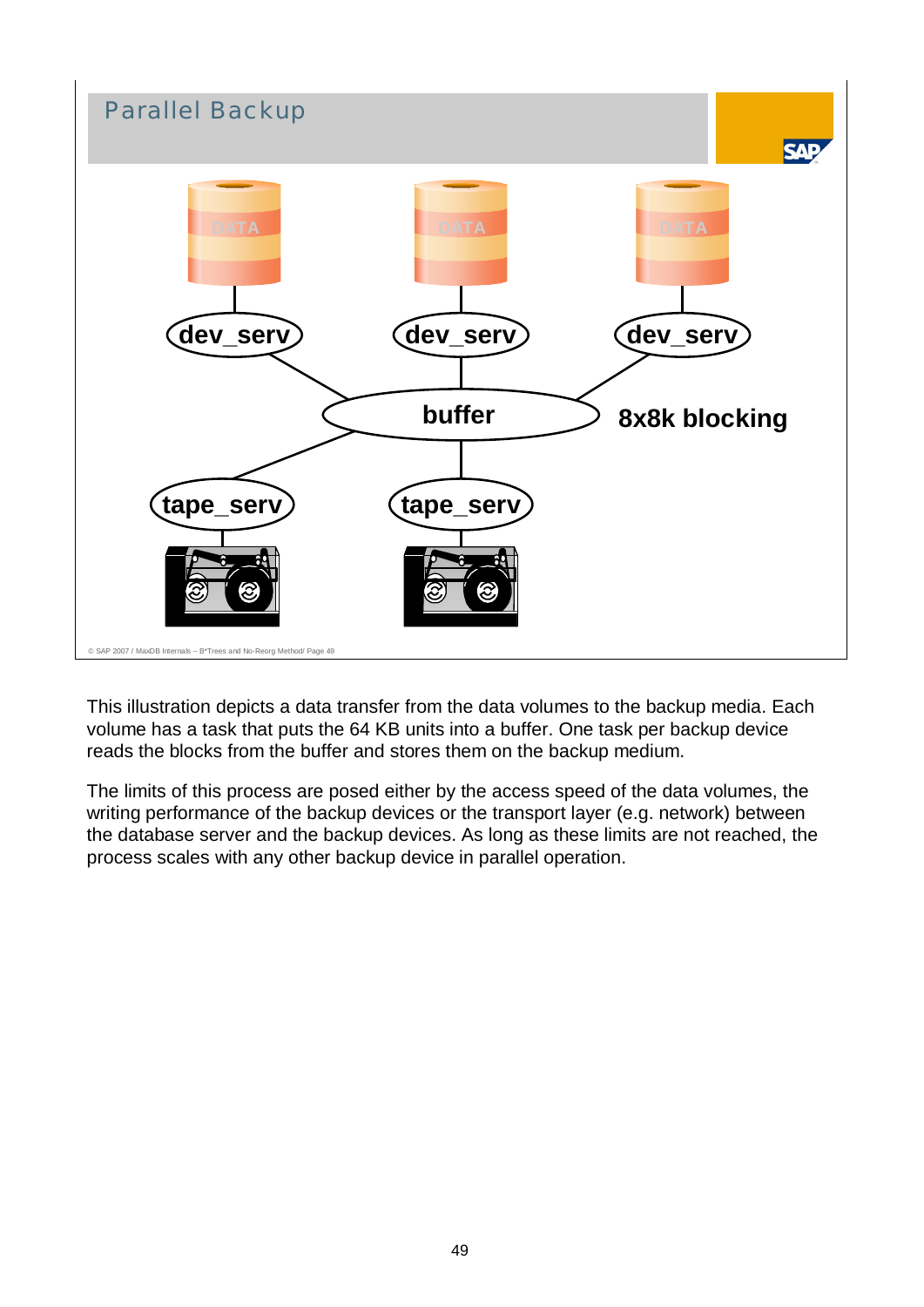### Server Tasks and Pager Tasks

#### Server:

■ Backup, Create Index, CHECK DATA

Datawriter:

- Read the converter during the restart of the instance
- Savepoints
- write\_ahead of changed data pages from data cache to the data volumes

Are indicated in the Taskcluster with sv and dw.

In the task display (x\_cons, CCMS) with server and datawr.

The auxiliary tasks have reduced stack requirements and should run in one or more dedicated UKTs.

© SAP 2007 / MaxDB Internals – B\*Trees and No-Reorg Method/ Page 50

Server tasks or pager tasks have a reduced stack requirement as they do not have to carry out syntax analysis or related activities, but only process pre-translated requests.

To prevent the server tasks from negatively influencing the user tasks due to their high throughput, they are created in their own thread (UKT) in the standard.

During times in which a system is working with a moderate to low I/O load, pager tasks perform so-called write-ahead operations. This means that data pages that have been changed in the data cache are written to the data volumes ahead of time, i.e. before a savepoint or displacement. This in turn means a reduction of the burden on the first phase of the coming savepoint as there is substantially less I/O to be handled. In general, a favorable setting of the pager tasks can ensure a consistently low and largely asynchronous I/O load.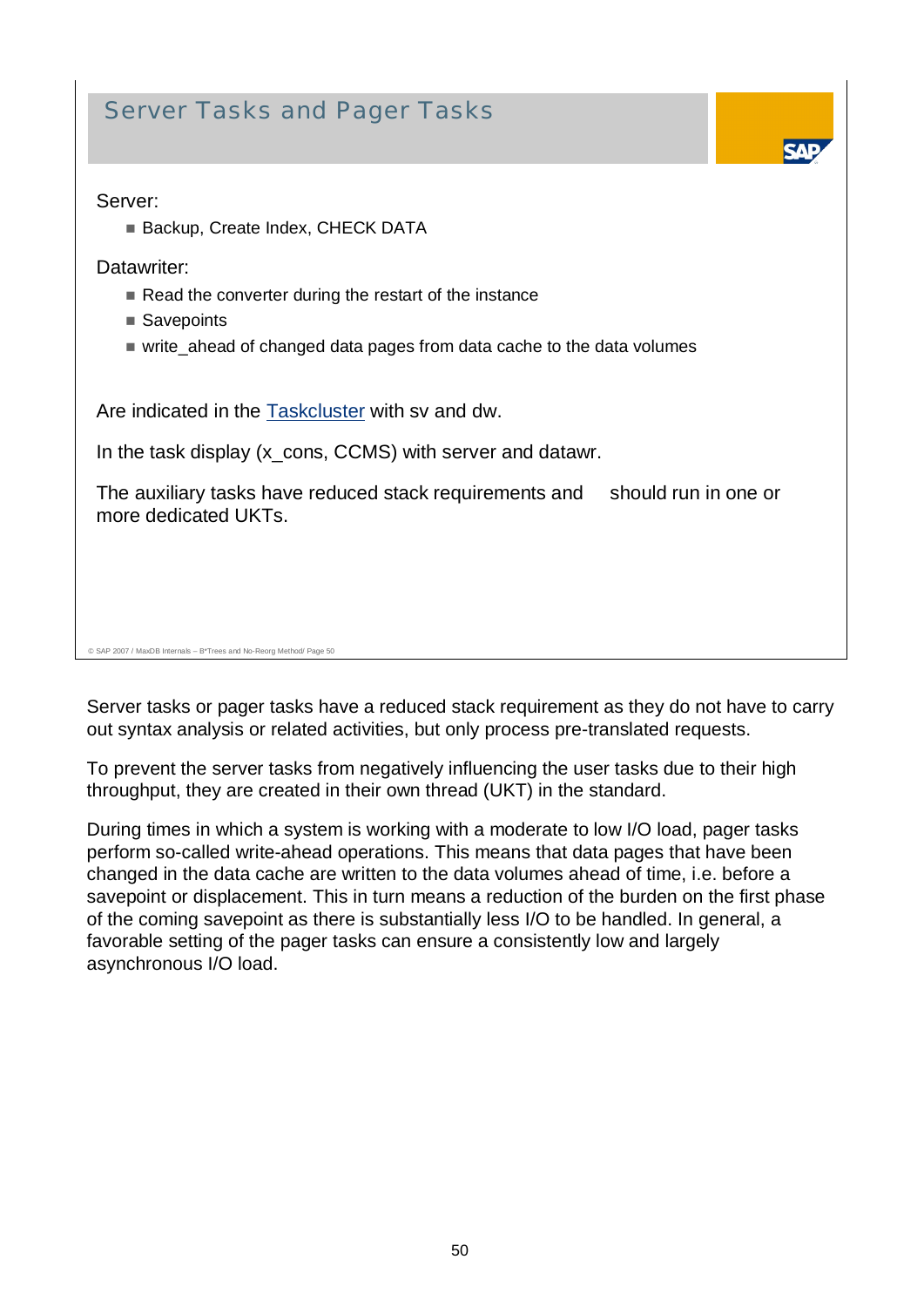### Data Cache - Segmentation



The data cache is divided into segments of the main memory (regions).

Number of regions is adjustable  $(8 - 1024)$ , the default value depends on the cache size).

More parallelism by multiplication of regions (MaxDB internal synchronization mechanism)

Pages are definitely assigned to a segment by a hash function.

During savepoints the segments can be written through in parallel by pager tasks.

© SAP 2007 / MaxDB Internals – B\*Trees and No-Reorg Method/ Page 51

The data cache was divided into segments to enable better SMP support and to accelerate savepoints. Each segment is secured by its own region. The data pages are uniquely assigned to a segment, that is, a data page with the page number 4711 (pno), for example, is always administered in the second cache segment.

As of version 7.6.03 the number of possible segments has increased from 64 to 1024.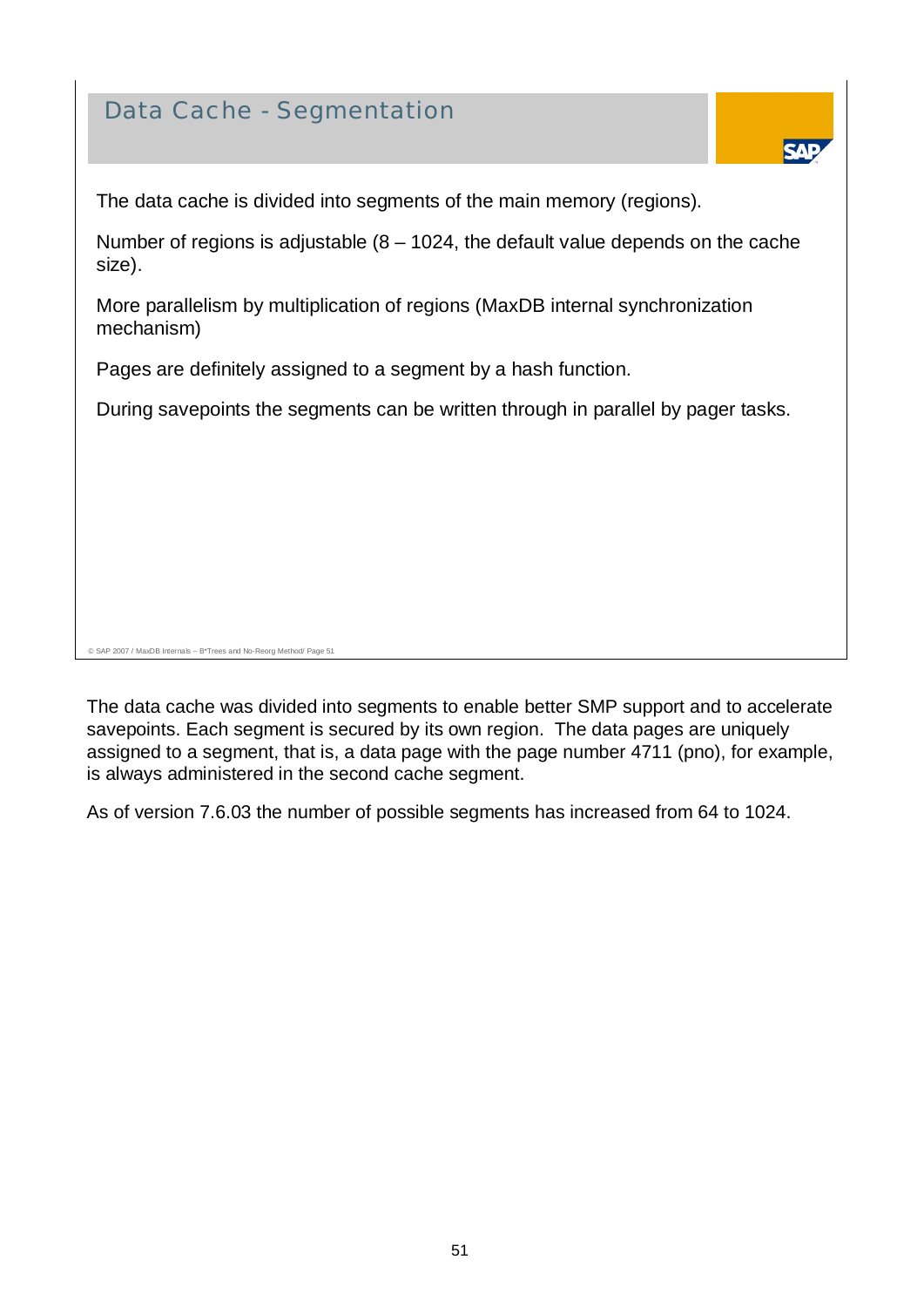

From version 7.5, you can freeze the data area of a database instance using a snapshot.

A snapshot is generated in the Admin state. Later you can reset the data to its state at the time of the snapshot and/or delete the snapshot.

With the CREATE\_SNAPSHOT command, the database kernel copies the restart page from the second block of the first data volume to another position. The complete converter is also copied. The original restart record contains a reference to the restart record that corresponds to the snapshot.

With the command RESTORE SNAPSHOT, the current converter is deleted. All blocks that are no longer needed are marked as free in the FBM. The log is formatted such that the state HISTLOST occurs. At the next restart, the instance works with the data as they were at the time of the CREATE\_SNAPSHOT.

The statement DROP\_SNAPSHOT deletes the restart record and the corresponding converter that is relevant for the snapshot. The FBM marks all blocks that are no longer needed as free.

MaxDB supports only a single snapshot. Operating the instance with a snapshot uses more of the capacity of the data area.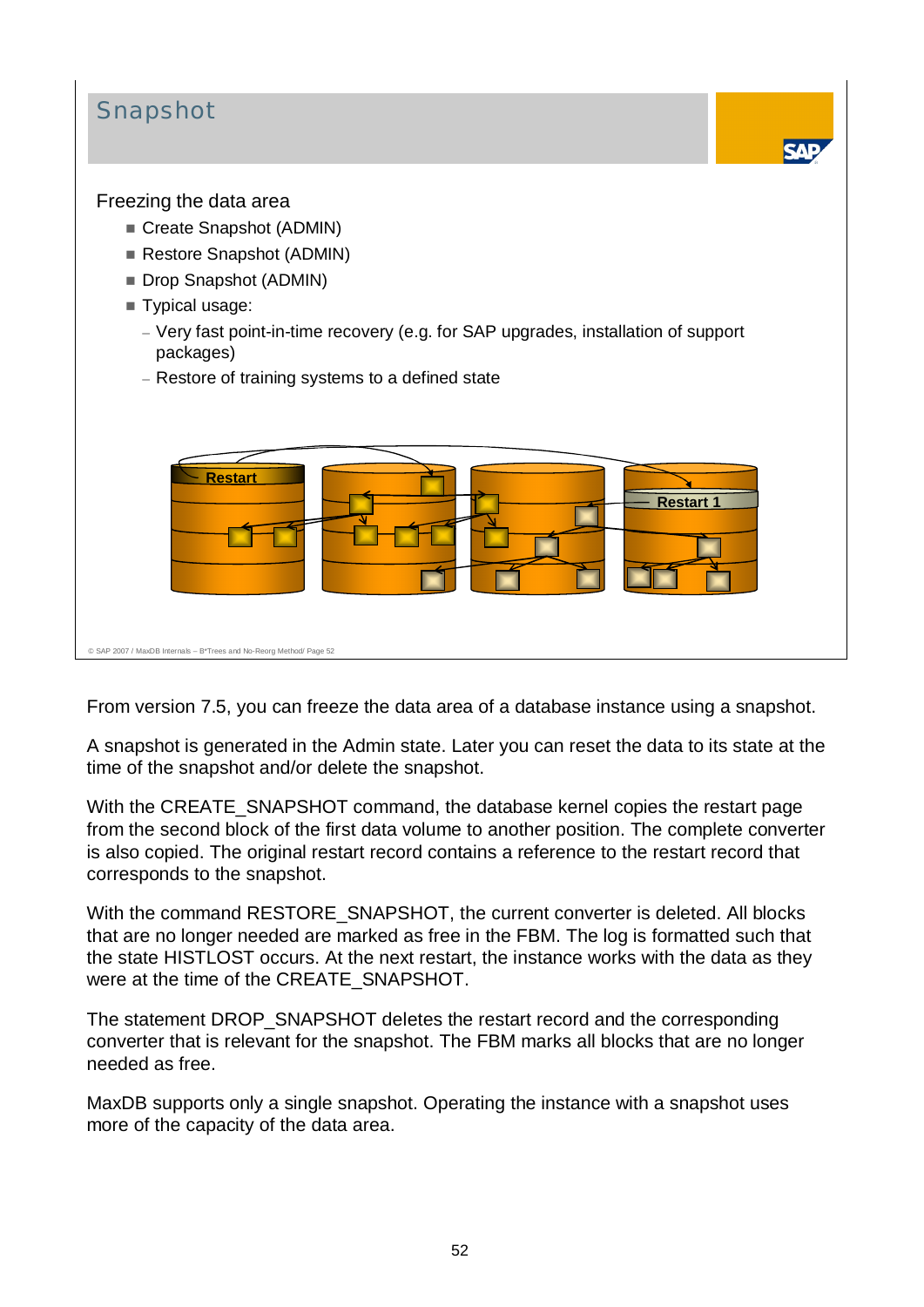

MaxDB offers the possibility of using snapshots to synchronize a master and one or more slave instances.

Create the slave instance as a homogeneous system copy using Backup/Restore. Before the first restart of the slave instance, generate a snapshot.

To transfer changes in the master instance to the slave instance, reset the slave instance to the snapshot. Then import an incremental backup from the master instance. You can reset the slave instance to the snapshot as often as you like and import incremental backups from the master instance.

This procedure works until a complete backup is created in the master instance. Then new incremental backups no longer match the snapshot in the slave instance. To synchronize it with the master, you can import a complete data backup into the slave instance.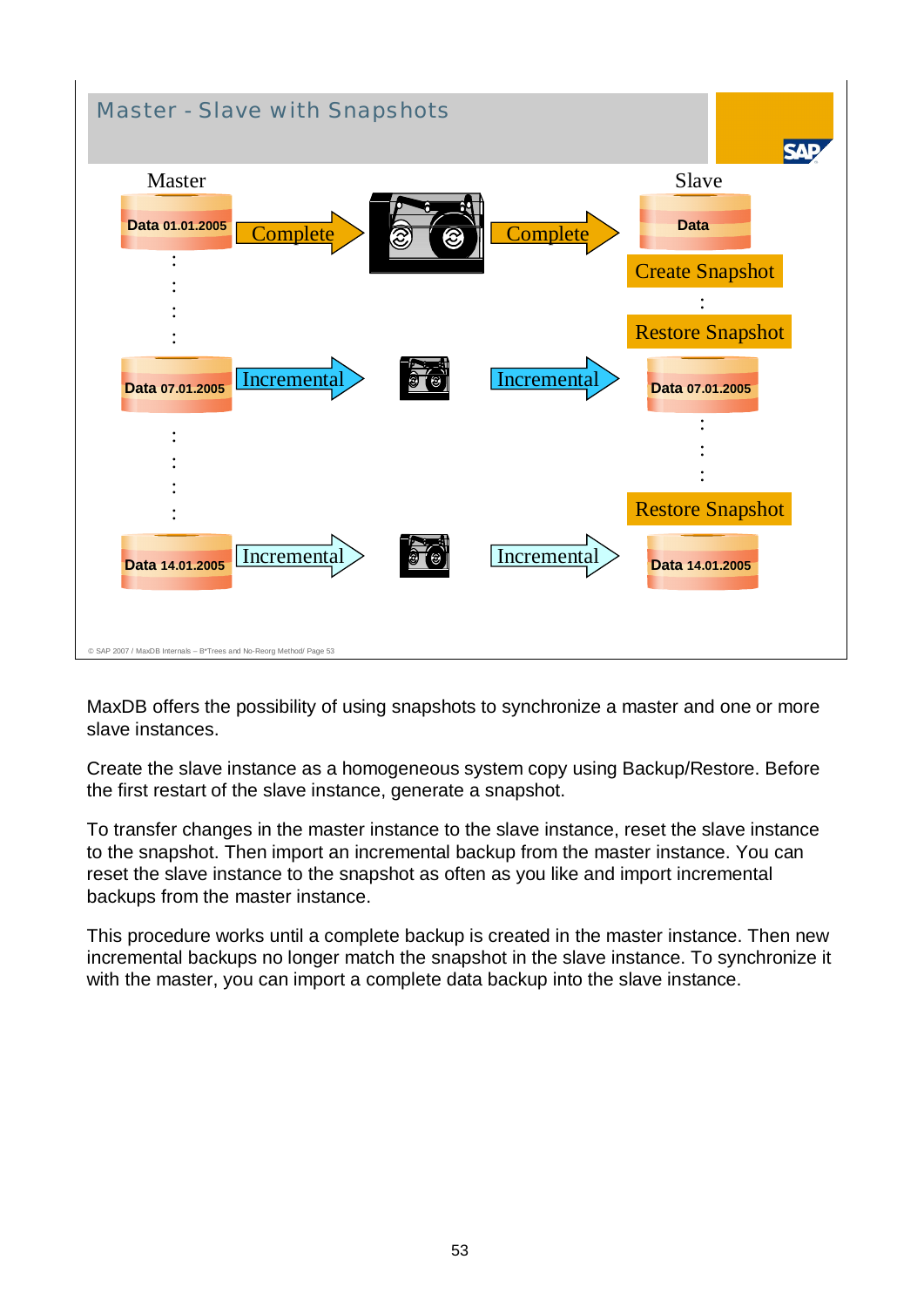